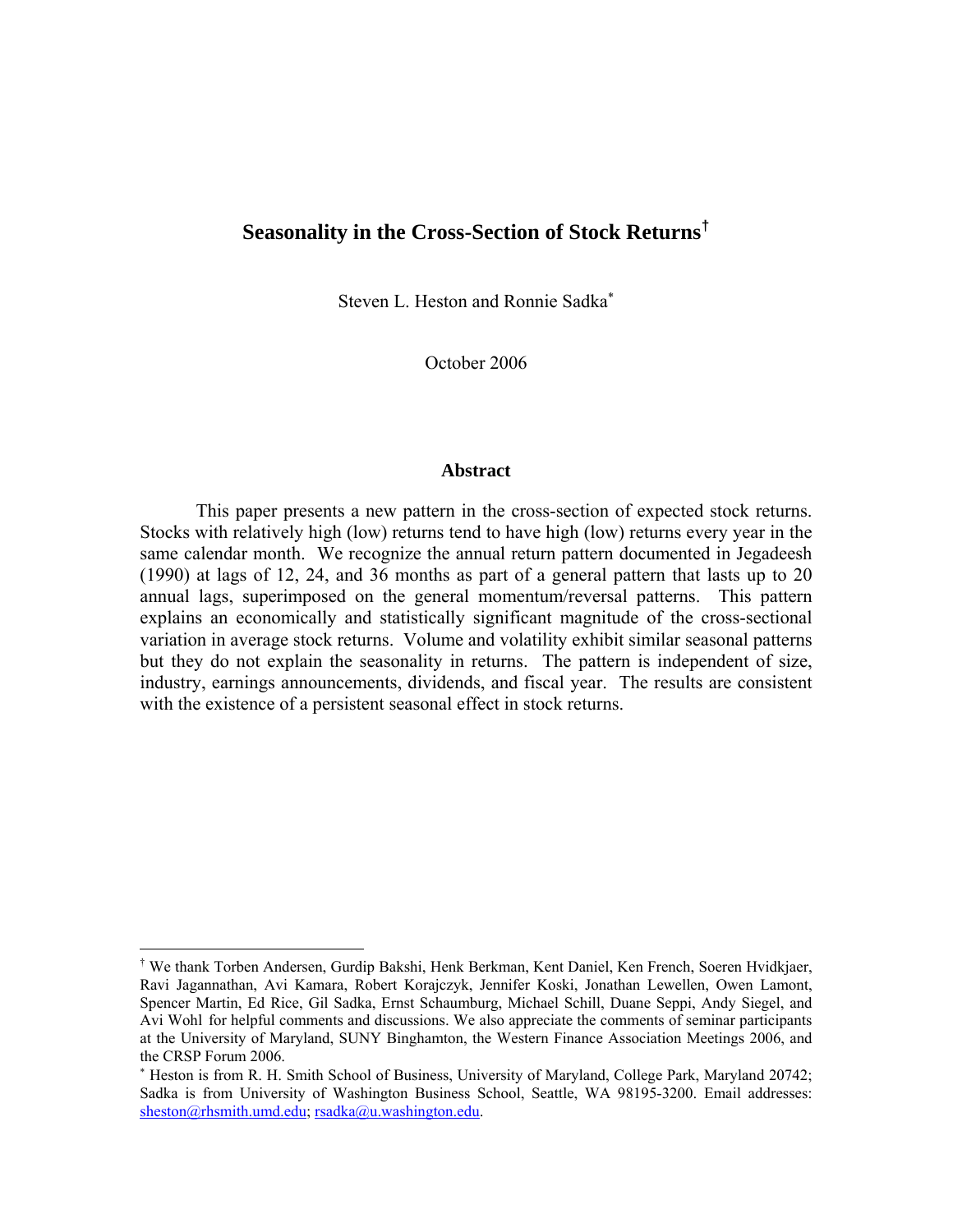# **Seasonality in the Cross-Section of Stock Returns**

### **Abstract**

 This paper presents a new pattern in the cross-section of expected stock returns. Stocks with relatively high (low) returns tend to have high (low) returns every year in the same calendar month. We recognize the annual return pattern documented in Jegadeesh (1990) at lags of 12, 24, and 36 months as part of a general pattern that lasts up to 20 annual lags, superimposed on the general momentum/reversal patterns. This pattern explains an economically and statistically significant magnitude of the cross-sectional variation in average stock returns. Volume and volatility exhibit similar seasonal patterns but they do not explain the seasonality in returns. The pattern is independent of size, industry, earnings announcements, dividends, and fiscal year. The results are consistent with the existence of a persistent seasonal effect in stock returns.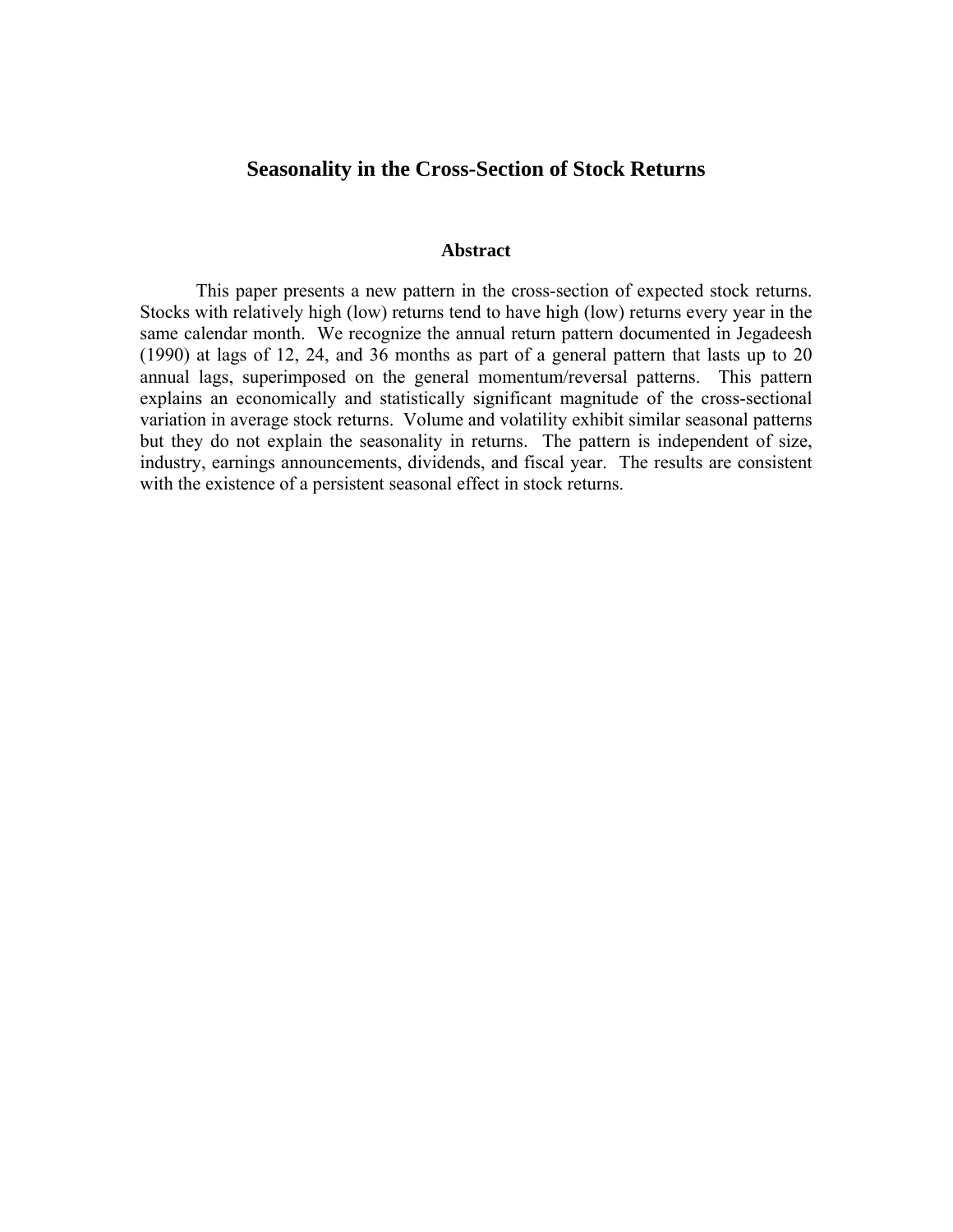# **Introduction**

This paper investigates seasonal patterns in the cross-section of expected returns on common stocks. There is an extensive literature on seasonality in stock market index returns (i.e., the January effect documented by Rozeff and Kinney (1976) and recent papers by Bouman and Jacobsen (2002) and Kamstra, Kramer, and Levi (2003)). A seasonal approach to asset-pricing models has also been used by Ogden (2003). Yet there are only a few papers that investigate seasonality in cross-sectional *differences* of stock returns. Keim (1983) and Reinganum (1983) find that small stocks outperform large stocks in January, and Tinic and West (1984) find that high-beta stocks outperform low-beta stocks in January. However, the empirical literature has not fully explored general seasonal variation across individual stocks, which is the focus of our study.

The relative performance of stocks based on their historical returns has long been a fertile area of finance research. Different strands of literature characterize the performance of return-based portfolio strategies over short, intermediate, and long-term horizons. Lehmann (1990) shows evidence of short-term "reversals" that generate abnormal returns to contrarian strategies which select stocks based on their performance in the previous week or month. In contrast, Jegadeesh (1990) and Jegadeesh and Titman (1993, 2001) demonstrate robust profits to "momentum" strategies that buy stocks based on their success in the previous 3 to 12 months. Finally, DeBondt and Thaler (1985, 1987) show contrarian strategies are profitable over longer-term horizons of 3 to 5 years.

In contrast to previous results of monotonic "reversal" or "continuation", this paper presents a new periodic oscillating pattern in stock returns. Specifically, winners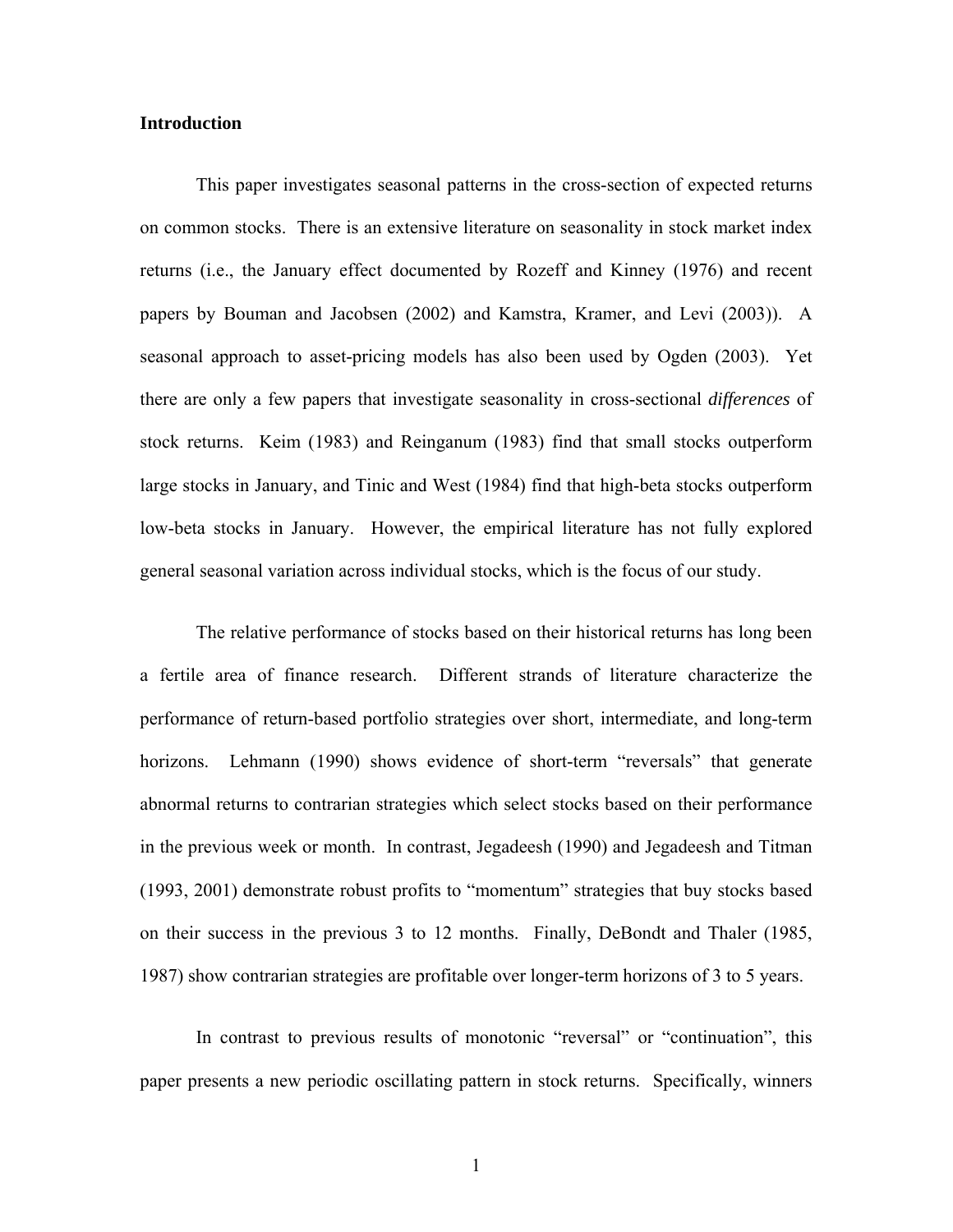outperform losers at annual intervals for up to 20 years, while underperforming in between. This extends the DeBondt and Thaler (1985, 1987) results out to 20 years while uncovering an opposite interspersed anomaly. This pattern is consistent with Conrad and Kaul's (1998) explanation if there is large cross-sectional variation in average returns that depends on the calendar month. We therefore recognize that the annual return pattern shown in Jegadeesh (1990) for lags of 12, 24 and 36 months as part of a general pattern that lasts up to for 20 annual lags, superimposed on the general momentum/reversal patterns. Importantly, we interpret this pattern as a persistent seasonal effect in stock returns. We show this seasonality is economically important and overturns previous empirical findings. Allowing seasonality in the framework of Conrad and Kaul (1998) and Jegadeesh and Titman (2002) shows an economically and statistically significant magnitude of the cross-sectional variation in expected stock returns. Seasonality is therefore important to our understanding of stock returns and asset pricing.

A simple approach to illustrate and exploit the seasonality of stock returns is to form winner-loser decile spreads based on seasonal returns in previous years. For example, we would buy and hold stocks in April of a particular year if their average returns were in the upper 10% of all stocks' returns over previous Aprils. This resembles the strategies of Conrad and Kaul (1998) and Jegadeesh and Titman (2002), but it is based on historical returns in periodic months rather than cumulative returns over a contiguous historical interval. We find these strategies produce significantly positive returns for up to 20 years, averaging over 50 basis points per month. This finding is consistent with individual stocks that earn high returns during specific calendar months. The strategies are unaffected by demeaning stock returns across all months, but their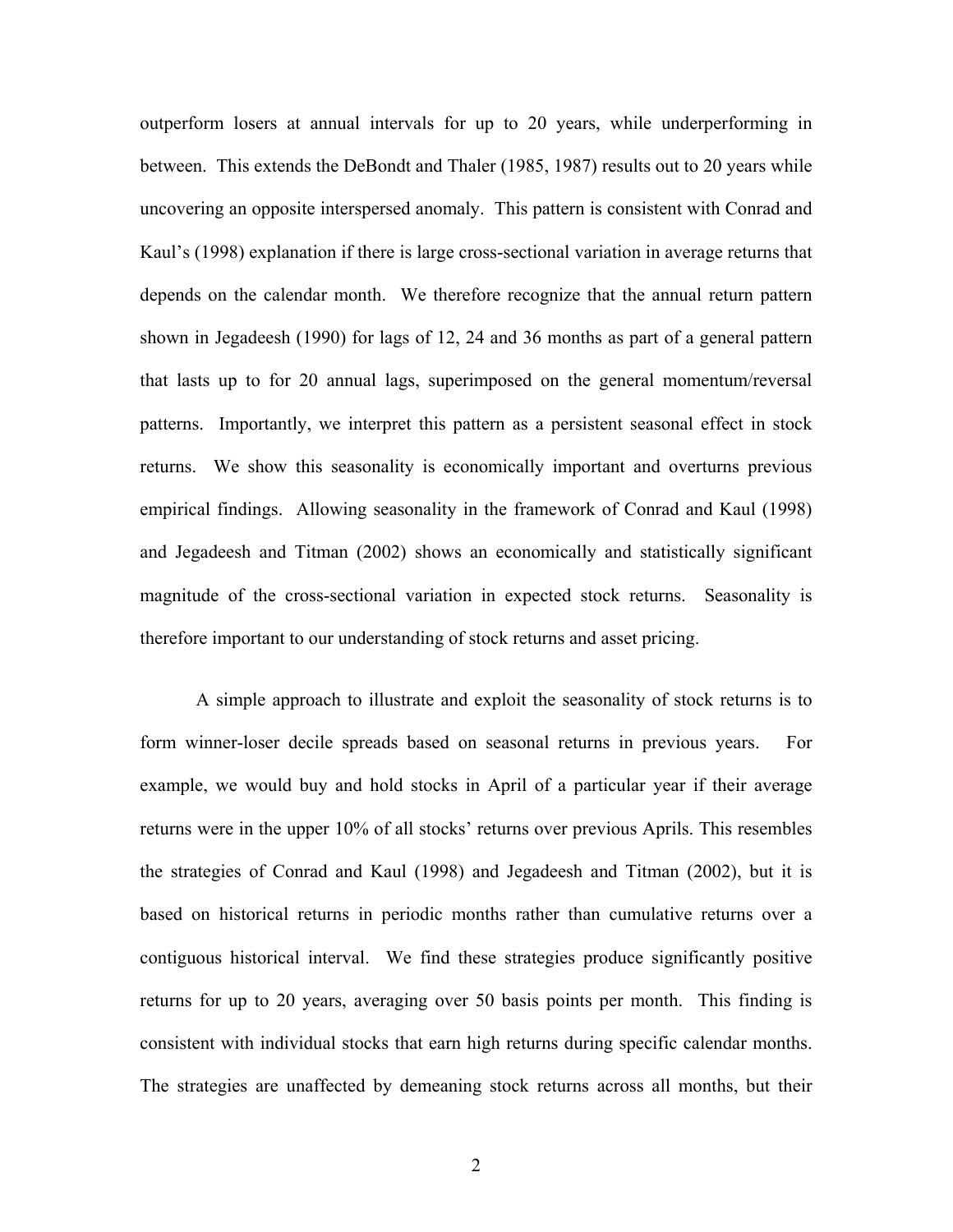profits vanish when returns are demeaned seasonally. This is consistent with seasonal variation in expected returns.

There are a number of seasonal variables potentially related to stock returns. Kramer, Kamstra, and DeGennaro (2005) have documented seasonality in overall market liquidity. Eleswarapu and Reinganum (1993), Hasbrouck (2005), and Hong and Yu (2005) find average stock liquidity varies seasonally. Additionally, Amihud and Mendelson (1986), Brennan and Subrahmanyam (1996), and Easley, Hvidkjaer, and O'Hara (2002) show stocks that are illiquid in a particular period subsequently have high average returns. Therefore we investigate whether liquidity variables are related to the seasonal pattern in returns. Indeed, we find seasonal patterns in the cross-section of liquidity, as measured by volume and volatility. However the seasonality in returns is largely independent of past volume and volatility. Additional analysis indicates that the profitability of seasonal strategies is not associated with size, industry, earnings announcements, dividends, calendar effects, nor fiscal year. While the returns are large on an annualized basis, they last for only one month and may not justify 100% portfolio turnover. This explains why short-lived seasonal variations in stock returns may have persisted over the years.

Section 1 illustrates the periodic pattern of winner-loser strategies in event time and presents a seasonal explanation. Section 2 describes simple portfolio strategies to exploit this pattern. Section 3 applies the Conrad and Kaul (1998) approach to measure a large seasonal component in the cross-section of stock returns. Section 4 shows stock volume and volatility have similar periodic patterns to stock returns, but they do not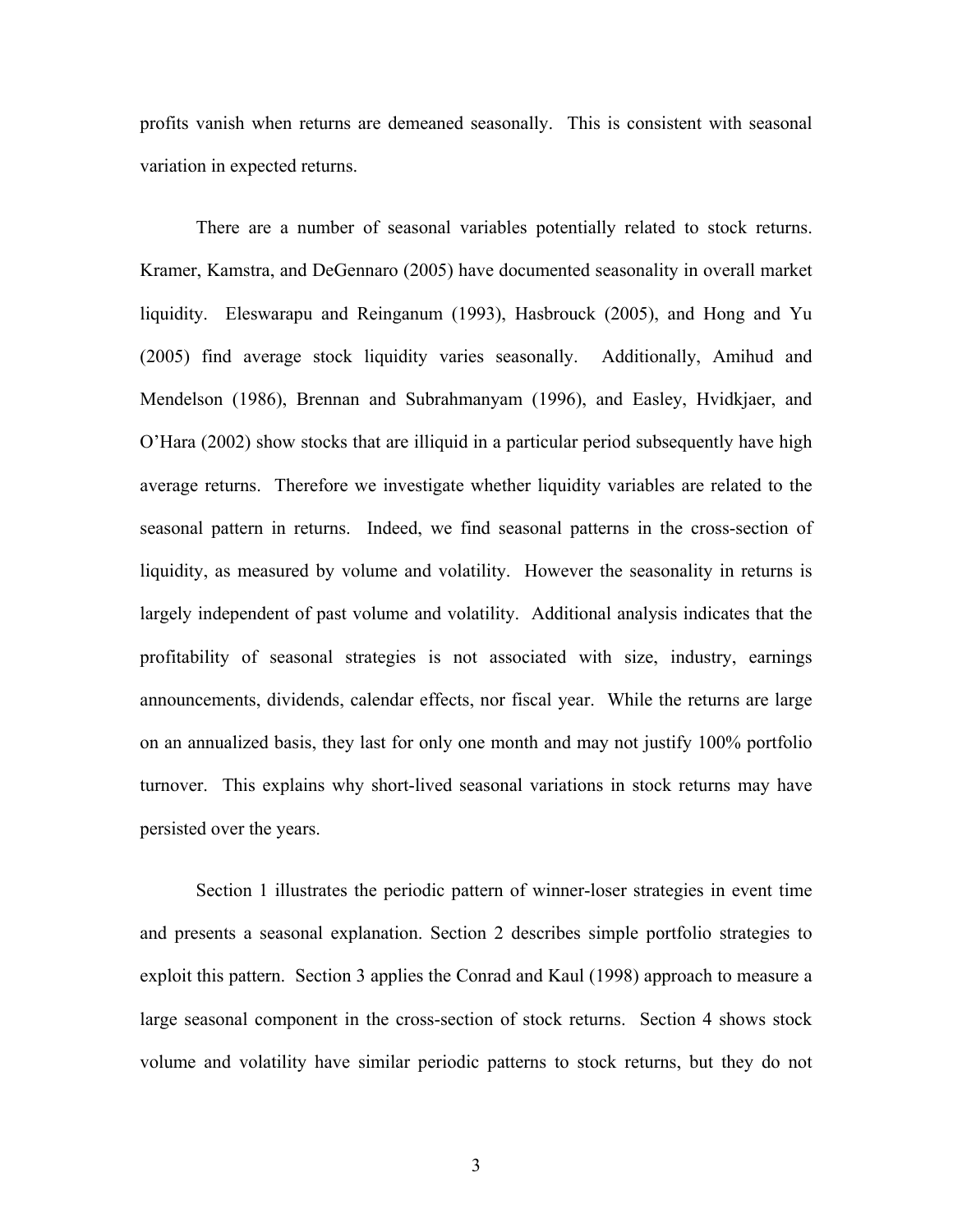explain the return effect. Section 5 shows the return pattern is robust to size, industry, earnings, dividends, calendar effects and fiscal year. A final section concludes.

# **1. A Periodic Pattern in Stock Returns**

We begin our study by relating the cross-section of stock returns over a given month to historical cross-sections of stock returns. The initial goal is to reconcile the conflicting results of DeBondt and Thaler (1985, 1987) with those of Jegadeesh (1990) and Jegadeesh and Titman (1993, 2001). These studies use similar methodologies to study portfolio strategies that buy and sell stocks based on their historical returns. These winner-loser strategies buy "winner" stocks that earned high returns in some historical formation period and sell "loser" stocks that earned low returns over the formation period. Jegadeesh and Titman find winners subsequently earn higher returns than losers at horizons of up to one year. Yet, DeBondt and Thaler find winners underperform losers between three and five years later. Our monthly analysis is consistent with previous results, but it also uncovers a periodic pattern that motivates our subsequent trading strategies.

This paper calculates returns on portfolio strategies over the years 1965-2002. Our sample includes NYSE/AMEX-listed firms whose data is available on the CRSP monthly returns file. Some of our portfolio strategies depend on up to 20 years of lagged returns, therefore we use stock returns back to January 1945. Given such long lags there is a concern about whether we have an adequate sample of firms with a long return history. Figure 1 shows the number of available firms does indeed fall dramatically when we require them to have long return histories. While nearly 100% of firms have returns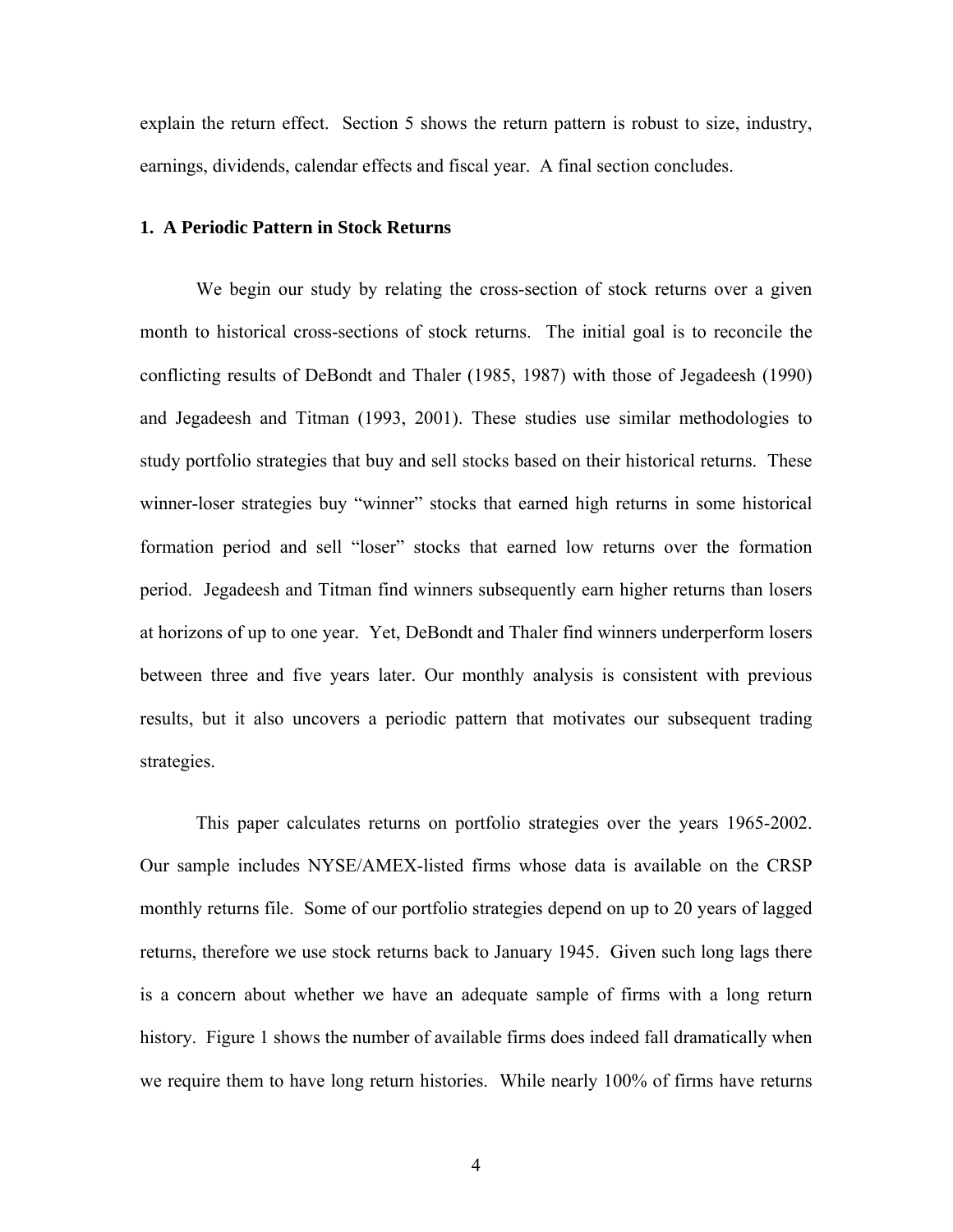in the previous month, less than 30% of firms have CRSP returns for the past 20 years. This problem is less important than it appears since CRSP includes thousands of firms. Over 500 firms had 20 years of return history over all years of our relevant sample, and over 1,000 firms had at least 10 years of history by 1999. By comparison the entire CRSP database includes less than 2,000 firms at the beginning of our return sample in January 1965. Therefore we have an adequate data to perform statistical analysis with lags up to 20 years. The critical issue is avoiding survivorship bias by using only firms available strictly before each date.

We would like to clarify the temporal pattern in the cross-section of stock returns and identify the "crossover" point when winners stop outperforming losers and begin to underperform. Previous studies generally classify winner and loser stocks based on their historical returns over a multi-month formation period. Then they measure subsequent returns over multi-month formation periods. For example, the popular 6-month/6-month strategy used by Jegadeesh and Titman (1993, 2001) and Moskowitz and Grinblatt (1999) classify winners and losers based on their January – June returns and then hold them from July – December. This is not precise enough for our purpose because it confounds the one-month effect of June returns on July returns with the eleven-month effect of January returns on December returns. Therefore we choose a methodology based on returns over a single month.

We apply the cross-sectional regression methodology (Fama and MacBeth (1973), Fama and French (1992)) to monthly returns

$$
\mathbf{r}_{it} = \alpha_{kt} + \gamma_{kt} \mathbf{r}_{i,t-k} + \mathbf{e}_{it}
$$
 (1)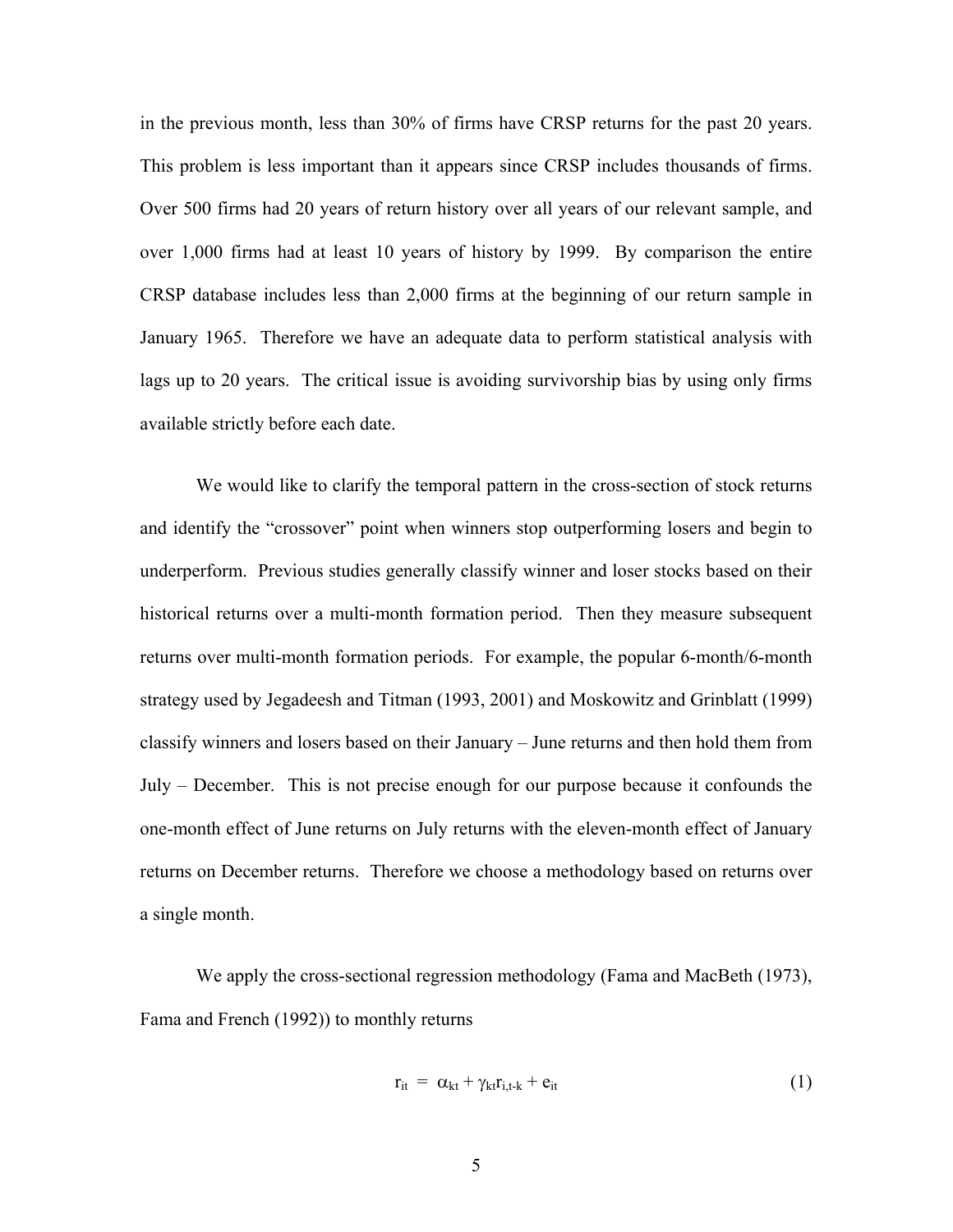where  $r_{it}$  is the return on stock i in month t. We call these coefficient estimates "return responses" because they show the cross-sectional response of returns at one date to returns at a previous date. For a given lag k we then compute average return responses or "return effects" over all available dates t. Then we compute these averages for different lags k ranging from 1 month to 240 months. The resulting return responses are highly correlated with results from other methodologies, including decile spreads (Jegadeesh and Titman (1993)) and weighted relative strength portfolios (Lehmann (1990) and Lo and MacKinlay (1990)).

 These return responses have an interpretation as portfolio returns. In particular the estimated regression coefficient is simply a weighted long-short portfolio

$$
\gamma_{kt} = \sum_{i=1}^{N} w_i(t,k) r_{it}, \qquad (2)
$$
 where

where

$$
\sum_{i=1}^{N} w_i(t,k) = 0, \n\sum_{i=1}^{N} w_i(t,k)r_{it-k} = 1.
$$

In words, the portfolio has zero net investment and historical return of 100% at date t-k. We construct these cross-sectional regression portfolios from a sample that includes all stocks with available return data in the formation month t-k preceding the event month t. This avoids any sample selection or "look-ahead" bias in our strategies. Therefore we may interpret the results as feasible portfolio strategies.

Figure 2 shows the average return responses as a function of event time (Panel A). It also shows a smoothed version of this graph (Panel B). The smoothed graph is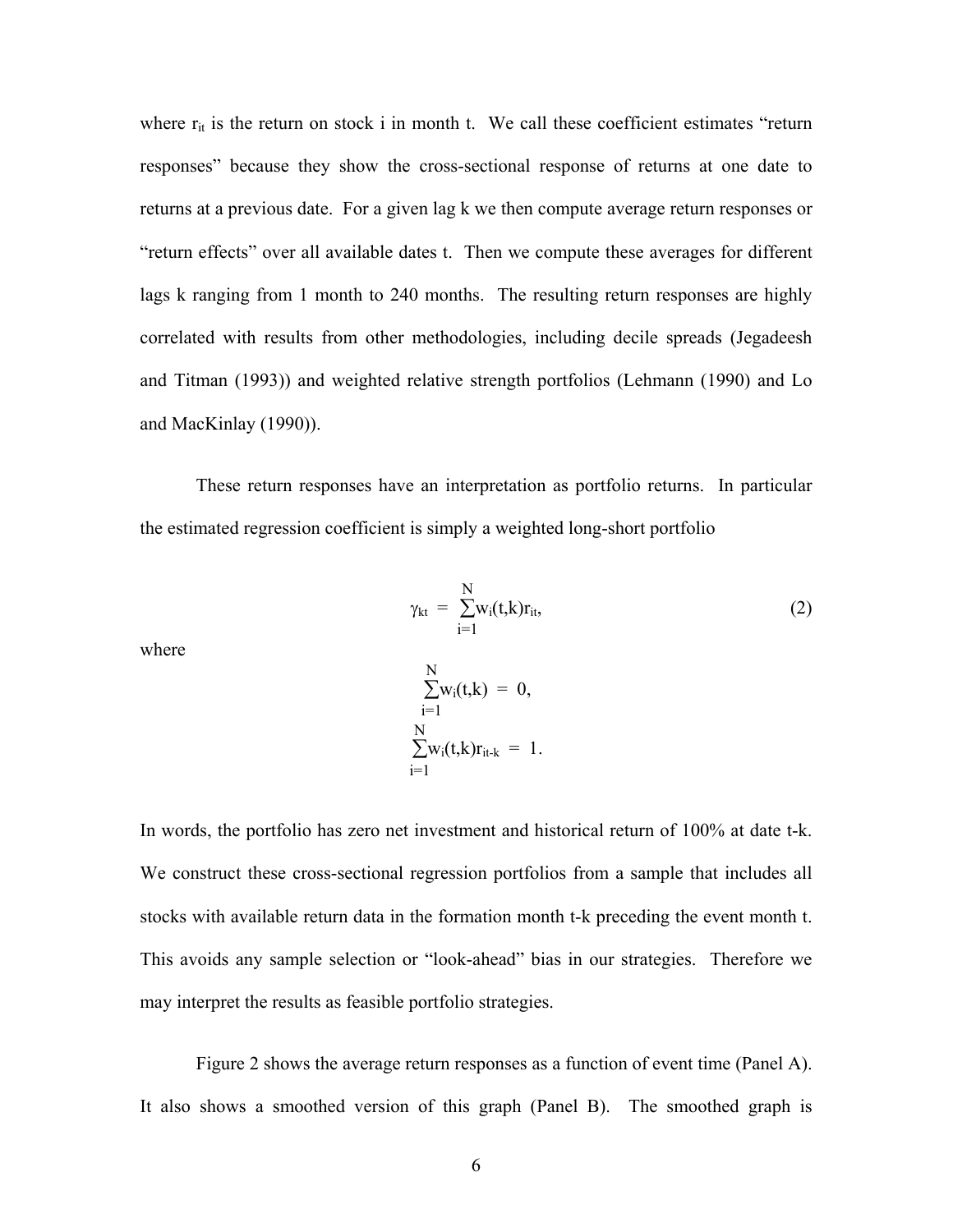consistent with previous literature. It shows a positive effect for the first year, and then a negative effect from 2–7 years. But the unsmoothed graph reveals a distinct periodic pattern. There are positive "pulses" at annual intervals from 12 to 240 months. Jegadeesh (1990) originally revealed the annual effects at 24 months and 36 months with his analysis of momentum effects at shorter intervals of 1-12 months. Our results are noteworthy because the positive annual returns persist through DeBondt and Thaler's otherwise negative horizon of 3-5 years. The remainder of our paper explores this unexpected pattern.

To ensure the robustness of our methodology and measure the incremental effect of historical returns we also apply the cross-sectional multiple regression of Jegadeesh (1990). This specification is similar to Equation (1) with return responses estimated jointly for multiple lags

$$
r_{it} = \alpha_{kt} + \sum_{k=1}^{12} \gamma_{kt} r_{it-k} + \gamma_{24t} r_{i,t-24} + \gamma_{36t} r_{i,t-36} + \dots + e_{it}
$$
(3)

Jegadeesh includes lags 24 and 36 in the context of a short-term "momentum" effect. We recognize it as a potentially permanent periodic effect out to 240 months. Table 1 presents the average return responses and standard errors computed using the Newey-West (1987) correction for autocorrelation up to 12 lags. Using the univariate regressions (1) or the multiple regressions (3), all the annual return effects are statistically positive at the 95% level for the first 10 years of lags. For lags beyond 10 years the univariate methodology generally finds more statistical significance. For example, the univariate return effect with a lag of 20 years has a t-statistic of 2.99, but the corresponding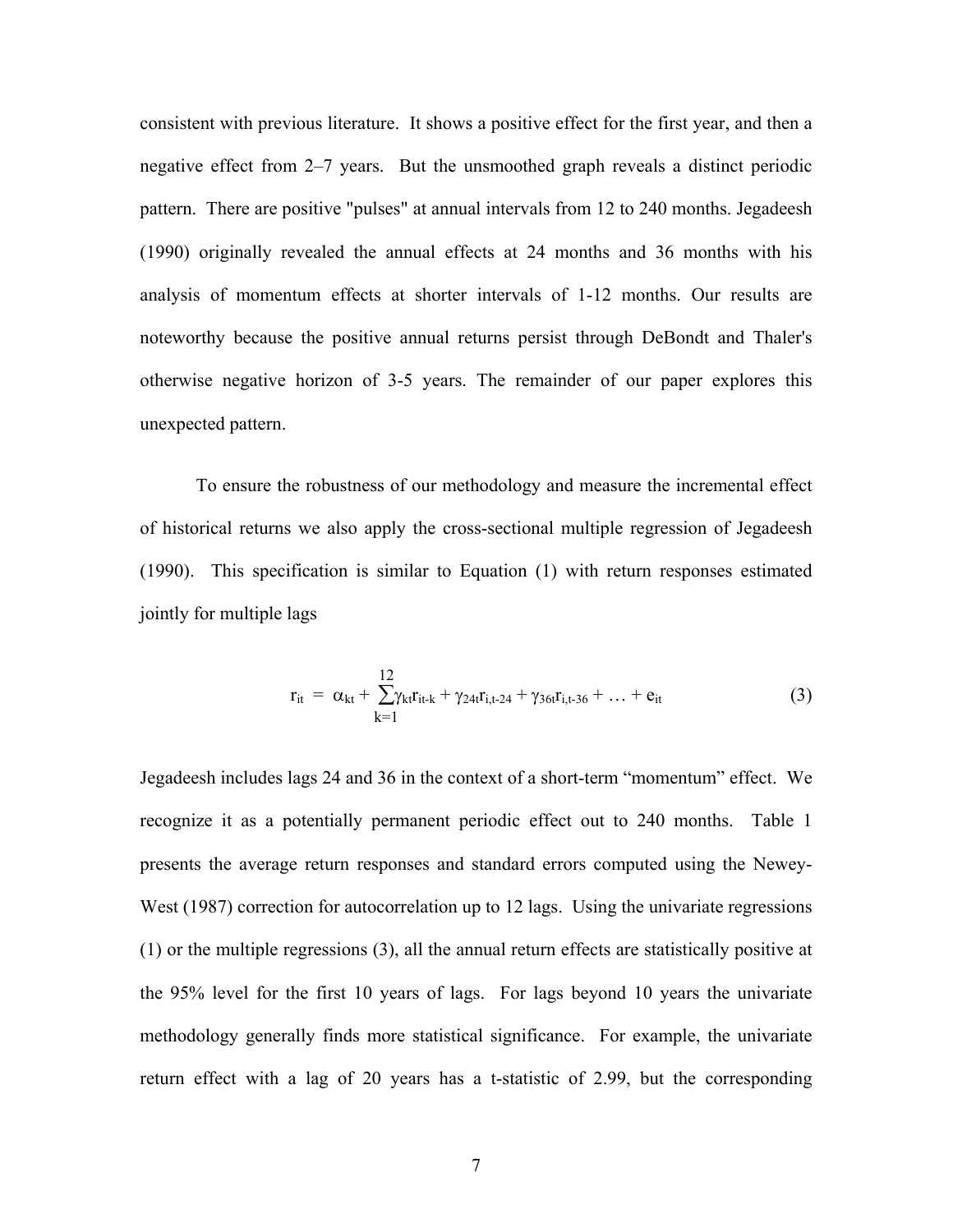multivariate return effect has a t-statistic of only 1.47. Nevertheless, the multivariate methodology still finds t-statistics greater than 2 for lags of 14, 15, and 16 years. Therefore, the multivariate methodology produces evidence of significant incremental profits from portfolio strategies formed on the basis of distant historical returns.

 To understand the nature of the periodic profits to winner-loser strategies we consider a simplified seasonal version of the model used by Jegadeesh and Titman (1993) and Conrad and Kaul (1998). Our model describes the monthly returns on a stock,  $r_{it}$ , in excess of the equally weighted market index return  $\overline{r}_t$  $\mathcal{L}(\mathcal{L})$ 

$$
r_{it} - \overline{r}_t = \mu_{it} + e_{it},
$$
  
\n
$$
E[e_{it}] = 0,
$$
\n(4)

where  $\mu_{it}$  is the unconditional expected return on stock i in month t in excess of the market index and  $e_{it}$  is the innovation in return. We use a monthly time interval instead of a longer interval to allow expected returns to vary within the year. In contrast to previous papers, we allow the expected stock returns to depend on time. We specifically allow them to differ across calendar months but assume they are constant across the same calendar month in different years

$$
\mu_{it} = \mu_{it+12}.\tag{5}
$$

This means particular stocks may have distinctly high or low expected returns every 12 months. For example, small stocks might have high expected returns every January. This model has distinct implications for the performance of portfolio strategies based on historical returns.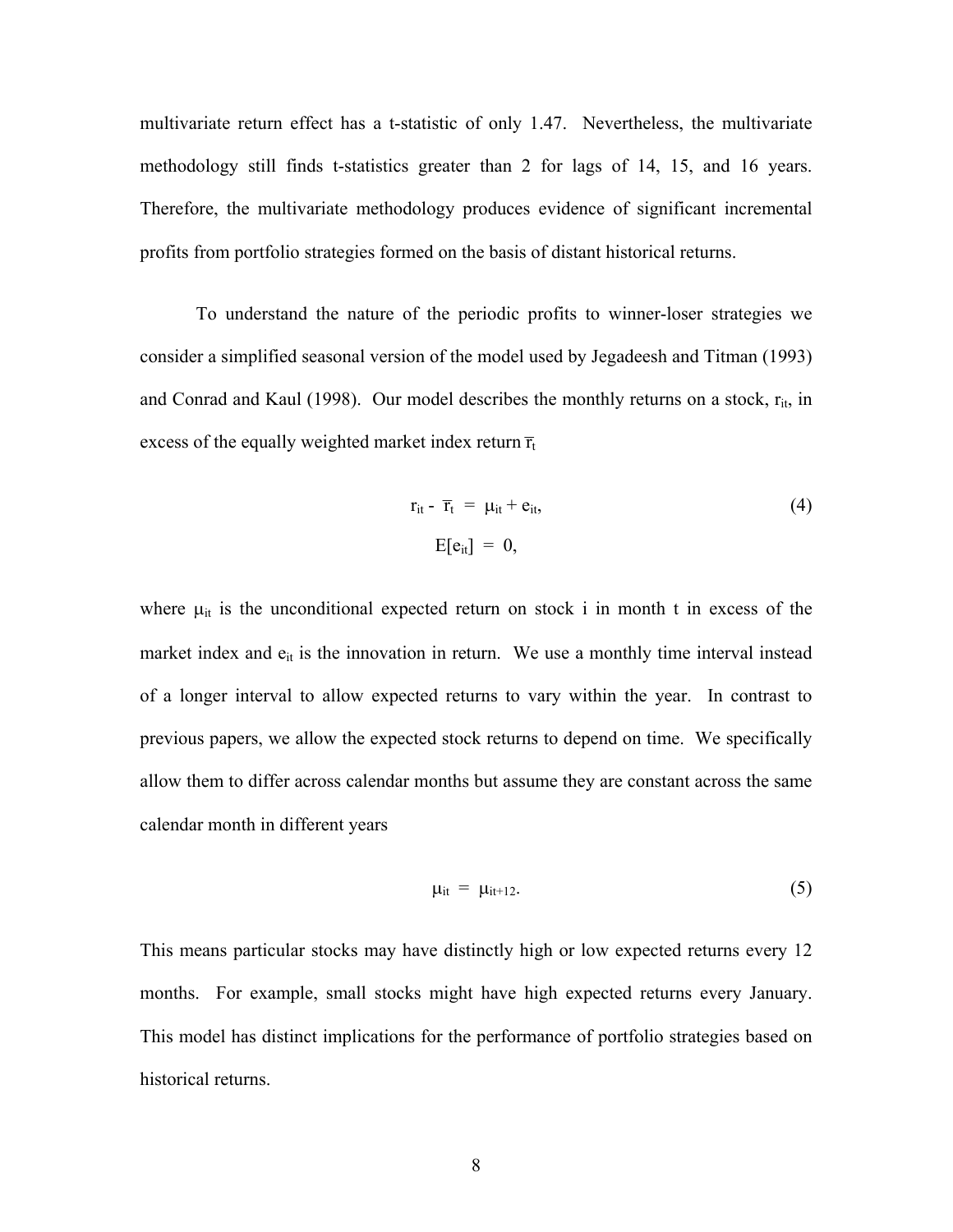To explain these implications, it is easiest to analyze the profits from Lo and MacKinlay's (1990) and Lehmann's (1990) weighted relative-strength strategies. Unreported diagnostics show these strategies are highly correlated with our return responses, and produce a similar pattern of returns. Our empirical analysis uses crosssectional regressions and equally weighted decile portfolios because they are easier to interpret and compare with previous literature. The following elaboration of Jegadeesh and Titman's (1993) analysis shows how weighted relative-strength strategies provide a tractable framework to explain the periodic pattern in return effects.

 The Lo and MacKinlay strategies buy stocks with weights proportional to their return in excess of the index in a historical formation month. If the portfolio is formed based on performance in month t and held in month t+k then the expected profit from stock i in excess of the index is  $E[(r_{it} - \overline{r}_{t})]$  $\overline{a}$  $(\overline{r}_{t})(r_{it+k} - \overline{r}_{t+k})$  $\overline{a}$  $[\tau_{t+k})]$ . Under our seasonal model (5) this decomposes into two components

$$
E[(r_{it} - \overline{r}_t)(r_{it+k} - \overline{r}_{t+k})] = \mu_{it}\mu_{it+k} + \text{Cov}(e_{it}, e_{t+k}). \tag{6}
$$

The first component arises from expected returns, the second from serial covariance in returns. The return on Lo and MacKinlay's strategy would be the average of these effects across stocks.

 The first term involves cross-sectional variation in expected returns at time t and time t+k. Intuitively, stocks with relatively high realized returns in the historical formation period t tend to have high expected returns in that period. According to our seasonal model they will also tend to have high returns in subsequent months when the holding month matches the formation calendar month, i.e., the event time k is a multiple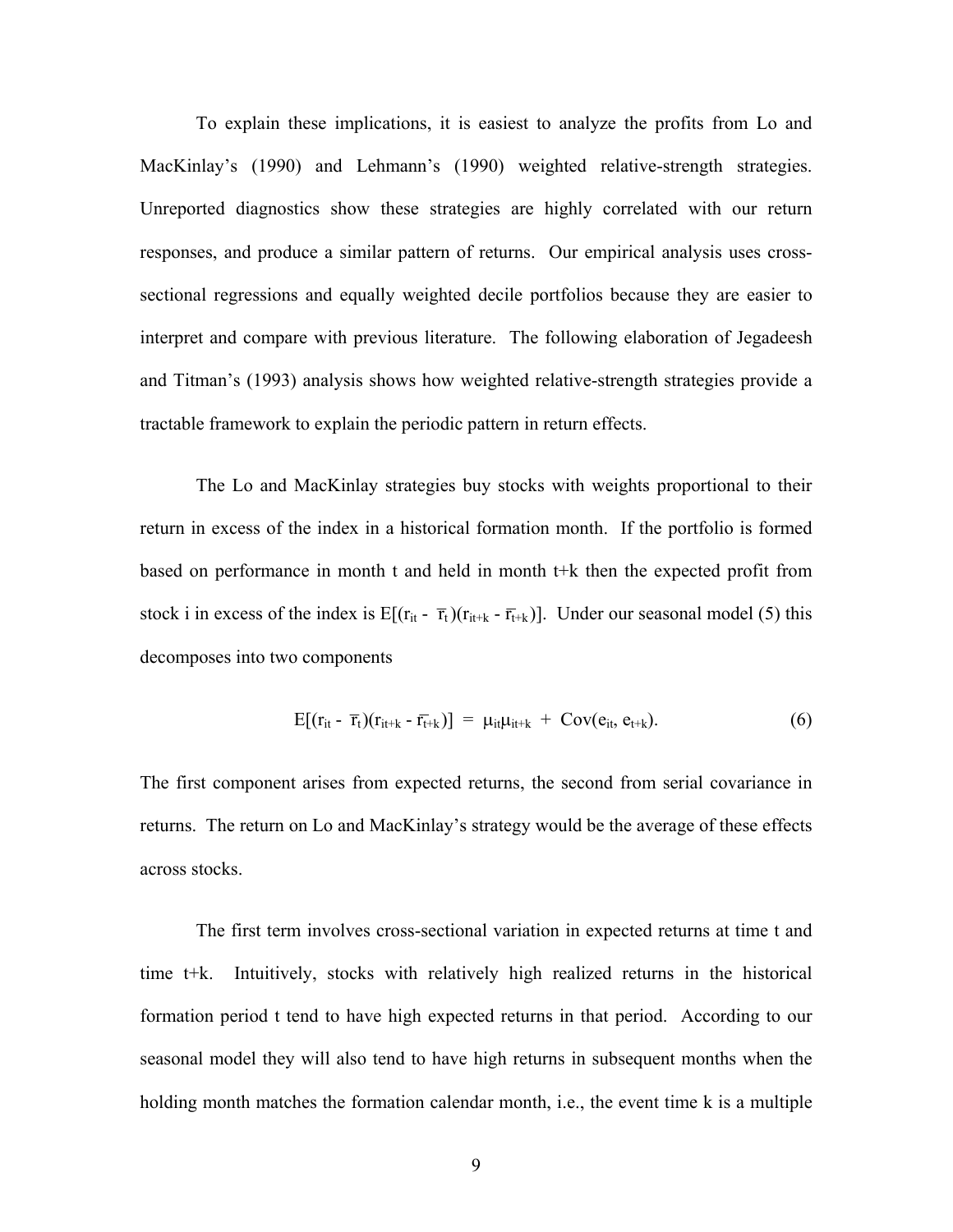of 12. In this case the first term is  $\mu_{it}^2$  and must be nonnegative. When the event time is not a multiple of 12 then there may be no particular relation between  $\mu_{it}$  and  $\mu_{it+k}$ . But we can make some mild observations. On the one hand, if the average return on a stock is equal to the market return throughout the calendar year then positive  $\mu_{it}$  in one month must be offset by negative values in other months. In this case the product  $\mu_{it} \mu_{it+k}$  would typically be negative. On the other hand, if a stock had consistently above average or below average returns then this component may be positive. Yet, in any case,  $\mu_{it} \mu_{it+k}$ cannot exceed the average of  $\mu_{it}^2$  and  $\mu_{it+k}^2$ . Therefore, the contribution of expected returns will produce a positive "pulse" every 12 months in terms of event time.

 The second component of the excess return (6) is due to autocorrelation in returns. To the extent markets underreact to news about stocks, there may be some positive autocorrelations. Moreover, if this news has a seasonal component then it may also produce periodic annual components. For example, earnings announcements are released quarterly with strong annual components. In order for returns to have finite variance, the autocorrelation should die out at long lags.<sup>1</sup> In this case the positive annual return effects would also decay at long lags and ultimately be determined only by permanent seasonal variation in means. If the autocorrelation were extremely persistent then it might last for our entire sample. In this case it would be indistinguishable from a permanent seasonal effect. The subsequent section of the paper examines returns at long lags to distinguish the permanent seasonal explanation (5) from a temporary autocorrelation explanation.

1

 $1$  Unreported diagnostics indicated no significant autocorrelation in the return responses. However, these tests would have low power if the returns were extremely persistent.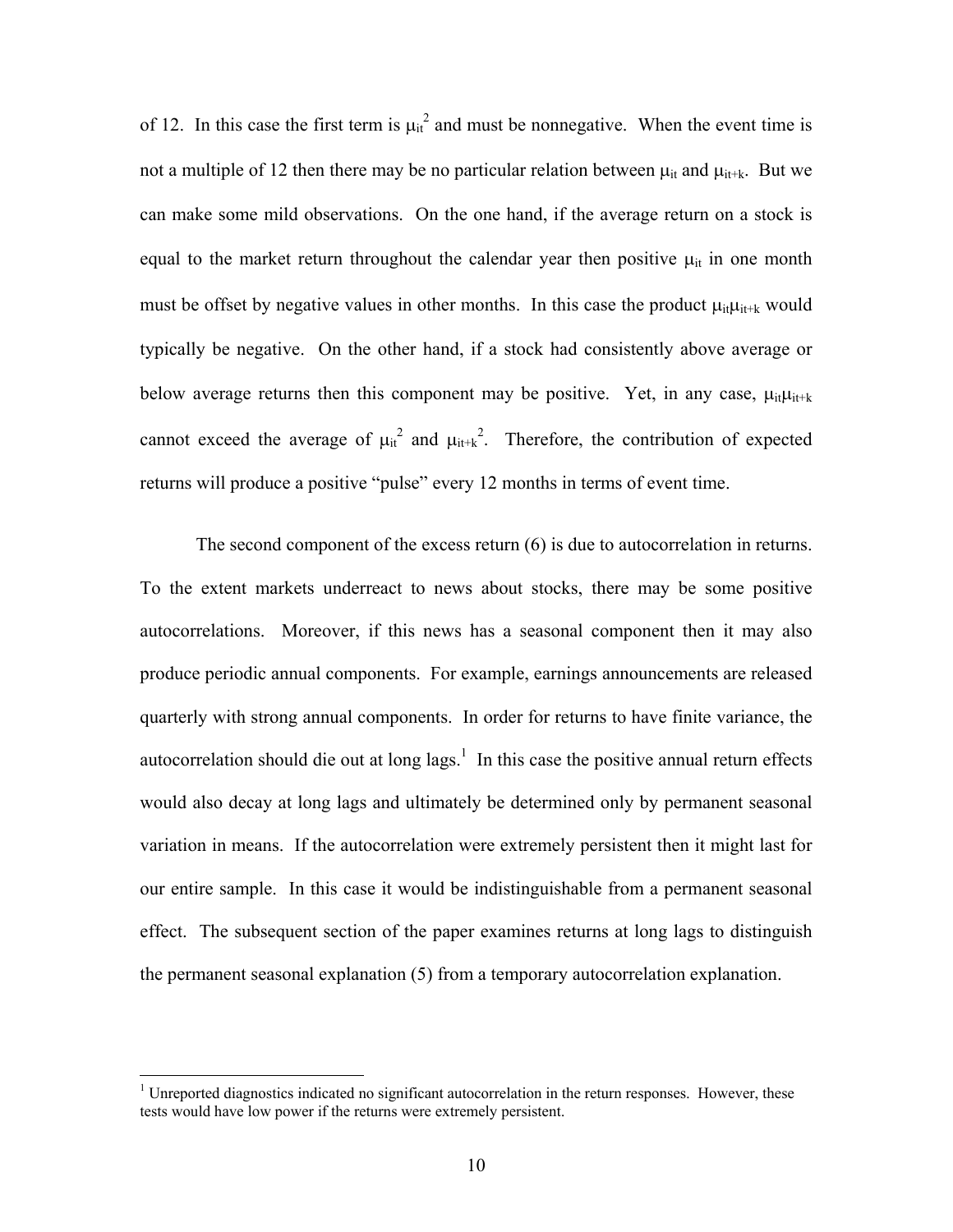# **2. Annual Winner-Loser Strategies**

The unexpected periodic pattern in Figure 2 motivates us to try new portfolio strategies based on historical return. We wish to form winner-loser strategies to exploit the effect of lagged returns at distinct annual and non-annual intervals. In order to distinguish results over the Jegadeesh and Titman horizon of 1 year from the DeBondt and Thaler horizon of 2–5 years, we consider these intervals separately. We further consider portfolio formation intervals for years 6–10, years 11–15, and years 16–20. These long-horizon intervals increase the power to measure permanent seasonal effects and distinguish them from temporary seasonal autocorrelation. We form decile portfolios based on the average monthly return of stocks over all months in each lagged interval and measure the returns over the next month. For example, the 2–5 year winner portfolio held in January 2003 would be an equally weighted combination of stocks that had the highest average return from January 1998 to December 2001.

Table 2 shows the results for portfolios based on "all" months in a given interval reproduce the findings of previous literature. The year 1 returns are uniformly increasing through the deciles, with the decile 10 winners outperforming the decile 1 losers by 146 basis points per month. Yet, the year 2–5 winners underperform the losers by 107 basis points per month. Interestingly, the winners also underperform the losers with formation lags of 6–10, 11–15, and 16–20 years.

We also divide the historical formation months into annual lags 12, 24, …, 240 and non-annual lags. Then we form decile spreads based on average performance in only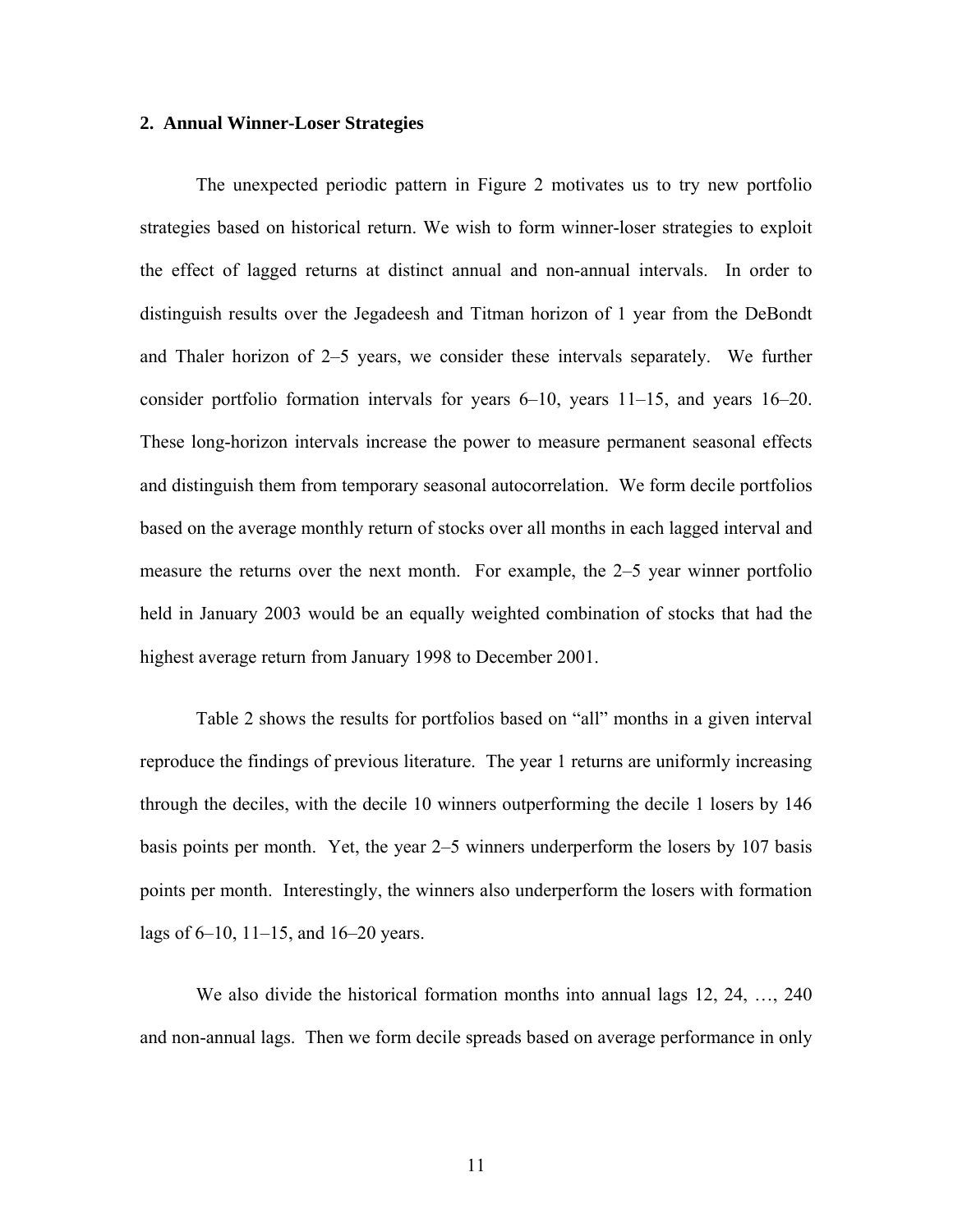those lags. The essential difference is instead of sorting stocks based on their returns in all contiguous months in a given historical interval, we sort on noncontiguous months.

In addition to using all months in a lagged formation interval, Table 2 shows the returns to winner-loser strategies formed only on the basis of only the annual or nonannual months in the lagged time interval. In the year 1 interval there is only one annual lag – the 12-month lagged return. Given the decile spreads based on "all" months in the 1-year interval are positive, it is not surprise to see the decile spread is still positive when sorting only on the 12-month lagged return. But the magnitude of 115 basis points is impressive compared to the 146 basis points for all months. It appears most of the performance from winners and losers over the past year can be captured based on stocks that were winners or losers exactly 12 months ago. In fact, the t-statistic for this 12 month winner-loser strategy exceeds the t-statistic for the full-year strategy, indicating it produces a higher Sharpe ratio. The simple strategy of buying winners and selling losers based on the 12-month lagged returns produces a higher return for risk than the full-year strategy.

The surprising results come for the longer horizon strategies. Recall winner-loser deciles based on "all" months in years 2–5 lost 107 basis points per month. But when sorting only on annual lags 24, 36, 48, and 60 the decile 1 winners outperformed decile 10 losers by 67 basis points. We get a positive effect in the middle of DeBondt and Thaler's negative effect. This positive effect appears for all the annual strategies—68 basis points based on years 6–10, 66 basis points based on years 11–15, and 52 basis points based on years 16–20. All these returns are statistically significant at conventional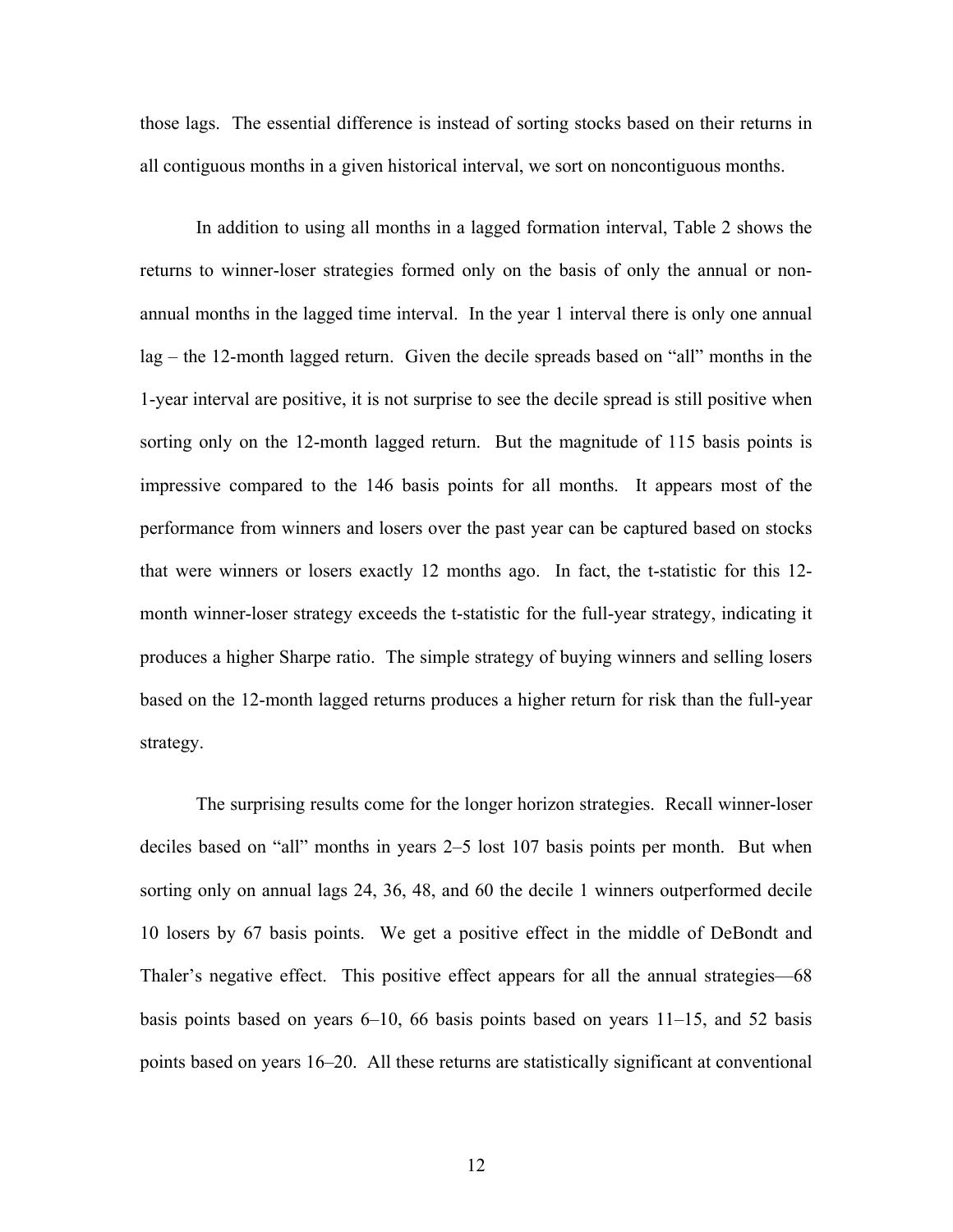levels. Since the positive return effect extends to at least 20 years it is either permanent or extremely persistent, lasting for most of our 38-year return measurement period.

Table 2 shows the average winner-loser returns based on non-annual months are negative for all formation intervals and usually statistically significant. It is striking that winner-loser strategies can produce significant returns up to 20 years later, and that these returns are positive in some months and negative in adjacent months.

# **3. Magnitude of Seasonal Cross-Sectional Variation in Expected Returns**

This section measures the economic significance of seasonality in expected returns. It uses the stationary model of stock returns from Equation (4). This model extends to allow seasonality in expected returns in Equation (5). The seasonal version specifically allows expected returns to vary separately across different calendar months instead of being constant throughout the whole year. Applying the same methodology to separate calendar months instead of combined months produces dramatically different conclusions.

Equation (4) presents the essential model used by Jegadeesh and Titman (1993) and Conrad and Kaul (1998). We apply the methodology of Jegadeesh and Titman (2002) to measure the variation in monthly expected returns, holding the expected return constant across all months. This methodology is based on average cross-sectional relation between returns at one date and returns at another. Intuitively, stocks with high means tend to have high returns at both dates, and stocks with low means tend to have low returns at both dates. The Appendix explains the estimator of cross-sectional variance of expected returns,  $\sigma_{\mu}^2$ , presented in Table 3. The null hypothesis is that  $\sigma_{\mu}^2$  is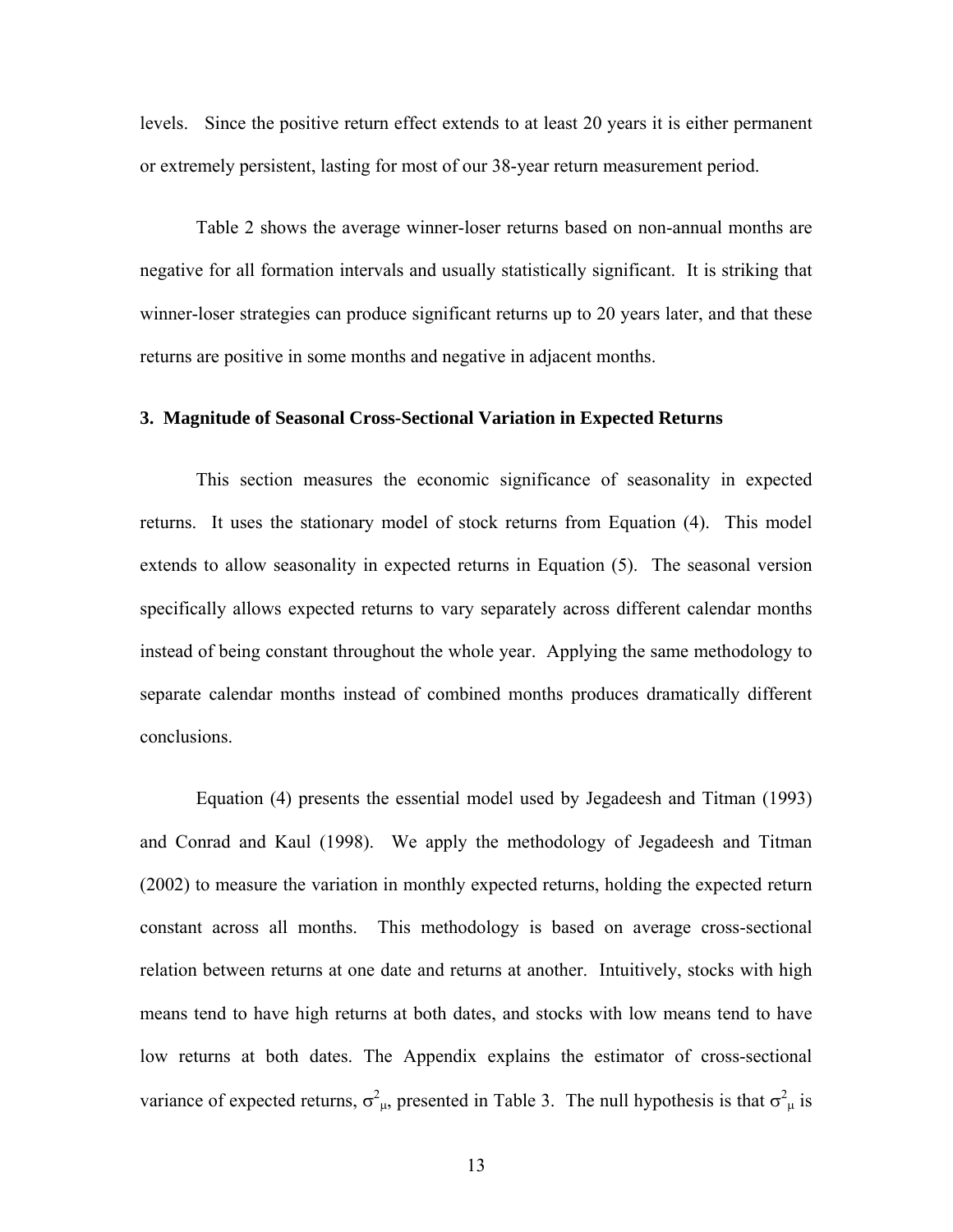zero, i.e., there is no cross-sectional variation in expected stock returns. This hypothesis is rejected if the estimate is significantly positive. The estimate is actually slightly negative, small, and statistically insignificant at -0.0009% per month. This agrees with the statistically insignificant results found by Jegadeesh and Titman (2002) using 6 month cumulative returns. Theoretically, buying historical winners and selling historical losers should result in investing in stocks with high average returns. But Table 3 shows it is not profitable to buy winners and sell losers based on a random, typically distant, historical date.

 While there may be no evidence for year-round variation in expected returns across stocks, the previous evidence indicates the existence of seasonal variation in expected returns. We therefore allow the individual means to be seasonal dependent as suggested in model (5). This implies particular stocks may have distinctly high or low expected returns every 12 months. For example, Keim (1983) finds small stocks have high returns in January. This model has distinct implications for the performance of weighted relative-strength strategies at annual lags. It predicts the component of crosssectional variance  $\sigma_{\mu}^2$  will be positive when means are restricted to be equal at lags that are multiple of 12. In other words, it predicts a positive return to buying winners and selling losers based on their historical performance in the same calendar month of any previous year.

 Table 3 reports positive results when estimating Equation (5) based on annual lags  $k = 12, 24, \ldots 468$ . This is surprising because Table 3 reports an average over all annual lags in our sample of 40 years. In other words it is not an estimate based on short-term annual autocorrelation, but based on the cross-section of returns in relation to all other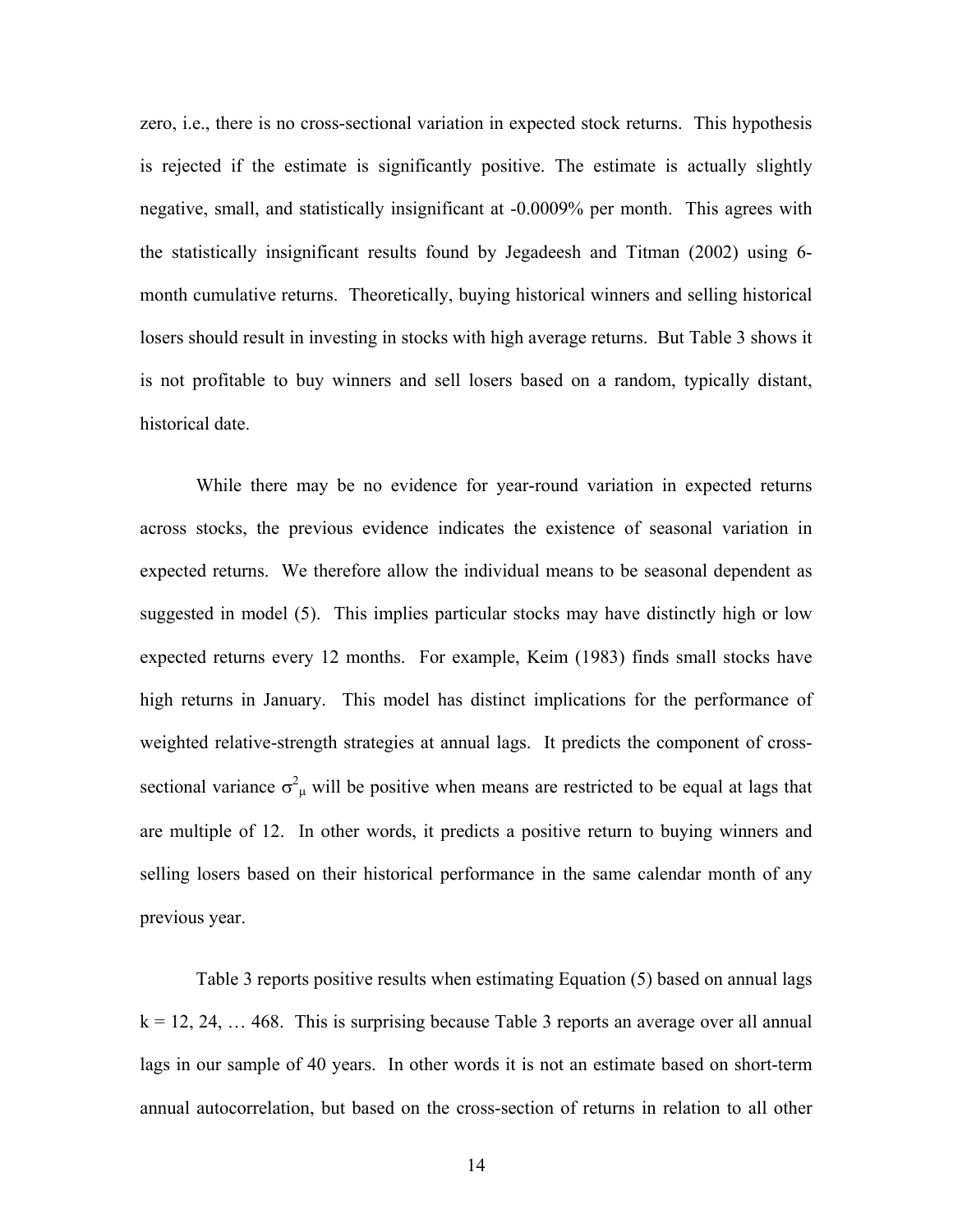cross-sections in the same calendar month within the past 40 years. The point estimate of  $\sigma^2$ <sub>μ</sub> is 1.33 basis points, which seems fairly small. But it implies large variation in stock returns; the implied cross-sectional standard deviation of expected stock returns is  $\sqrt{0.000133}$  = 1.15% per month. Since this is a seasonal effect, it changes every month and cannot be used in a longer-term buy and hold strategy. But for comparison, the equivalent annualized standard deviation of expected stock returns is  $12\sqrt{0.000133}$  = 13.8%. It is instructive to compare this with conventional assessments of the crosssectional variance of expected stock returns. Jegadeesh and Titman (2002) consider Fama and French (1992) estimates of the Capital Asset Pricing Model (CAPM) as a benchmark. The cross-sectional standard deviation of the CAPM-beta is 0.31. With a 6% market risk premium this corresponds to a 1.86% standard deviation of annual stock returns. Our estimate is over seven times as large. This implies the seasonal effect on expected returns is economically important.

If this seasonal explanation is correct then the positive returns to annual winnerloser strategies in Table 2 are a result of buying stocks with high average returns and selling stocks with low average returns. This effect should be eliminated subtracting the average returns from each stock. Following Jegadeesh and Titman (2002) we consider three different types of estimates of mean return for each stock. The first type of estimate is the average monthly return on a stock prior to the formation month t-k. We call this the "preranking estimate".

$$
\hat{\mu}_i(1) = \frac{1}{t-k-1} \sum_{j=1}^{t-k-1} r_{ij}.
$$
\n(7)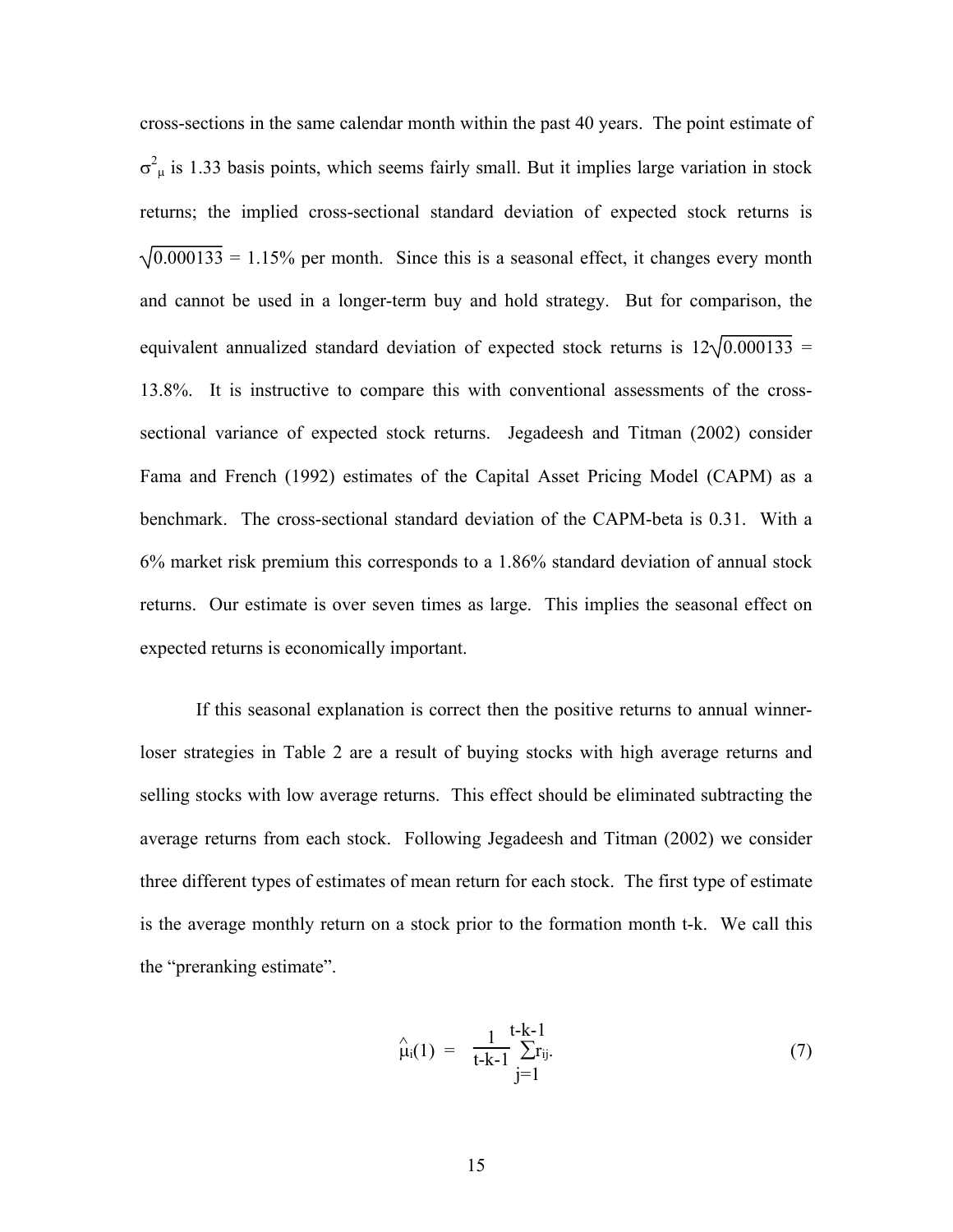The second type of estimate uses all months after the formation month t-k except for the holding month t.

$$
\hat{\mu}_i(2) = \frac{1}{T-t+k-1} \sum_{j=t-k, j \neq t}^{T} r_{ij}.
$$
\n(8)

We call this the "postranking estimate". Finally, we also compute average returns over all months excluding the formation month t-k and the holding month t.

$$
\hat{\mu}_i(3) = \frac{1}{T-2} \sum_{j \neq t-k, j \neq t} r_{ij}.
$$
\n(9)

If expected returns are different in different calendar months then we should estimate them separately across months. Therefore, we also estimate the average returns for each stock using only those preranking or postranking months that match the calendar month of the holding period t. For example, if the holding period is March 2000 then we would compute the seasonal preranking estimate using average return for each stock based on all March returns prior to the year 2000. Similarly, we form seasonal postranking and seasonal combined estimates of average return for each stock in specific calendar months.

Table 4 presents the seasonal profits of Table 2 adjusted by the different estimates of expected return. It shows the adjustment to mean returns using "all" months does not substantially alter the profitability of annual strategies. Moreover, it does not appear to matter whether the adjustment uses preranking or postranking months. Yet adjusting the means using seasonal estimates sharply reduces the magnitude of the one-year annual effect and eliminates the statistical significance of profits beyond one year. It therefore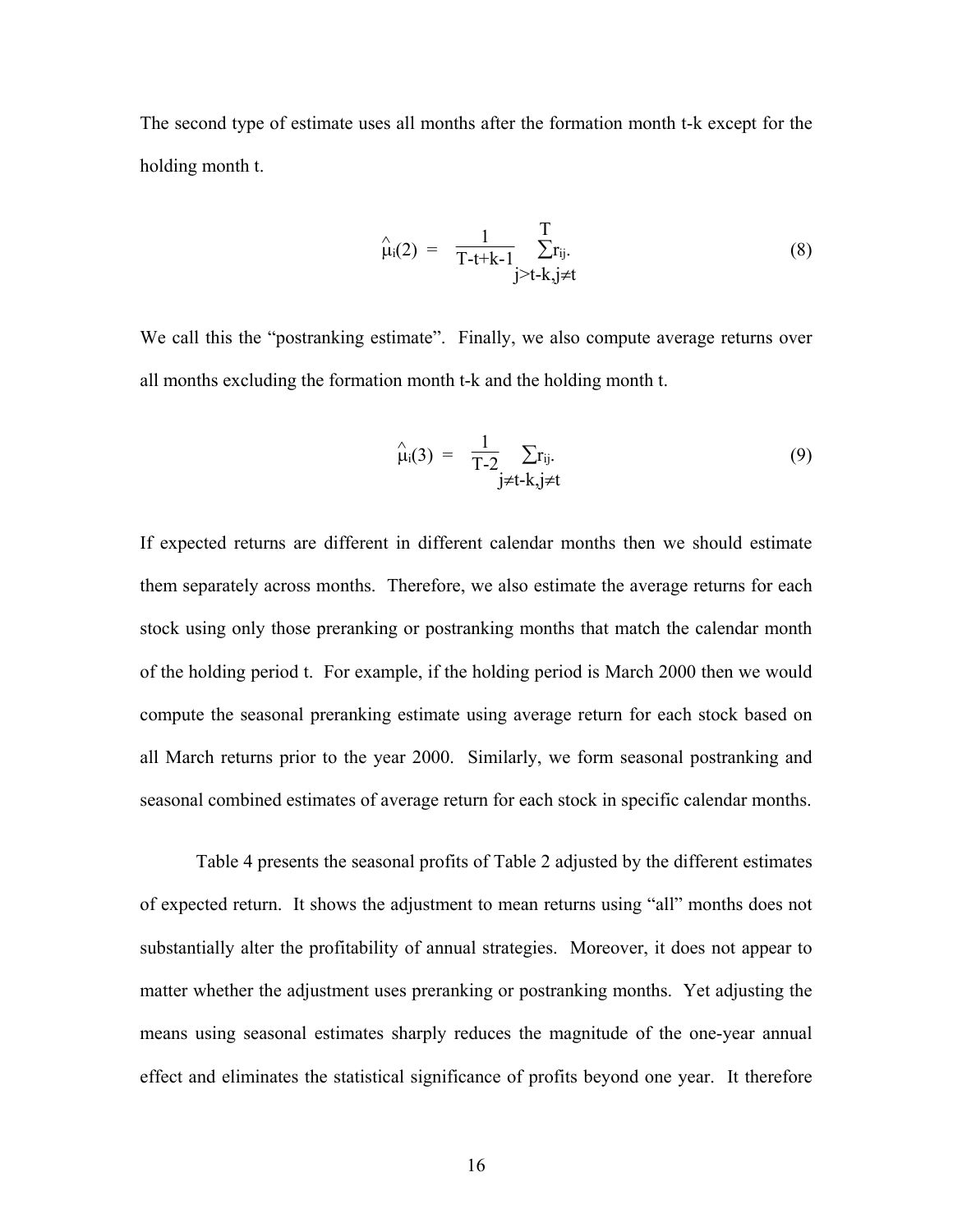appears that the profitability of these strategies is entirely explained by seasonal variation in individual stock returns.

# **4. Volume, Volatility, and Expected Stock Returns**

One potential source of seasonality in stock returns is seasonality in liquidity and trading activity. If trading for a particular stock concentrates in particular calendar months then the stock might display a liquidity premium around those months. In the theoretical models of Kyle (1985) and Admati and Pfleiderer (1988), abnormally high volume arises with informed trading. Alternatively, in the behavioral model of Baker and Stein (2004) it represents the entry of "noise traders" into the market. Empirical research shows a relation between liquidity and stock returns (e.g., Amihud and Mendelson (1986)). This motivates us to explore volume and volatility to see whether they can explain the periodic pattern in winner-loser returns.

The existing literature often focuses on *cross-sectional* differences in liquidity across stocks (see, e.g., Amihud and Mendelson (1986), Brennan and Subrahmanyam (1996), and Easley, Hvidkjaer, and O'Hara (2002)). In contrast, we are interested in whether *changes* in firm-specific liquidity are predictable in the cross-section. In other words, we use time-series predictability to focus on *longitudinal* changes in trading volume across the cross-section of stocks. This helps control for stock-specific characteristics that might be correlated with levels of volume in the cross-section. We choose abnormal volume as our primary measure (scaled by number of shares outstanding). Abnormal volume is calculated as the logarithm of the ratio of current volume and its past-six-month average (henceforth simply referred to as volume). This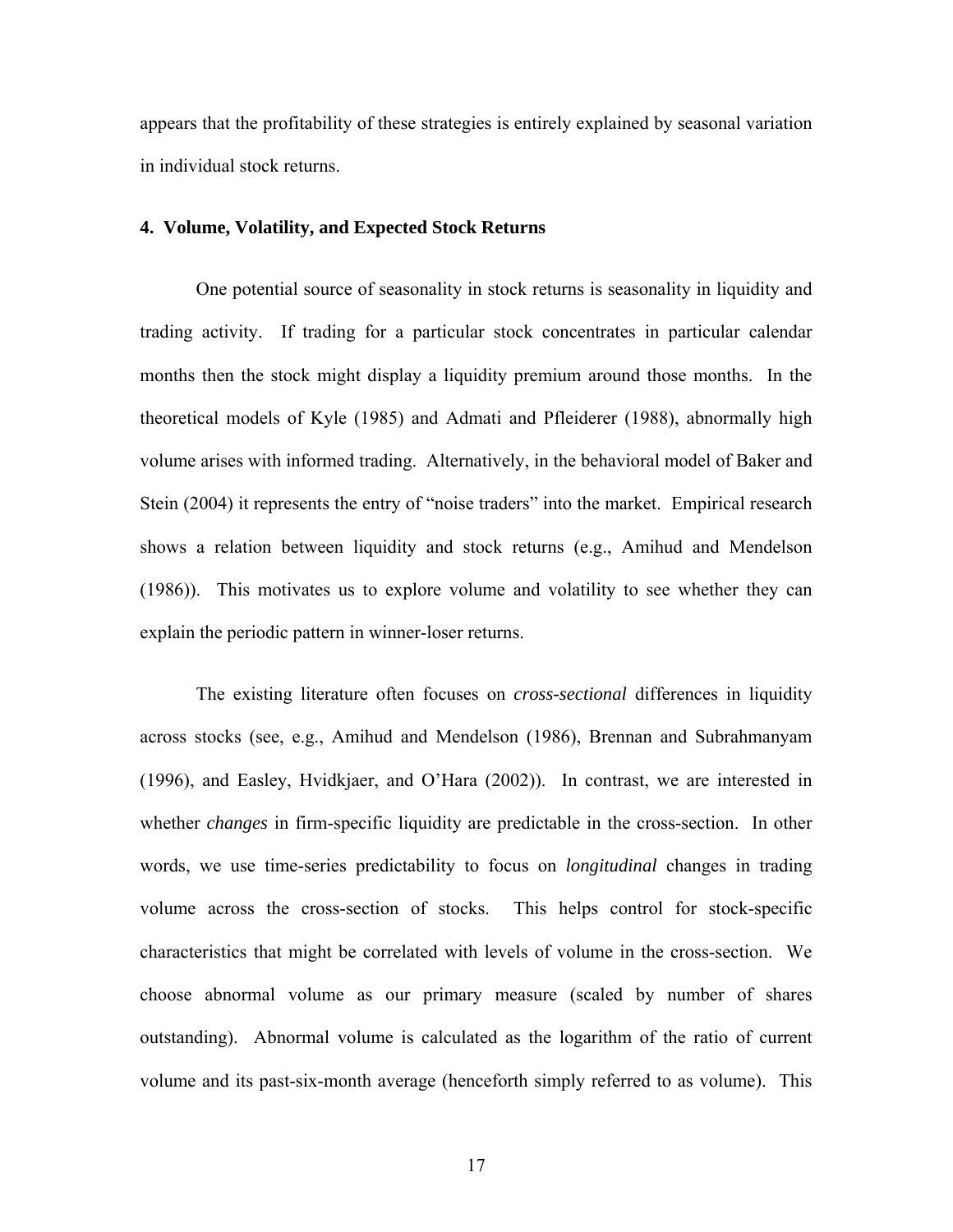definition of volume alleviates the problem of the non-stationarity of trading volume over the sample period. Also, it is likely to capture months of informational events because such events are usually associated with increased trading volume. Since the microstructure literature has mix interpretations of volume as a measure of liquidity, we do not take a position on this issue. Instead we use volume as an easily observable proxy for trading activity.<sup>2</sup> We proceed to investigate the extent to which volume can explain the seasonal pattern of return.

Following the analysis of returns, we apply the cross-sectional regression methodology by regressing monthly volume on its k-month lags

$$
v_{it} = \alpha_{kt} + \gamma_{kt} v_{i,t-k} + e_{it}
$$
 (10)

where  $v_{it}$  is the abnormal volume on stock i at time t. For a fixed lag k and time t, regression (10) is run for the cross-section of firms. This captures predictability in the *cross-sectional* distribution of volume. We expect the coefficients  $\gamma_{kt}$  to be positive, indicating that stocks with above-average volume in one month tend to have above average volume after "k" subsequent months. We call the coefficients  $\gamma_{kt}$  "volume" responses" because they represent the cross-sectional average relationship of volume at one date to trading volume at a previous date. The "volume effect" is computed as the time-series average of the coefficients  $\gamma_{kt}$ . This procedure is repeated for every lag k to form a term structure of volume effects. We interpret the time-series averages of  $\gamma_k$  for different lags k as the term structure of volume in response to previous volume. It shows the temporal pattern of predictable liquidity in the cross-section of stocks. 1

<sup>&</sup>lt;sup>2</sup> Unreported results show that proportional bid-ask spread and the illiquidity measure of Amihud (2002) also display oscillating predictability analogous to the results with volume shown in this section.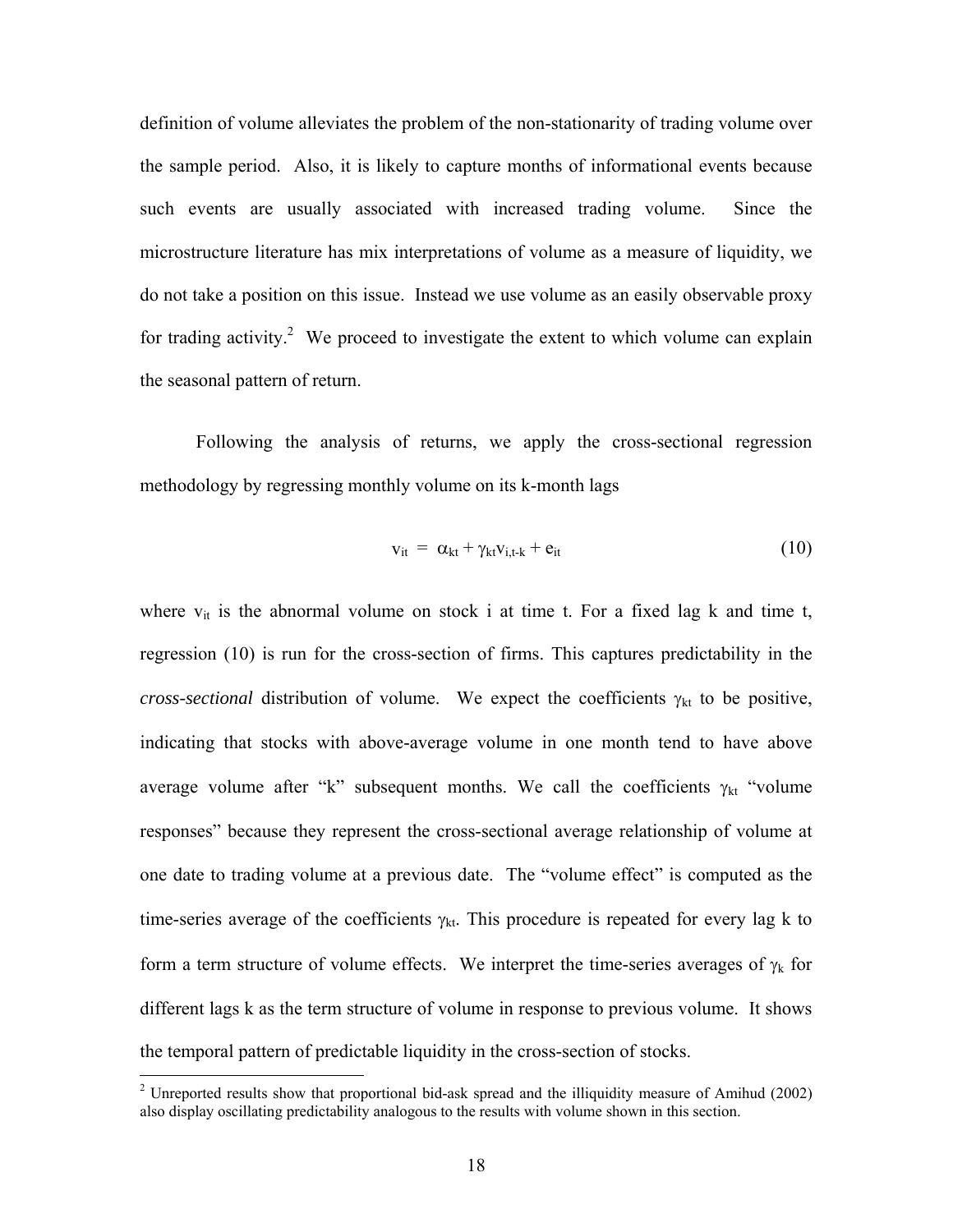We obtain volume data on NYSE/AMEX-listed firms whose data are available on the CRSP monthly returns file. The monthly volume data are available from July 1962 to December 2002. This time period is comparable to the time period used for related research and allows us to later consider Compustat data without substantially changing the sample period.<sup>3</sup> Given the relatively short data history, we measure average volume effects for up to 60 months of lags, starting in July 1967.

Figure 3 Panel A shows the average volume effects for different time lags "k". For comparison this graph is superimposed on the graph of return effects (from Figure 2). The pattern of volume literally parallels the pattern in returns. The volume response function is generally positive indicating high volume in one month (relative to the crosssection) tends to be followed by high volume in future months. Similar to the return effects there are large spikes in volume effects at annual intervals of exactly 12, 24, 36, 48, and 60 months. It appears that some stocks have predictably high volume at annual intervals. If every stock has distinct trading activity at a different month of the year then the spikes in the volume response function capture this seasonality during the same calendar month of subsequent years. There are also smaller intermediate quarterly spikes. This pattern confirms our premise of predictable variation in the cross-section of stock volume. The interesting issue is whether the pattern of volume can explain the effect in returns.

To analyze whether past volume can explain the predictability of returns we run cross-sectional multiple regressions of returns on lagged returns and volume

 $\overline{a}$ 

<sup>&</sup>lt;sup>3</sup> For comparison, Conrad and Kaul (1998) use NYSE/AMEX-listed firms for the period 1926-1989, while Jegadeesh and Titman (2002) use NYSE/AMEX-listed firms for the period 1965-1997.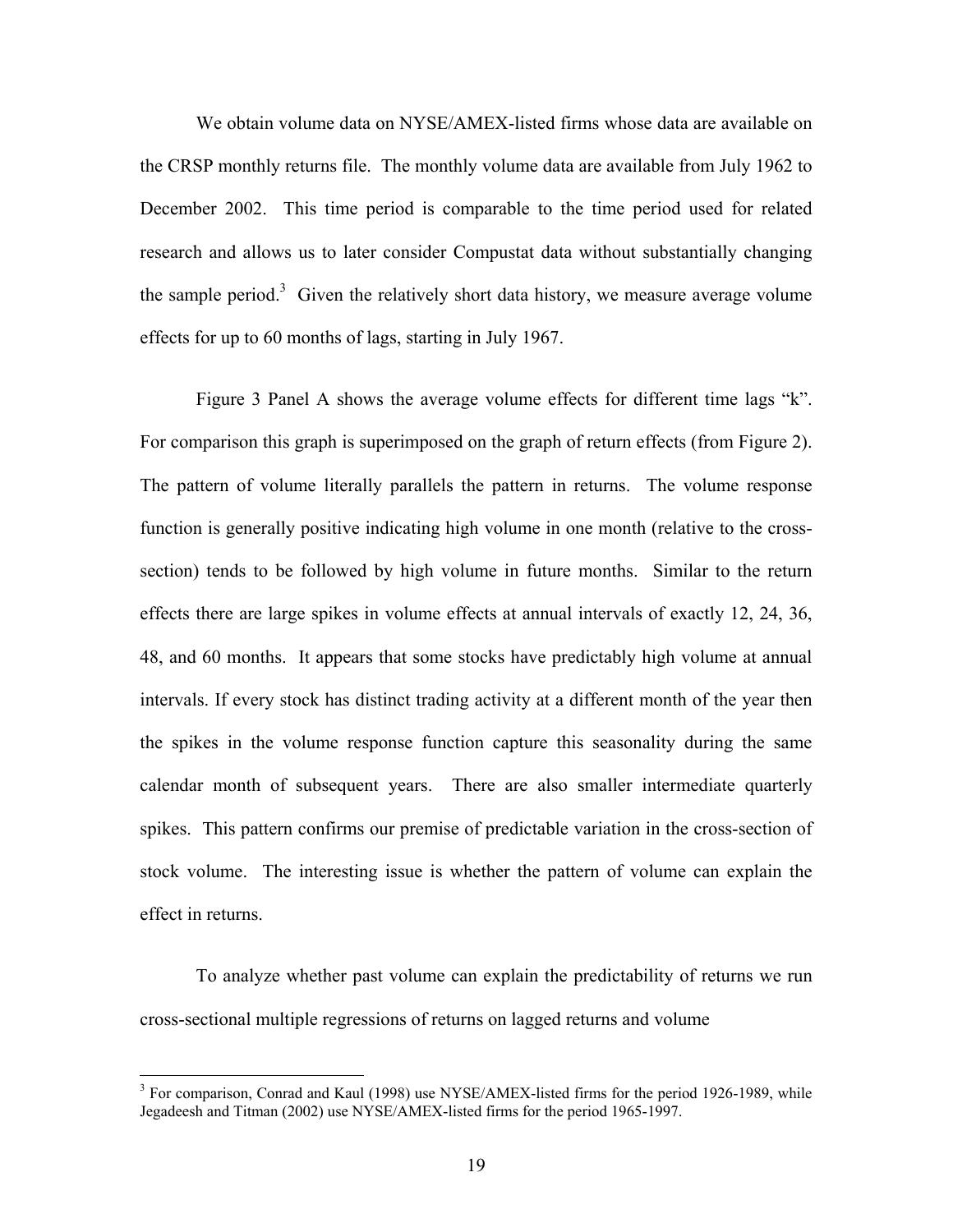$$
r_{it} = \alpha_{kt} + \gamma_{kt} r_{i,t-k} + \delta_{kt} v_{i,t-k} + e_{it}
$$
 (11)

where  $r_{it}$  is the return on stock i in month t and  $v_{i,t-k}$  is volume lagged by k months. The time-series averages of  $\gamma_{kt}$  and  $\delta_{kt}$  across different lags show the cross-sectional relationship between historical return, historical volume, and future stock returns.<sup>4</sup> We also report t-statistics corrected for autocorrelation using the Newey-West correction with 12 monthly lags.

Figure 3 Panel B shows the average return responses from these cross-sectional multiple regressions. The returns continue to be positively related to the cross-section of historical returns at annual intervals. Figure 3 Panel B shows that the seasonal pattern of multiple regression responses of returns to historical returns resembles the pattern of univariate regression responses in Panel A. In other words, controlling for past volume does not substantially change the effect of past returns on the cross-section of future returns. Volume displays similar annual periodicity to returns, but the periodicity in volume does not explain the pattern of returns on winner-loser strategies.

Volatility is an alternative measure of trading activity and informational events that may be related to returns. Therefore, in each month we calculated the sample standard deviation of daily stock returns. We define the abnormal volatility for each stock as the logarithm of the ratio of current standard deviation and its past-six-month average (henceforth simply referred to as volatility). Following the volume analysis, we

1

<sup>&</sup>lt;sup>4</sup> We also run this multiple regression with multiple lags of return and volume, using up to 12 lags. Incorporating multiple lags produced qualitatively similar results in this case. We therefore report average responses from the single lag specification (11).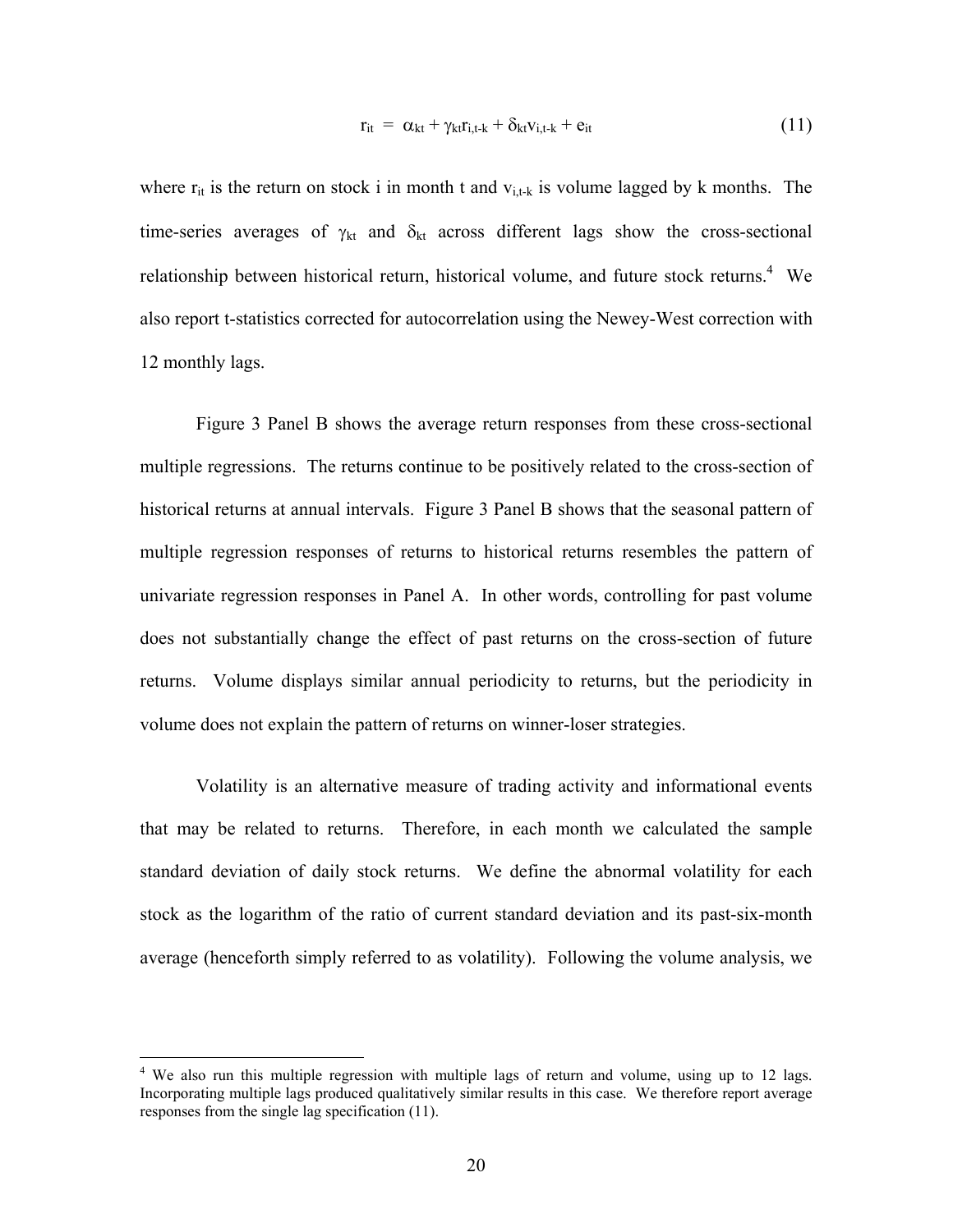calculate volatility for each stock from July 1962 to December 2002. Then we replace volume in the cross-sectional regression (10) and multiple regression (11) with volatility.

Figure 4 Panel A shows the resulting volatility response function from the univariate cross-sectional regression (10), again superimposed on the graph of return effects. The pattern of the univariate volatility response function matches the return response function. The positive spikes again occur at annual intervals of exactly 12, 24, 36, 48, and 60 months. Just as with return and volume, high volatility in one month predicts high volatility in same calendar month of subsequent years. The cross-section of abnormal volatility has the same predictable periodic pattern as return and volume.

Given similar patterns, we address whether volatility can explain the pattern of winner-loser returns. Figure 4 Panel B shows the response of returns to past returns controlling for past volatility, estimated using the cross-sectional multiple regression (11). The multivariate response of returns to past returns resembles the univariate response function. Similar to our results with volume, volatility displays annual periodicity but does not explain the pattern of returns on winner-loser strategies.

# **5. Robustness and Further Discussion**

 This section searches for other variables that may be linked to the periodic pattern of expected returns. This ensures that the phenomenon is robust across different times of the year and different universes of stocks. For example, earnings announcements and the turn-of-year are seasonal events that may simultaneously affect trading activity and stock returns. Motivated by various candidate explanations associated with risk and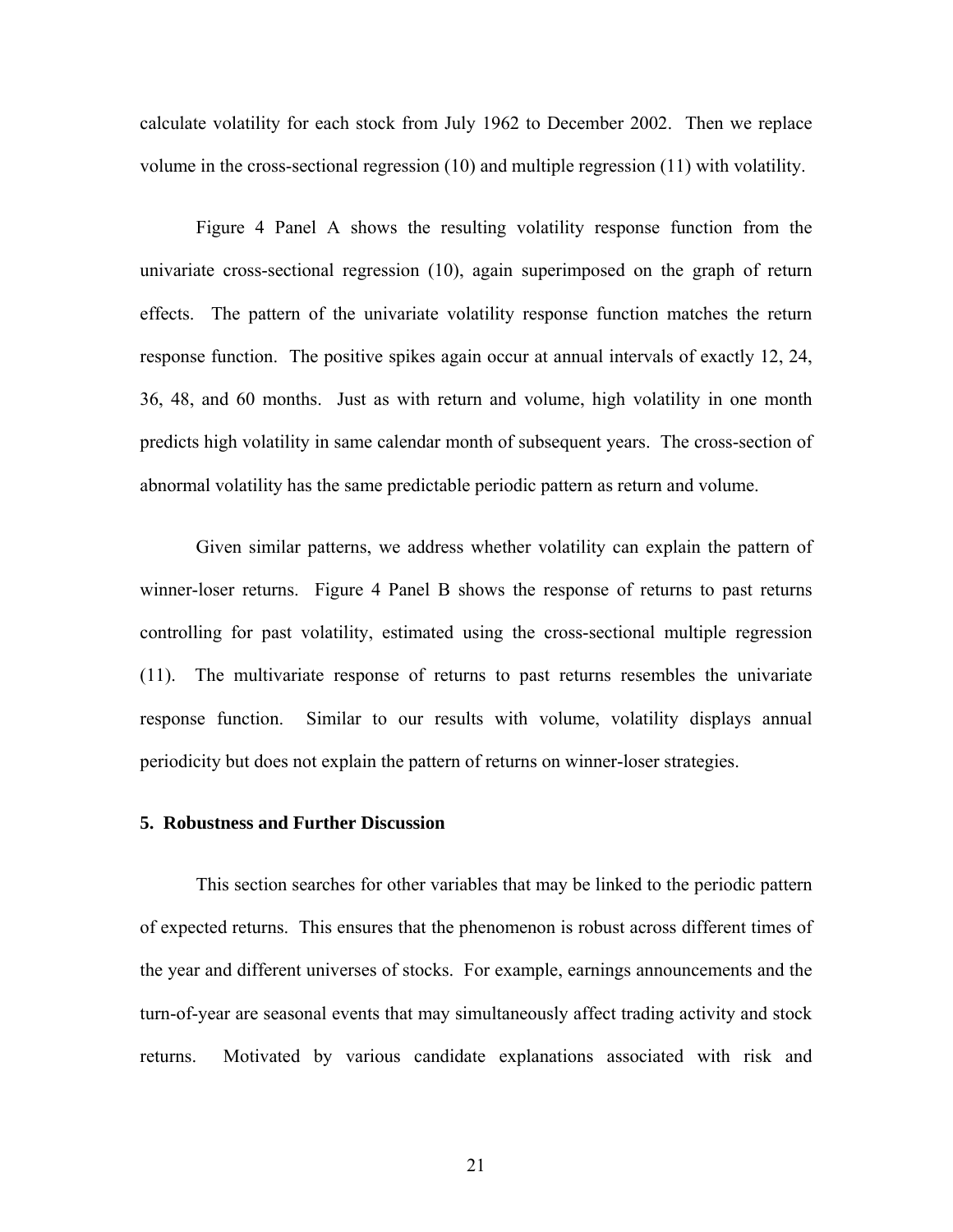information release, this section shows the seasonal pattern of returns persists across size, industry, calendar month, earnings announcements, dividends, and fiscal year.

# **5.1. Size and Industry**

 It is not clear why stocks would earn substantially different expected returns in one month than another. One explanation is that seasonal variation in returns is associated with stock exposure to systematic seasonal risks. These risks might be correlated with factors such as size or industry. This section considers the performance of annual winner-loser strategies within size and industry categories. We implement the strategies within three size-based subsamples (small, medium, and large) and decompose the profits into inter-industry and intra-industry components. Measuring the profitability of winner-loser strategies within size subsamples shows whether the performance of our strategies is limited to small or large firms. Size and industry membership also provide diagnostic information about the source of the winner-loser profits. Size may proxy for stock market liquidity. Size and industry may be considered as characteristics that are related to risk (Daniel and Titman (1997)). In this case the cross-sectional dispersion of expected returns should be less within size subsamples or industries than within the full sample. Therefore, the winner-loser profits may be reduced by controlling for size and industry.

 Table 5 shows the winner-loser profits for different strategies within size subsamples. Interestingly, the years 2-5 and years 6-10 annual strategies are more profitable among large firms than among small or medium firms. This finding also suggests that the profitability pattern is not an artifact of the well-known January effect,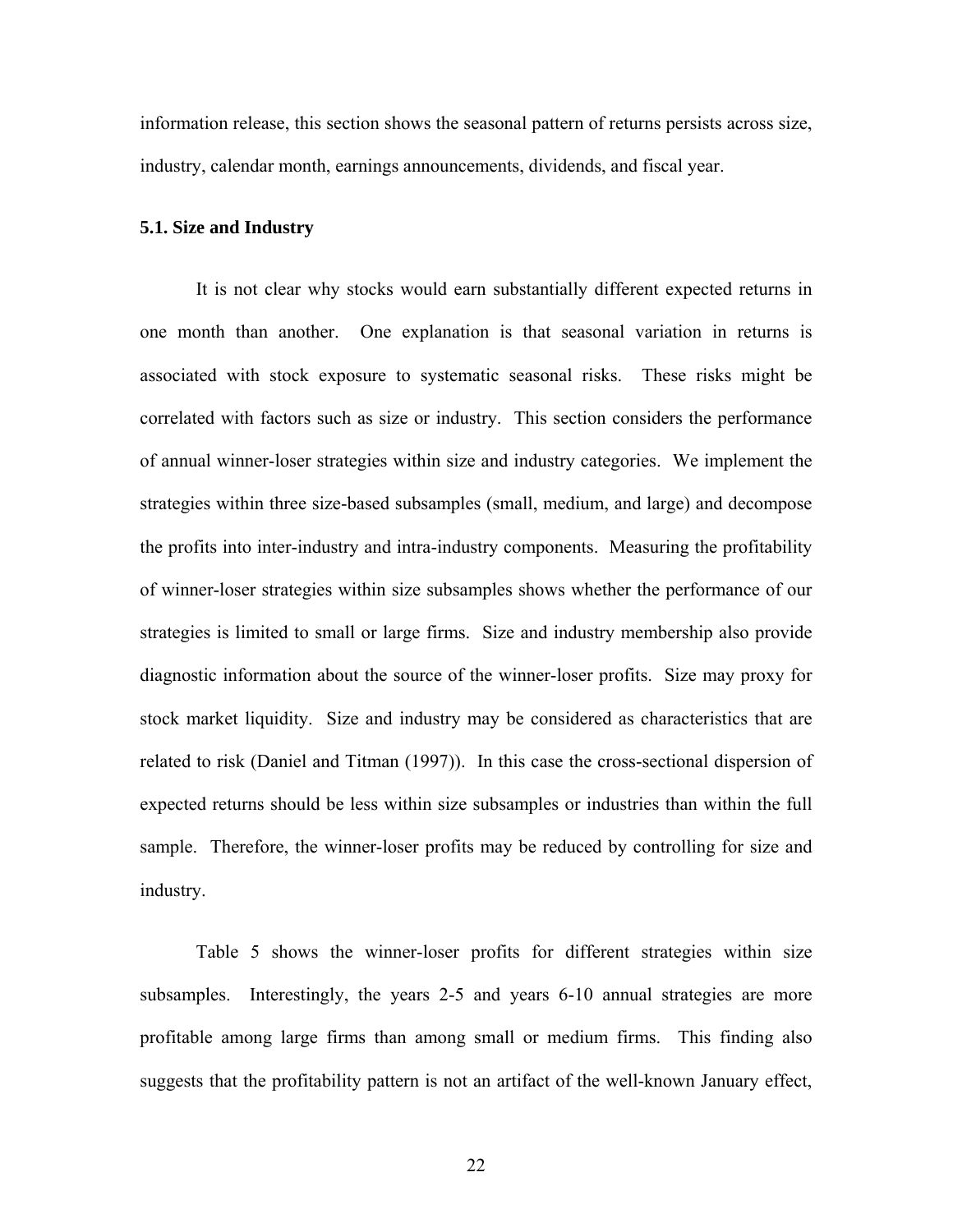which predominantly affects small firms.<sup>5</sup> In contrast, the years 2-5 and years 6-10 nonannual strategies are most profitable among small firms. The year 11-15 annual winnerloser profits remain statistically significantly positive in all size categories, and the year 16-20 annual winner loser profits remain significant within medium and large firms. The profitability and pattern of winner-loser profits is not limited to a particular size subsample.

 Previous research by Moskowitz and Grinblatt (1999) and Lewellen (2002) has shown a role for industry in 1-year winner-loser strategies. We address this by classifying stocks into the 20 industry groups of Moskowitz and Grinblatt and then decomposing returns into industry and intra-industry components. The industry component of a stock return is simply the return of its equally weighted industry group, and the intra-industry of a stock is its return in excess of industry. Thus, our winner-loser strategies have industry and intra-industry components that sum to the entire return by definition.

 Figure 5 shows the average monthly winner-loser decile spreads broken into intraindustry and inter-industry components. The inter-industry graph in Panel A has the same annual pattern in event time as the whole return in Figure 2. Panel B shows the industry component is positive for event times less than 12 months, consistent with the findings of Moskowitz and Grinblatt (1999) and Grinblatt and Moskowitz (2003). But the industry component is small, with no periodic pattern in event time. The "industry momentum" effect appears to be a distinct and qualitatively different phenomenon.

 $\overline{a}$ 

 $<sup>5</sup>$  We thank Ken French for noting this point.</sup>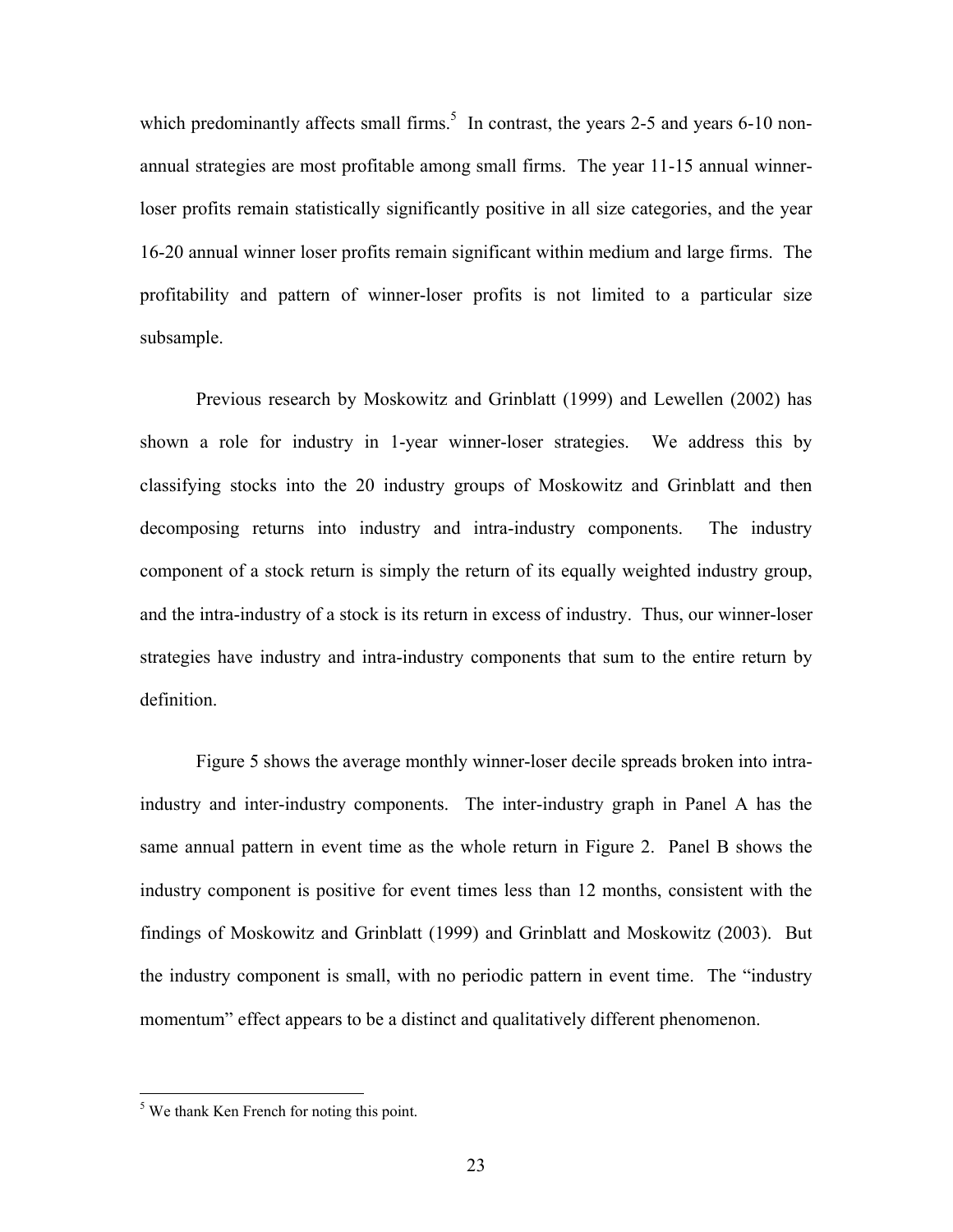Table 6 decomposes decile spreads of annual and non-annual winner-loser strategies into inter-industry and intra-industry components. The magnitudes and statistical significance of intra-industry components are similar to the raw returns in Table 2. While the industry component is occasionally statistically significant, it is always comparatively small in magnitude. For example, the industry component of the years 6-10 annual strategy is 12 basis points per month, but the inter-industry component is 58 basis points per month. Neither industry nor size explains the bulk of the winnerloser returns. It appears the seasonal variation in expected returns is not subsumed by size nor industry categories.

### **5.2. Seasonal Patterns and Turn-of-Year**

 This section tests for seasonal effects in annual winner-loser strategies. Previous research by Jegadeesh and Titman (1993, 2001) has shown 1-year winner-loser strategies are unprofitable in January but profitable in other months. Our annual winner-loser strategies measure historical returns over formation months that match the calendar holding period month. For example our year 2–5 annual strategy would hold stocks in April that were winners in previous Aprils. The average return might vary across calendar months.

 Table 7 shows the average returns of winner-loser portfolios in different calendar months. The year-1 decile spreads show results similar to those of Jegadeesh (1990) and Jegadeesh and Titman (1993, 2001). Winner-loser strategies based on the previous year calendar month are profitable in every season, and earn an especially large 333 basis points in January. In contrast, winner-loser strategies based on the past 11 months (i.e.,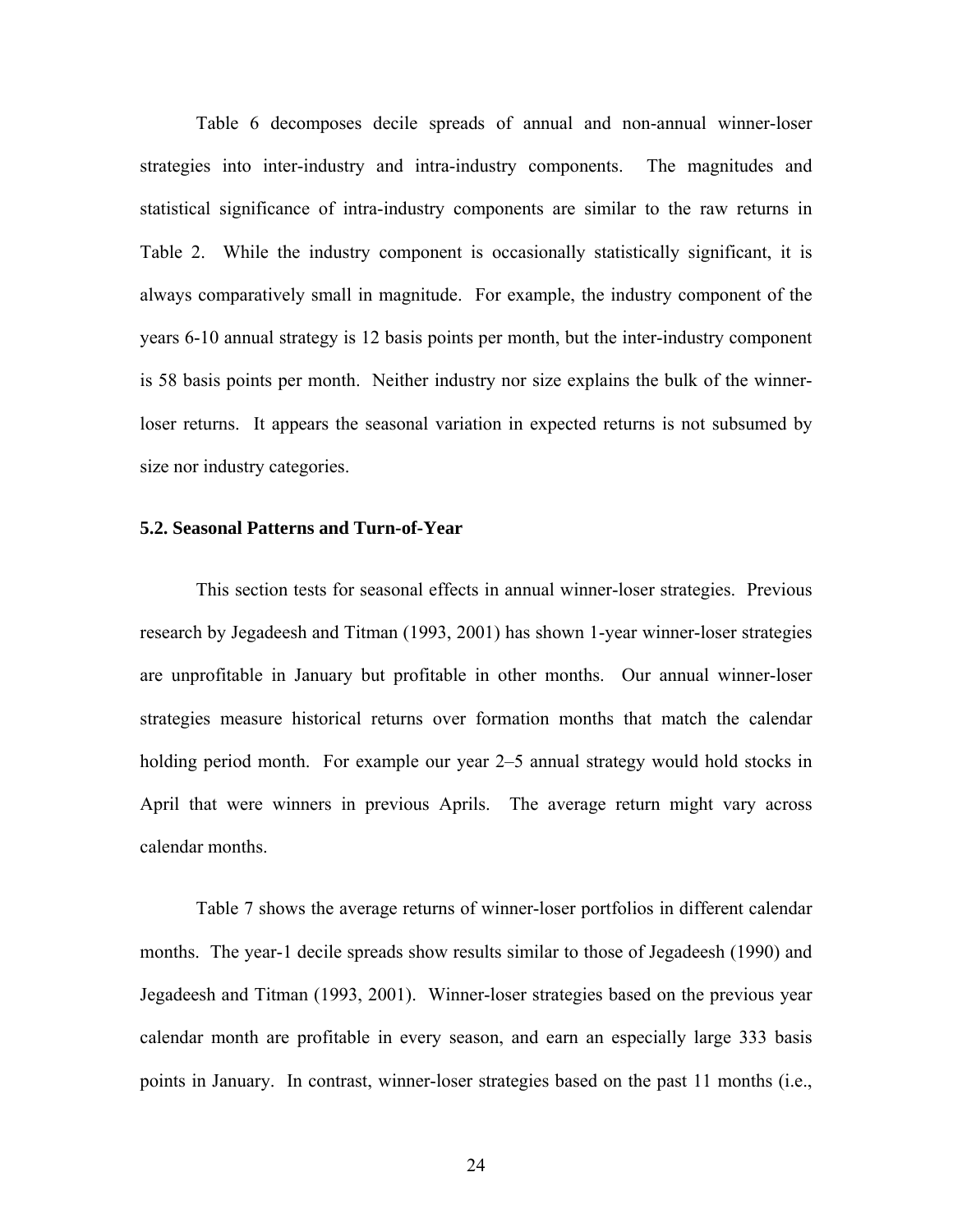non-annual) are profitable in every month except January, and lose an average of almost 7% in January.

 In contrast to the year 1 non-annual strategy, the longer horizon strategies do not change sign in January. The annual winner-loser strategies tend to be profitable in almost every month and are particularly high in January. The years 2–5 and years 6–10 annual strategies average over 3% in January, and the years 11–15 and years 16–20 strategies exceed 2% in January. The annual strategies show positive decile spreads in almost all other calendar months too. Due to the reduced number of observations, the numbers are not always statistically significant. Nevertheless, the years 2–5 strategy is significantly positive at conventional levels in November, December, and January, and the years 6–10 annual strategy is significant in October, November, December, and January.

 The non-annual winner-loser strategies tend to lose money in almost every calendar month. Consistent with results of DeBondt and Thaler (1985, 1987), average return spreads are particularly low in January, averaging -960 basis points for the years 2–5 non-annual strategy. The average January return spreads are significantly negative (at conventional significance levels) for all the non-annual winner-loser strategies, but tend to be insignificant in other individual months. However, the combined February-December results are significantly negative at the 95% level for the years 2–5, years 6– 10, and years 16–20 non-annual strategies. In sum, annual winner-loser return spreads are positive while non-annual winner-loser return spreads are negative. These effects are larger in January, but also occur in other months.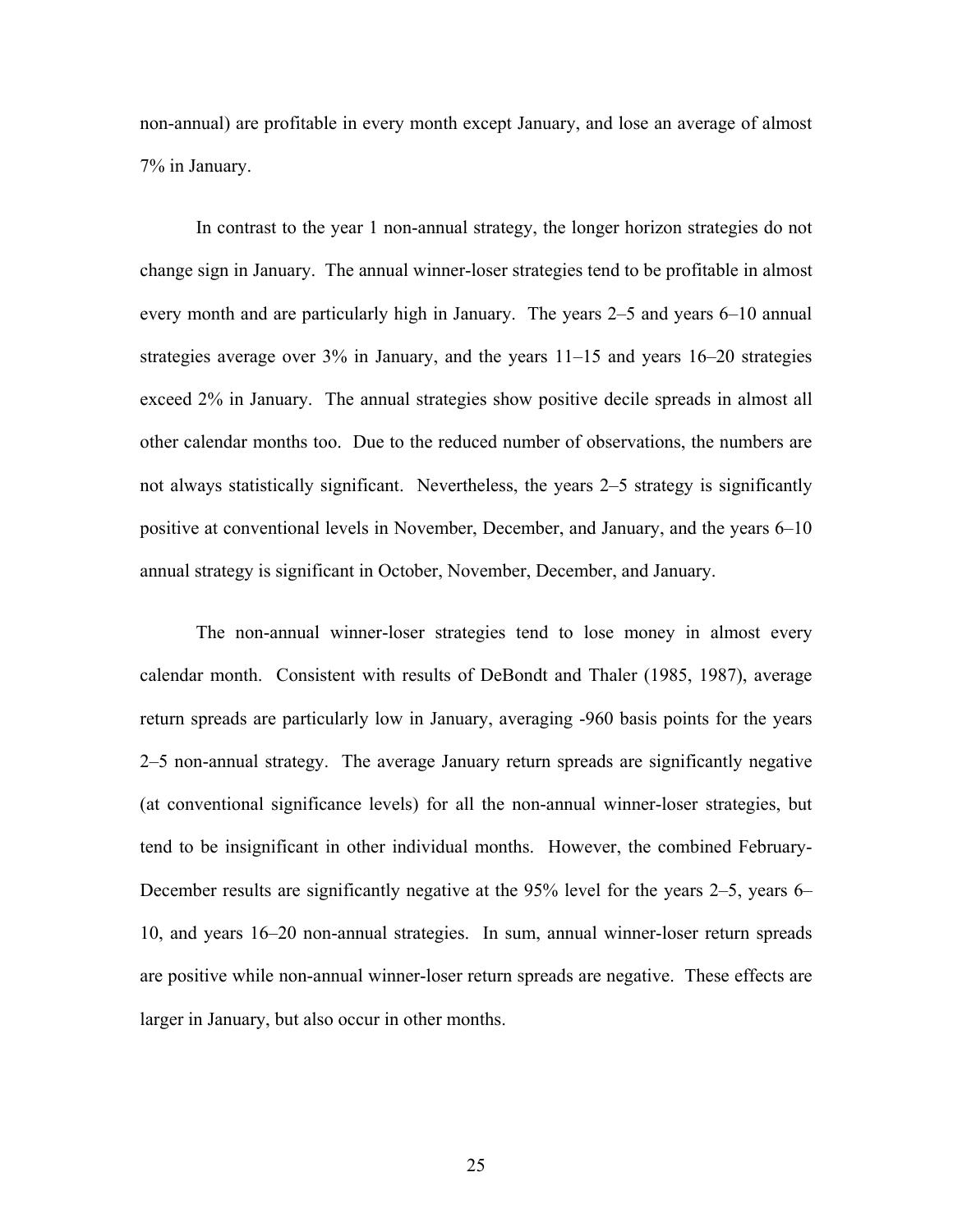Given the history of the January effect and related anomalies, the turn-of-year is a natural candidate for producing seasonal patterns in expected returns. Indeed, Table 7 shows that the annual strategies are particularly profitable in January. However, it also shows they earn positive returns in nearly every other calendar month too. Other potential explanations suggest months other than January may play a critical role due to turn-of-quarter, end of tax year, etc. We wish to address these concerns and show the results are not sensitive to a particular calendar holding period. We therefore compute monthly returns from the 15<sup>th</sup> day of each month to the 15<sup>th</sup> day of each subsequent month. We then perform cross-sectional regressions (1) of "mid-month" returns on various lags of these "mid-month" returns and measure their average responses. Figure 6 shows the return response function estimate using these alternative returns. To avoid the turn-of-year effect, we excluded the December  $15<sup>th</sup>$  – January  $15<sup>th</sup>$  returns. Figure 6 shows the resulting pattern is identical to the original results in Figure 2. The seasonal pattern remains in mid-month returns and does not depend on the turn-of-year.

### **5.3. Earnings, Dividends, and Fiscal Year**

 Jegadeesh and Titman (1993) show short-term winner-loser profits are associated with earnings releases. Earnings announcements are seasonal and contain firm-specific information. If markets have biased expectations about firm-specific information then our seasonal return strategies may be exploiting predictable returns associated with dissemination of earnings. Other firm-specific season events include dividends and fiscal year-end. This section examines the returns of past winner and losers over these periods.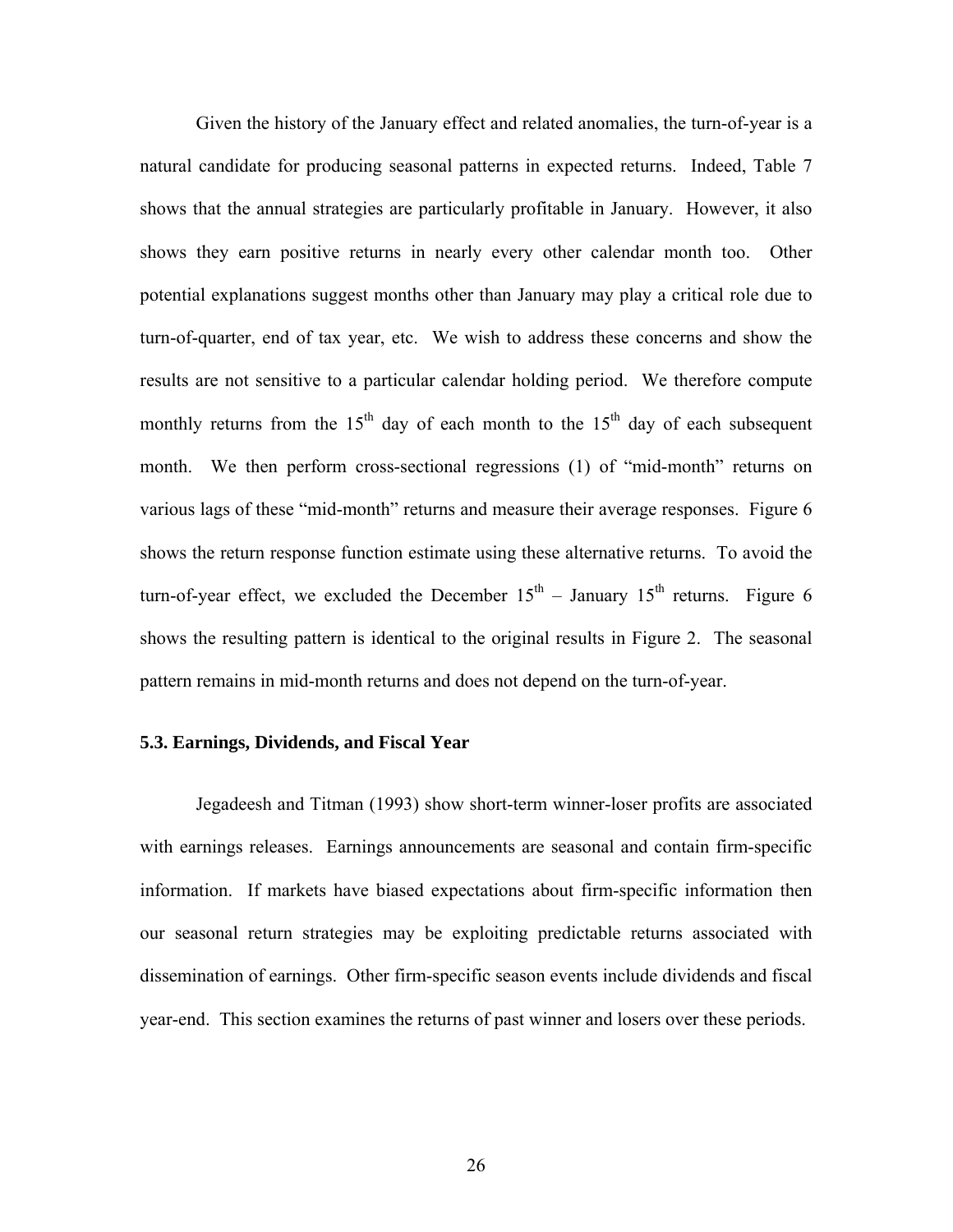Consider, for example, the possibility that markets underreact to persistent seasonal earnings information. In this case, stocks with favorable earnings news in one year will tend to have favorable news in subsequent years. Moreover, incomplete market reaction in the first year will result in positive returns around under-anticipated earnings announcements in subsequent years (see Bernard and Thomas (1990)). To the extent that firms consistently announce earnings in the same calendar month, this may explain the success of annual winner-loser strategies.

 To investigate the relation of our results to earnings announcements, we limit the data to firms covered by the Compustat earnings database. This results in 6,631 firms over the period January 1965 to December 2002. Roughly one-third of the observations have an earnings announcement and two-thirds do not have an earnings announcement in any given month.

 Table 8 Panel A separates the monthly holding periods for winner-loser strategies into earnings-announcement months and non-announcement months. The formation of winner and loser deciles is identical to the whole sample in Table 2, but is limited those firms covered by Compustat. In any given month roughly one third of the firms have earnings announcements. We construct decile portfolios using only those firms with earnings announcements in that month, and using only firms without announcements. The year 1 non-annual results confirm Jegadeesh and Titman's (1993) finding that positive returns are concentrated around earnings announcements. The average winnerloser decile spread of 191 basis points is more than twice the 91 basis point return in nonannouncement months. This is consistent with markets underreacting to previous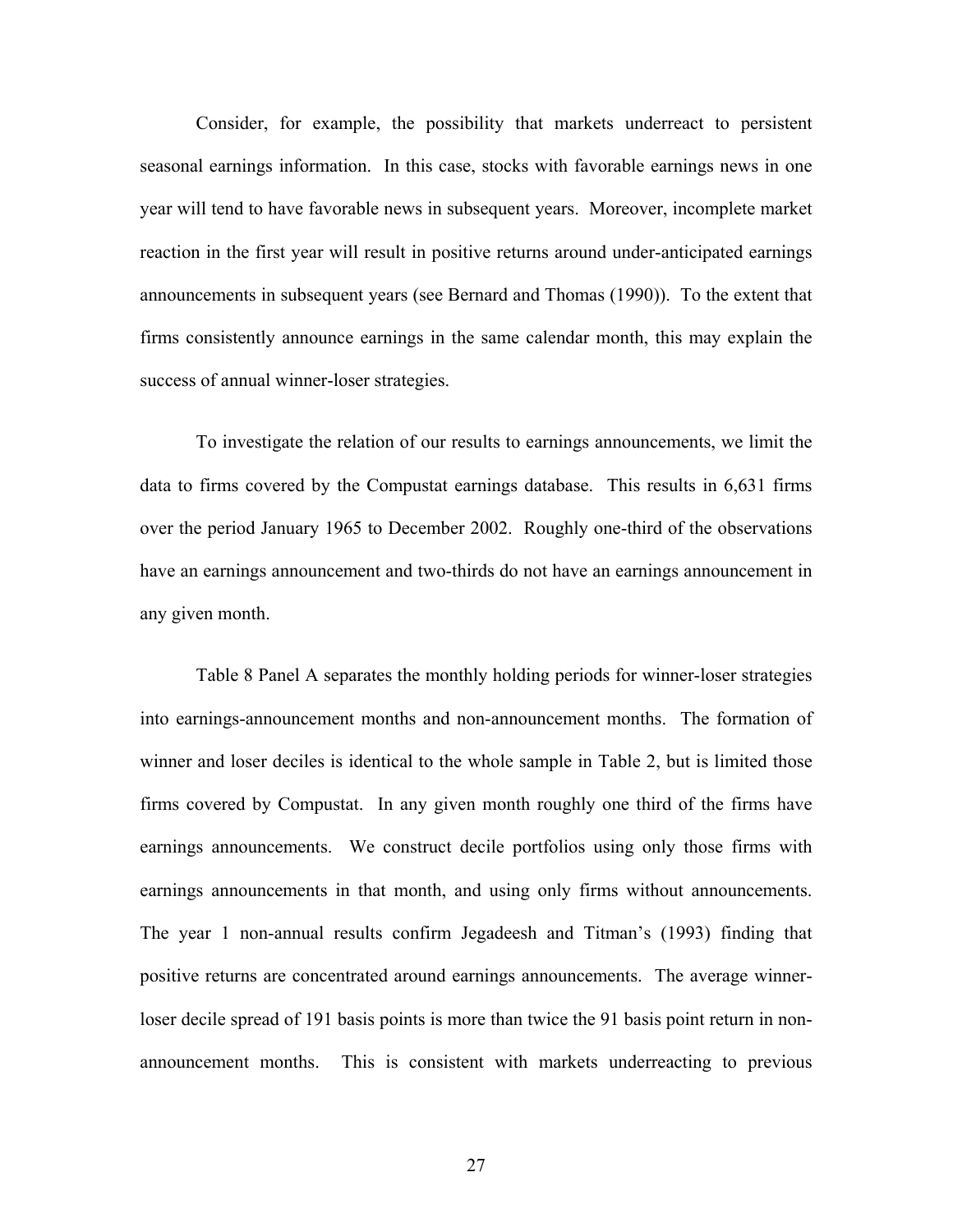persistent earnings news and then completing the reaction when new earnings are released in the holding month.

 The results for longer horizons are not substantially different across announcement months and non-announcement months. The years 2-5 annual winners outperform years 2-5 annual losers by 78 basis points in earnings announcement months, and 67 basis points in non-announcement months. The years 2-5 non-annual winners continue to underperform corresponding losers by over 100 basis points in both announcement and non-announcement months. The results for longer horizons are qualitatively similar to results for years 2-5 strategies. Annual winners outperform losers in announcement months and non-announcement months, while non-annual winners underperform losers.

 Overall our earnings results are consistent with those of previous research, yet they also demonstrate some distinctive new features of stock returns. We confirm Jegadeesh and Titman's (1993) finding that positive returns to year 1 winner-loser strategies are concentrated around earnings announcements. But the longer horizon strategies show little difference in announcement months. The positive returns to annual winner-loser strategies also contrast with findings of Bernard and Thomas (1990). Bernard and Thomas find returns around earnings announcements to be negatively related to earnings surprise four quarters earlier. This would suggest winners underperform losers at subsequent annual intervals, which is the opposite of our results. We conclude that the positive returns to annual winner-loser strategies are not associated with earnings and represent a distinct anomaly from previous literature.

28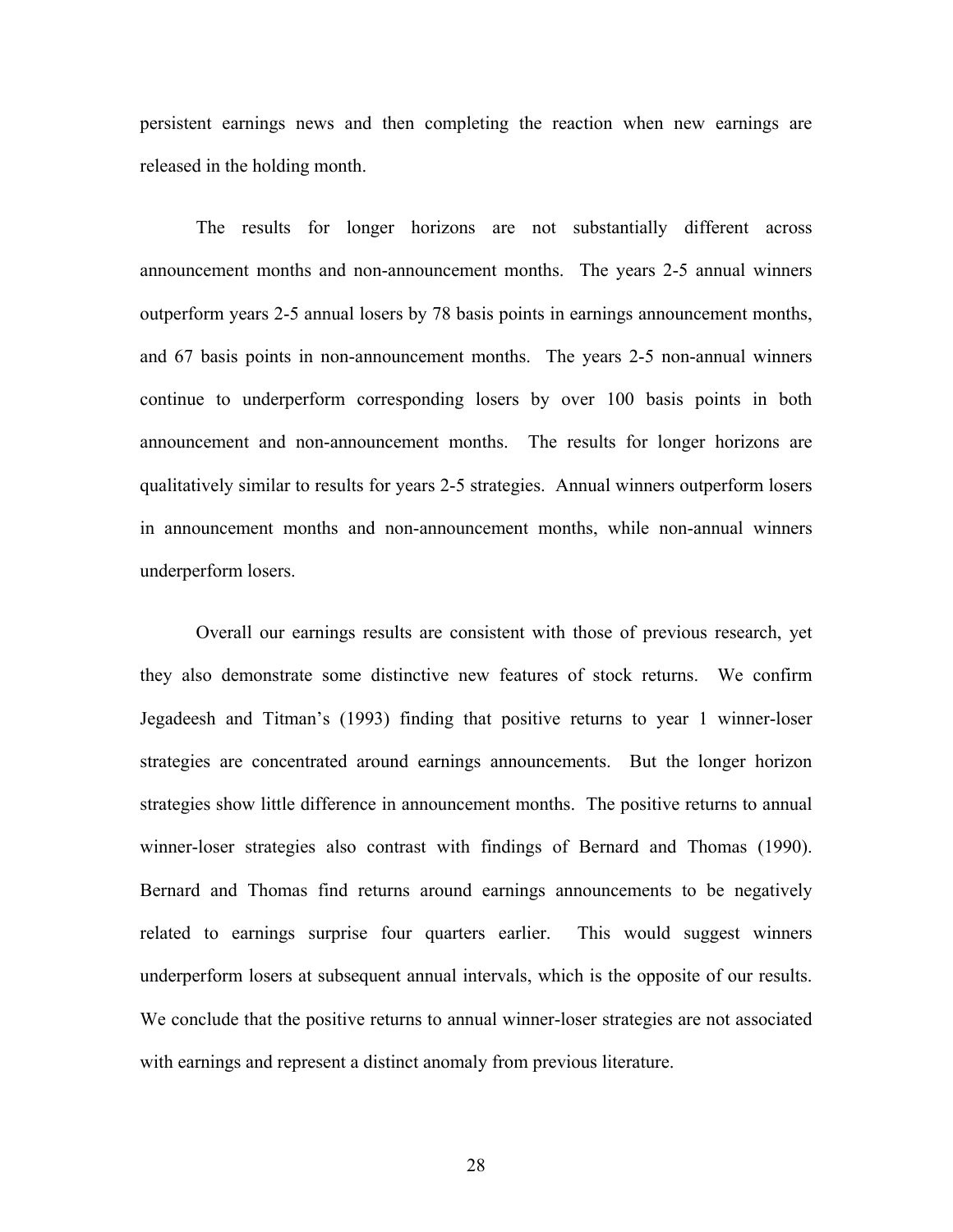Dividends are another quarterly event for most firms. We consider both the dividend-announcement month and the ex-dividend month. The dividend-announcement month may be associated with informational release that affects expectations or trading activity. The ex-dividend month is not an informational event, but it might be associated with tax-motivated trading. It would be interesting if either event were associated with winner-loser profits.

 Following our analysis of earnings, Table 8 Panel B shows the performance of winner-loser strategies separated according to dividend-announcement months. The results are not particularly different in those months. For example, the years 2-5 annual winner-loser decile strategy earns 63 basis points in dividend-announcement months and 75 basis points in other months. This annual strategy is positive and statistically significant at conventional levels in both samples, while the non-annual 2-5 year winnerloser strategy is negative and statistically significant. The results are not particularly different between the two subsamples.

 Similarly, we separate the sample into ex-dividend months and other months. Table 8 Panel C reports these results. Again, the results are similar across the two subsamples. For example, the years 2-5 annual strategy earns 53 basis points in exdividend months and 78 basis points in other months. If anything the effect is actually smaller in ex-dividend months. It does not appear to be associated with the ex-dividend events.

 Finally, we investigate the effect of fiscal year. If the fiscal year has an informational role then it may affect trading either at the end of the fiscal year or the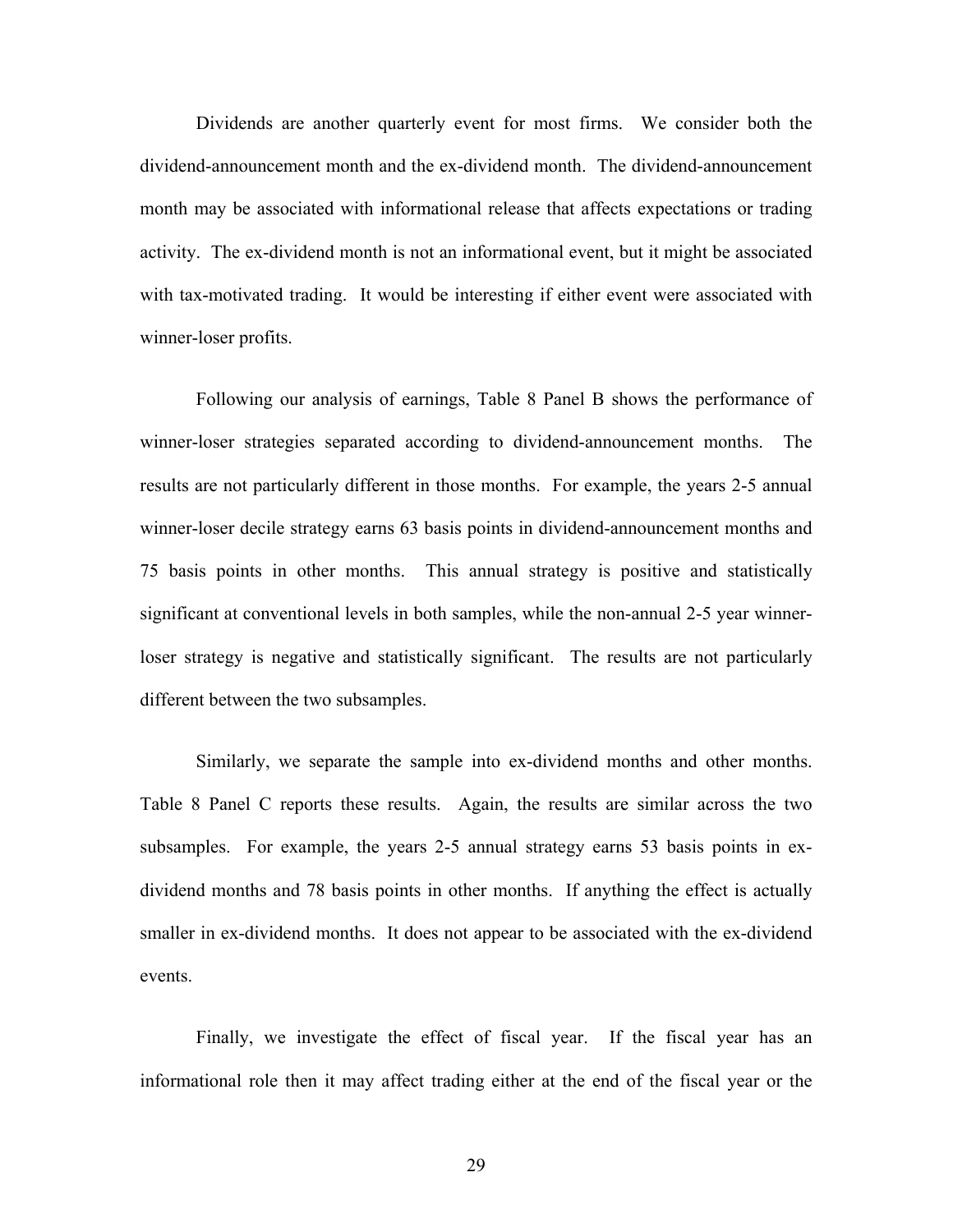beginning of the subsequent year. We therefore create a subsample of months for firms covered by Compustat that included both the month of fiscal year-end along with the subsequent month. The results are reported in Table 8 Panel D. While the subsample of fiscal turn-of-year is smaller and more variable, the point estimates of winner-loser returns are close to the whole sample. For example, the years 2-5 annual strategy earns 82 basis points in the fiscal year subsample and 84 basis points in the other months. The long-horizon annual strategies remain positive and statistically significant in the sample that excludes fiscal turn-of-year.

 Overall this section has sorted the sample of firms and months based on a number of periodic dividend and accounting events. The results are broadly similar across these subsamples. The periodic profitability of winner-loser strategies is not concentrated around these particular events.

# **5.4. Fama-French Risk-Adjusted Returns**

 To the extent that market efficiency does not eliminate seasonal differences in expected returns, there may be some offsetting seasonal features of these stocks. We attempt to use size and industry as proxies for risk in Section 5.1 and find little change in results. Unreported diagnostics show little sensitivity of seasonal strategies to the market portfolio return or to the Fama and French (1993) three factors. The decile-spread strategies all have approximately zero loadings with respect to these risk factors. Therefore, the risk-adjusted returns are very close to their average returns. This is similar to results for the momentum anomaly (see Fama and French (1996) and Grundy and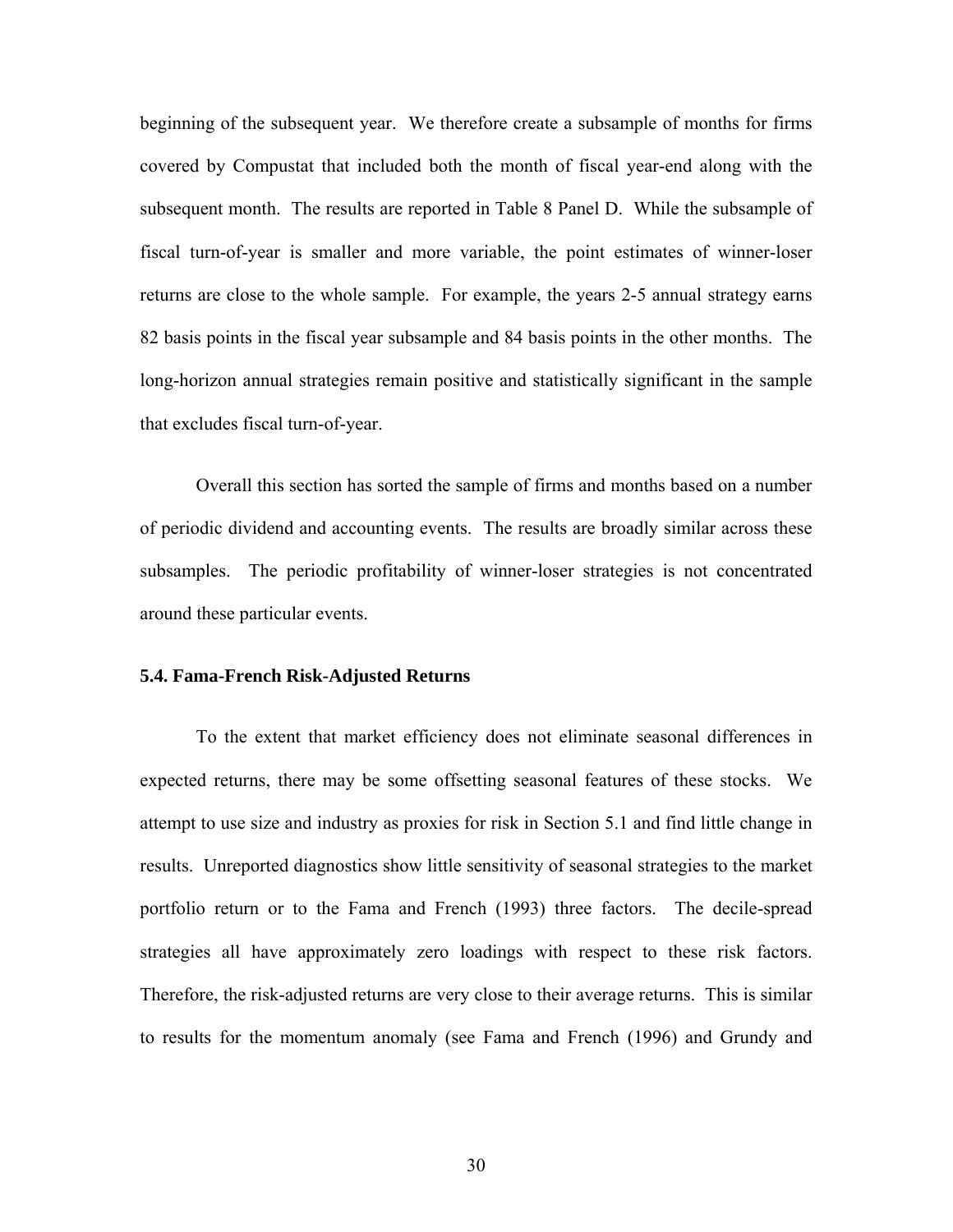Martin (2001)). Therefore, we do not find that conventional measures of systematic risk are successful in explaining seasonal variation in expected returns.

## **5.5. Transaction Costs**

 The estimates of our paper have simple interpretations in terms of portfolio returns. This suggests they might be captured through an investment strategy. For example, the magnitude of the annual decile spread strategies in Table 2 exceeds 60 basis points per month, which is comparable to many other "anomalies" in the empirical finance literature. However, there is an important distinction between seasonal strategies and simple "momentum" or "contrarian" strategies of Jegadeesh and Titman (1993) or DeBondt and Thaler (1985, 1987). Momentum and contrarian strategies require rebalancing only a part of the portfolio every few months, while seasonal strategies require rebalancing the entire portfolio every month. In this respect, it may not be generally profitable to incur round-trip transaction costs for a 60-70 basis point monthly gain. While returns are particularly high in January, Sadka (2001) shows evidence that transaction costs may also be higher in January (see also Korajczyk and Sadka (2004)). In any case, the existence of short-lived fluctuations in monthly expected return may not form an effective foundation for a long-term investment strategy. Nevertheless, the results are strong enough to merit investment consideration for an active portfolio. It is relatively simple to postpone the sale or purchase of a particular stock if it has a large positive or negative expected return over the next month. This suggests large transaction costs and illiquidity must play an important role in determining seasonal variation in expected stock returns.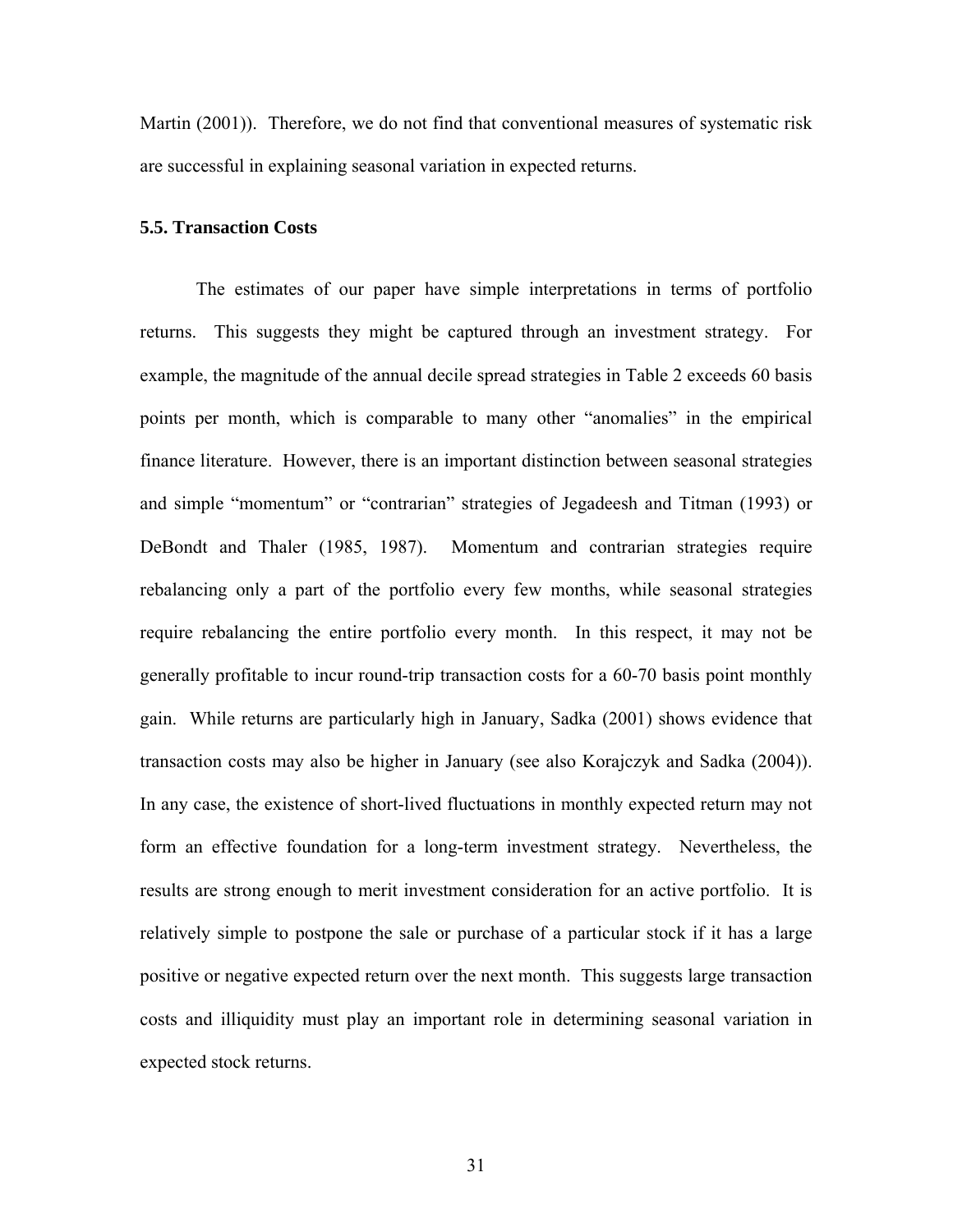# **5.6. Behavioral Explanations**

 It is tempting to conjecture other variables that may cause annual patterns in expected returns. There is a substantial body of behavioral research that explains return variation in terms of underreaction and overreaction to news (DeBondt and Thaler (1985), Barberis, Shleifer, and Vishny (1998), Daniel, Hirshleifer, Subrahmanyam (1998), and Hong and Stein (1999)). While these theories are typically framed in terms of temporal reaction, they may apply to our current findings if underreaction and overreaction occur in response to regular seasonal news. In order to explain the data, this reaction must be both seasonal and abruptly discontinuous. For example, Table 2 shows the average decile spread to buying stocks based on their 12-month historical return is 115 points per month. In contrast, the decile spread to buying stocks based on their 13 month historical return is less than -30 basis points per month, and the average return to buying stocks based on their 14-month historical return is -50 basis points per month. Any theory that successfully explains the annual pattern of expected returns must explain both the seasonality and the sharp difference between returns in one month and returns in adjacent months.

# **6. Conclusions**

 This paper investigates a new periodic pattern in the cross-section of average stock returns. Stocks with above-average returns in a given month tend to above-average returns at annual intervals for up to 20 years. We attribute this to seasonal variation in stock returns. The seasonal effect is strong enough to measure using return data alone. We apply the Conrad and Kaul (1998) and Jegadeesh and Titman (2002) methodology to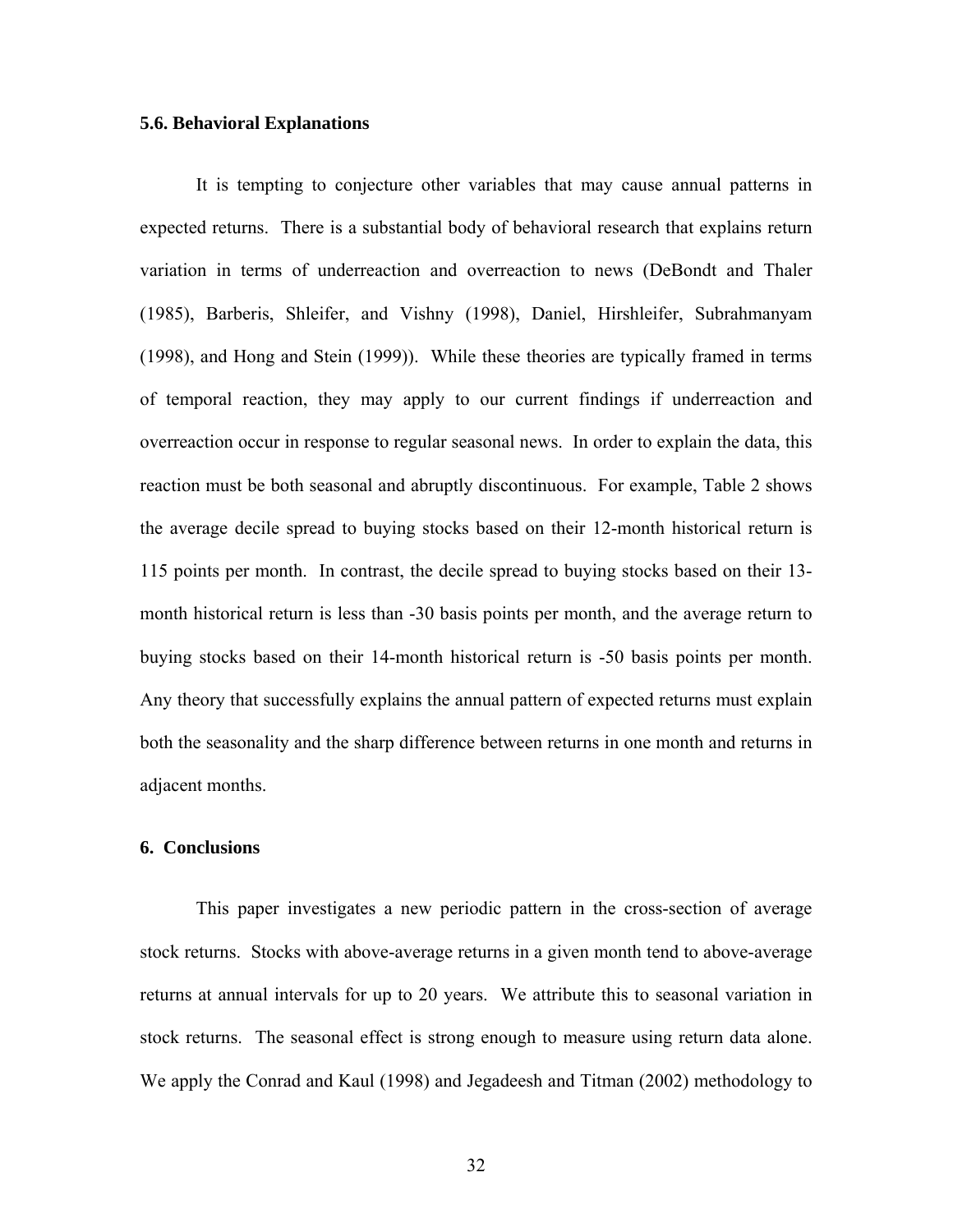measure the seasonal effect on the cross-section of stock returns. Following previous findings there is no effect when measuring returns across all months. But there is an economically significant effect when measuring the cross-section of expected stock returns across seasonal months.

 The results of our paper are robust. We form a variety of seasonal strategies and find the decile-spread performance exceeds 50 basis points per month and continues for up to 20 years. In other words, it appears to be a large and long-lasting seasonal effect. This performance is eliminated when demeaning stock returns by their seasonal averages. This result is consistent with individual stocks that persistently earn different returns over different calendar months within our sample.

 In addition to the returns, trading volume and intra-month volatility also exhibit seasonality. However, volume and volatility do not subsume the seasonal effect of historical returns. Additional diagnostics show the seasonal effect occurs within industry and size categories. In this respect, it does not appear to be a byproduct of stock characteristics or simple proxies for risk. It is also not associated with natural candidates for annual seasonal news such as earnings releases, dividends, or fiscal year-end. Seasonal stock strategies are profitable in virtually every month of the year. However, capturing these returns requires nearly 100% turnover per month during periods of presumed illiquidity. If round-trip transaction costs exceed 70 basis points then it would not be profitable to implement seasonal strategies and the results could persist in equilibrium. This can explain how the costs of trading play an important role in limiting seasonal variation in the cross-section of expected stock returns.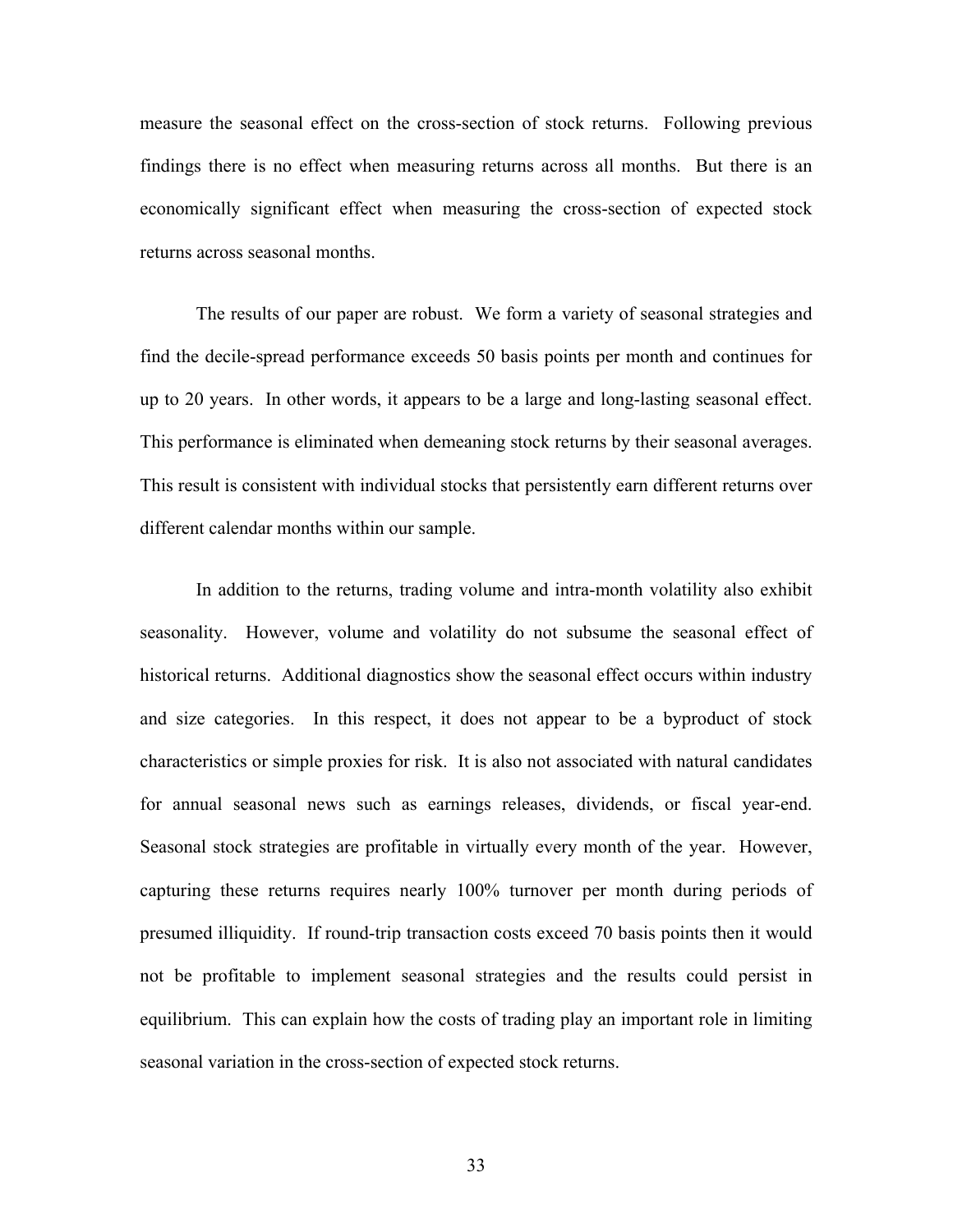### **Appendix: Estimator of Cross-Sectional Variance**

 Jegadeesh and Titman (1993) and Conrad and Kaul (1998) develop estimators of the cross-sectional variance of expected stock returns. These estimators are based on weighted relative-strength strategies. A weighted relative-strength strategy with lag k is a portfolio that buys or sells stocks at time t using weights  $w_{it}(k)$  based on the lag-k historical return relative to the market

$$
w_{it}(k) = \frac{1}{N}(r_{it-k} - \overline{r}_{t-k}).
$$
\n(A1)

where N is the number of stocks available at time  $t$ .<sup>6</sup> This forms a long-short portfolio strategy with zero net investment. Importantly, this strategy involves no hindsight bias because it is based only on information available at the end of month t-k, strictly before month t. The realized return on this strategy at time t is

$$
\pi_{t}(k) = \frac{1}{N} \sum_{i=1}^{N} w_{it}(k) r_{it} = \frac{1}{N} \sum_{i=1}^{N} (r_{it-k} - \overline{r}_{t-k}) r_{it}.
$$
\n(A2)

Substituting the simple model of Equation (4) into Equation (A2) decomposes the average returns into two components

$$
E[\pi_t(k)] = \sigma_{\mu}^2 + C\overline{ov}(e_{it}, e_{it-k}), \qquad (A3)
$$

where  $\sigma_{\mu}^2$  denotes the cross-sectional variance of expected returns and  $\overline{\text{Cov}}(e_{it},e_{it-k})$ denotes the average lag-k autocovariance of idiosyncratic returns. In other words, returns

1

<sup>&</sup>lt;sup>6</sup> We assign zero weight to stocks at time t that lack historical returns at time t-k and suppress the notational dependence of N on t and k.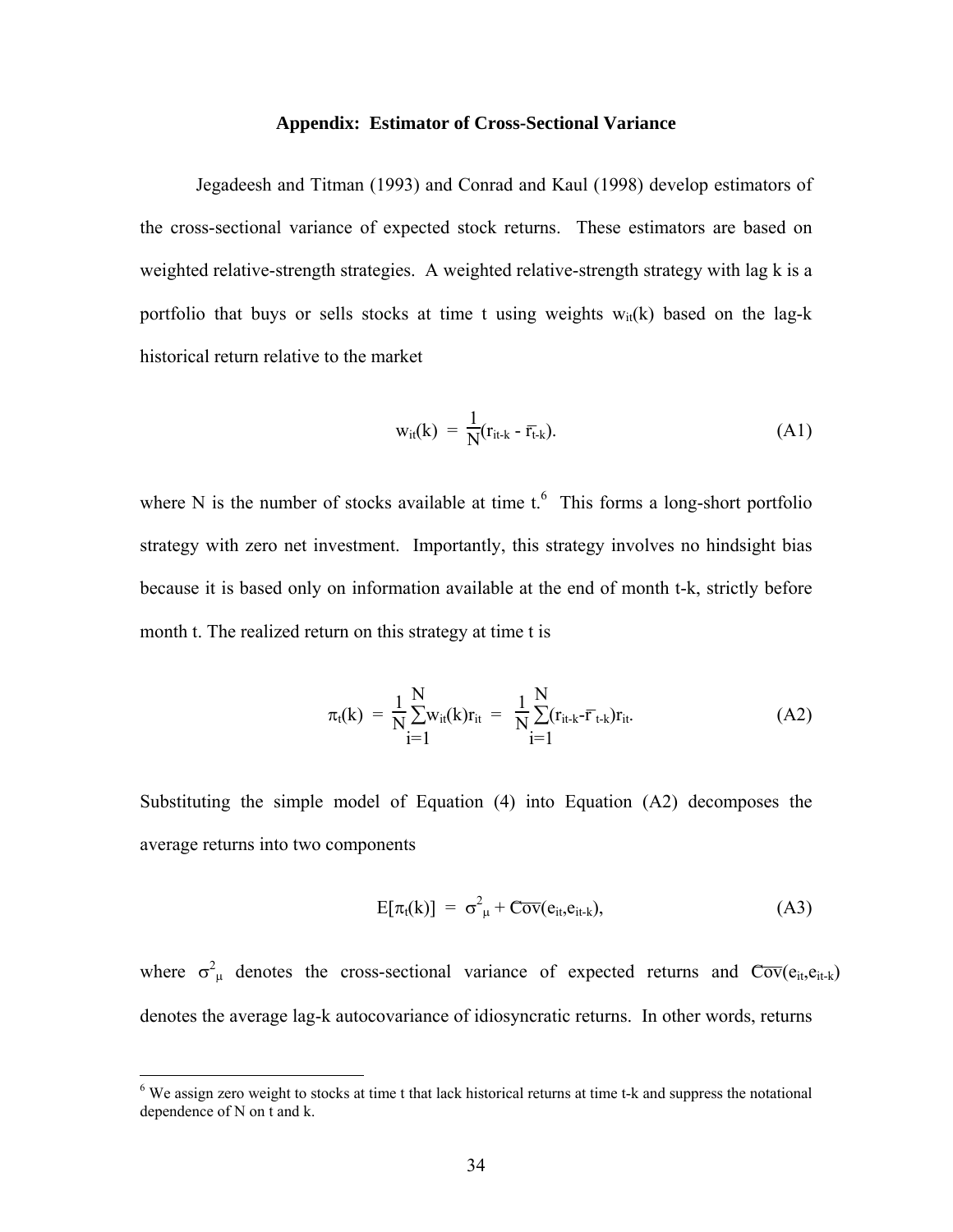to weighted relative-strength strategies may stem from cross-sectional variation in returns or from autocorrelation in stock returns.

 We do not know whether autocorrelation in stocks returns is zero at short horizons. But in order to have a finite variance stationary process the autocorrelation should vanish at long lags

$$
\lim (k \to \infty) \ \overline{Cov}(e_{it}, e_{it-k}) = 0. \tag{A4}
$$

In particular, the "average" autocorrelation effect should be zero at long lags. A simple consistent estimator of the cross-sectional variance of expected returns is obtained by averaging the weighted relative strength returns  $\pi_t(k)$  at all lags. Our estimator of  $\sigma^2_{\mu}$  is

$$
\hat{\sigma}_{\mu}^{2} = \frac{1}{T(T-1)/2} \sum_{t=2k=1}^{T} \sum_{k=1}^{T-1} \pi_{t}(k) = \frac{1}{NT(T-1)/2} \sum_{t=2k=1}^{T} \sum_{i=1}^{T-1} \sum_{k=1}^{N} (r_{it-k} - \bar{r}_{t-k})(r_{it} - \bar{r}_{t}). \tag{A5}
$$

The expectation of the estimator  $\hat{\sigma}_{\mu}^2$  equals the true cross sectional variance plus terms due to autocorrelation.

$$
E[\hat{\sigma}_{\mu}^{2}] = \sigma_{\mu}^{2} + \frac{1}{T(T-1)/2} \sum_{t=2k=1}^{T} \sum_{k=1}^{T-1} Cov(e_{it}, e_{it-k})
$$
(A6)

This autocorrelation effect should be small since we average over all lags up to 40 years. In fact, Conrad and Kaul (1998) and Jegadeesh and Titman (2002) use very similar bootstrap estimators based on randomly sampling the dates t and lags k for individual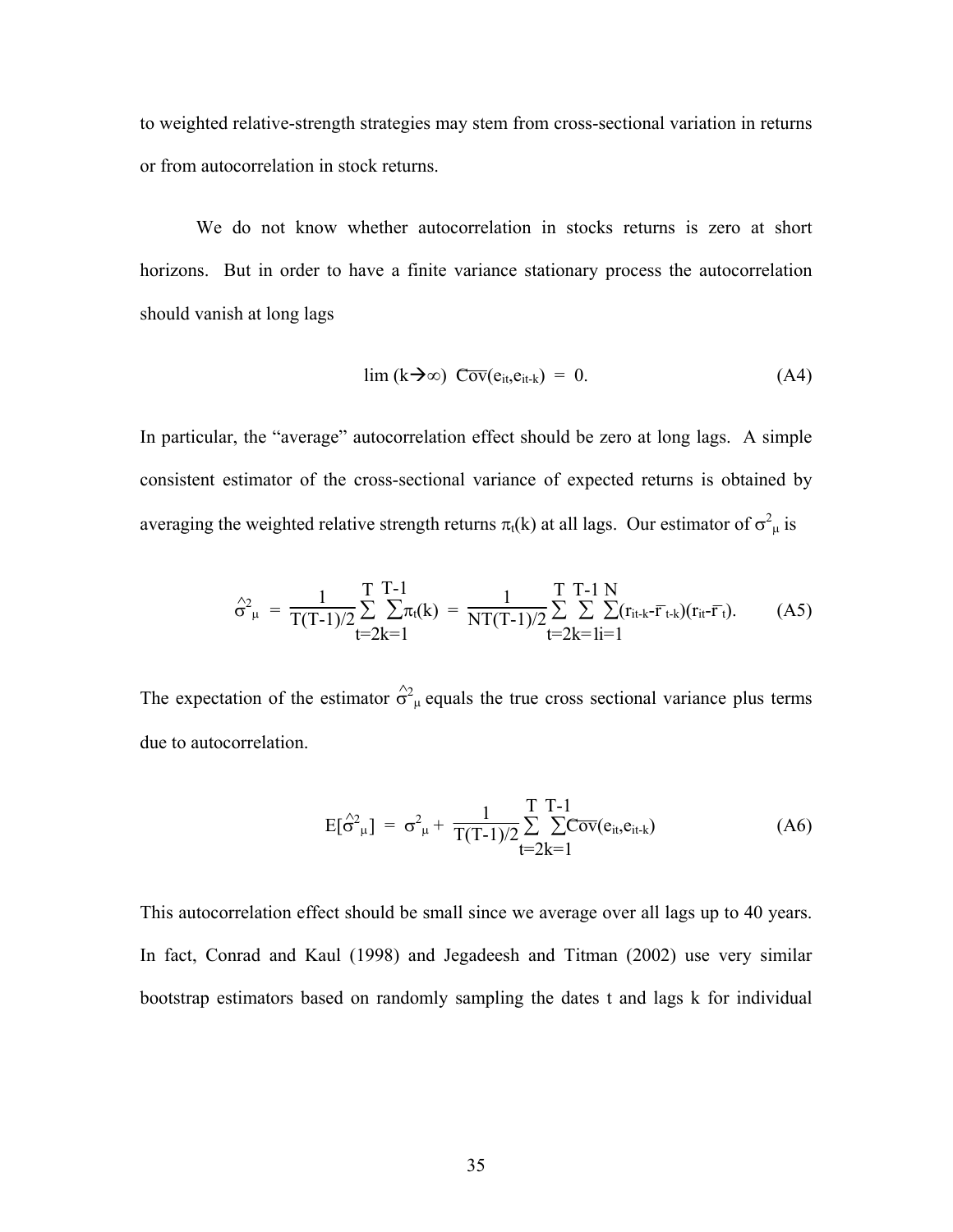stock returns in Equation  $(A6)$ .<sup>7</sup> The essential difference is that our estimator takes an equally weighted average over *all* stock pairs of dates and lags, whereas Conrad and Kaul (1998) and Jegadeesh and Titman (2002) use an equally weighted average over 500 *randomly selected* combinations of date and lag. To facilitate comparison of our results with those previous bootstrap results we calculate standard errors by dividing the population standard deviation of  $\pi_t(k)$  by the square-root of 500.

 $\overline{a}$ 

<sup>&</sup>lt;sup>7</sup> Jegadeesh and Titman (2002) make the crucial distinction of bootstrap sampling returns without replacement to avoid forming a portfolio using the same return as the holding period month. Our estimator also avoids this because it corresponds to a lag of k=0.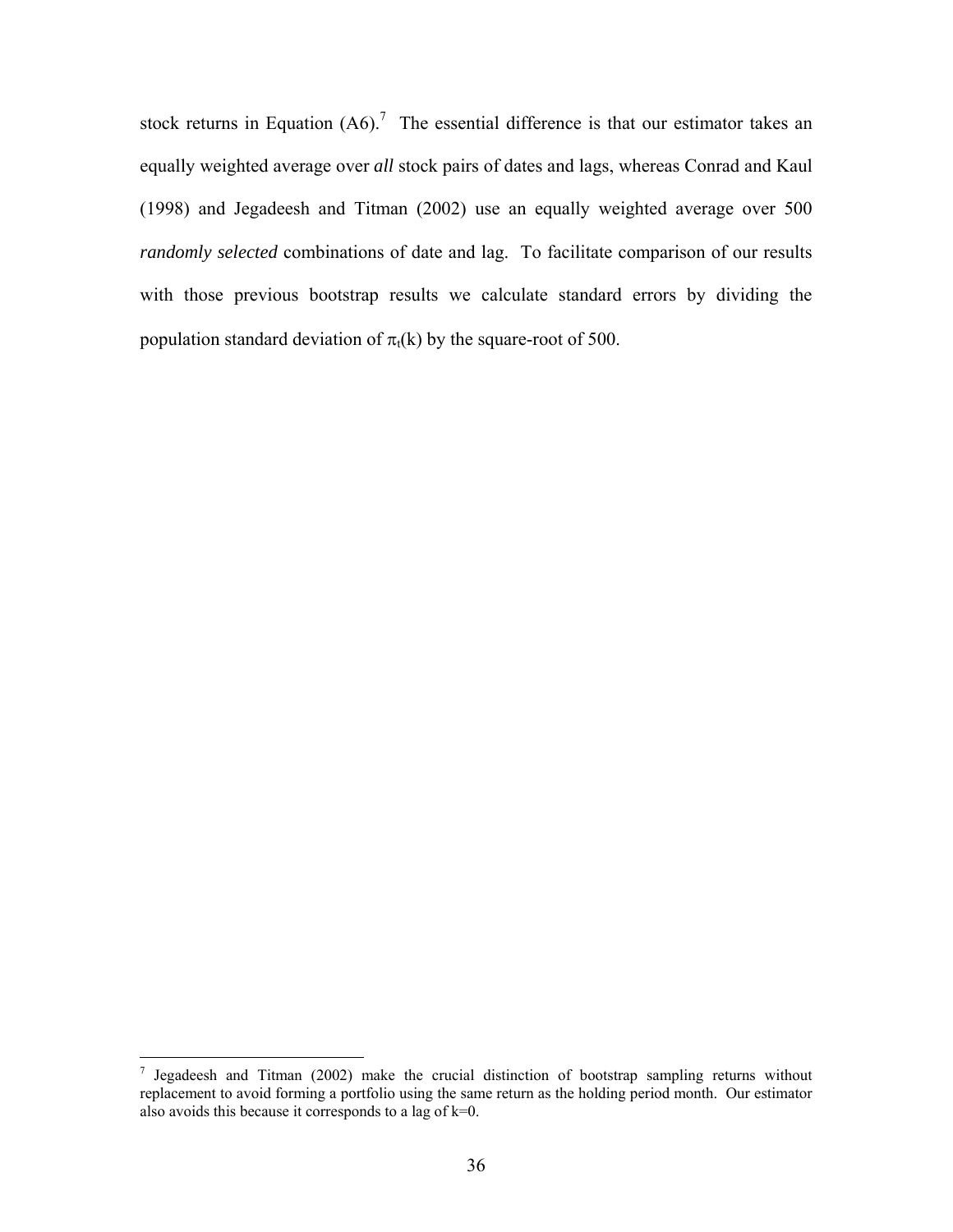# **References**

- Admati, Anat, and Paul Pfleiderer, 1988, Theory of intraday patterns: Volume and price variability, *Review of Financial Studies* 1, 3-40.
- Amihud, Yakov, 2002, Illiquidity and stock returns: cross-section and time-series effects, *Journal of Financial Markets* 5, 31-56.
- Amihud, Yakov, and Haim Mendelson, 1986, Asset pricing and the bid-ask spread, *Journal of Financial Economics* 17, 223-249.
- Baker, Malcolm, and Jeremy Stein, 2004, Market liquidity as a sentiment indicator, *Journal of Financial Markets* 7, 271-299.
- Barberis, Nicholas, Andrei Shleifer, and Robert Vishny, 1998, A model of investor sentiment, *Journal of Financial Economics* 49, 307-343.
- Bouman, Sven, and Ben Jacobsen, 2002, The Halloween indicator, 'Sell in May and go away': another puzzle, *American Economic Review* 92, 1618-1635.
- Bernard, Victor L., and Jacob K. Thomas, 1990, Evidence that stock prices do not fully reflect the implications of current earning for future earnings, *Journal of Accounting and Economics* 13, 305-340.
- Brennan, Michael J., and Avanidhar Subrahmanyam, 1996, Market microstructure and asset pricing: On the compensation for illiquidity in stock returns, *Journal of Financial Economics* 41, 441-464.
- Conrad, Jennifer, and Gautam Kaul, 1998, An anatomy of trading strategies, *Review of Financial Studies* 11, 489-519.
- Daniel, Kent, David Hirshleifer, and Avanidhar Subrahmanyam, 1998, Investor psychology and security market under and overreactions, *Journal of Finance* 53, 1839-1886.
- Daniel, Kent and Sheridan Titman, 1997, Evidence on the characteristics of crosssectional variation in stock returns, *Journal of Finance* 52, 1-33.
- DeBondt, Werner F.M., and Richard H. Thaler, 1985, Does the market overreact? *Journal of Finance* 40, 793-805.
- DeBondt, Werner F.M., and Richard H. Thaler, 1987, Further evidence on investor overreaction and stock market seasonality, *Journal of Finance* 42, 557-581.
- Easley, David, Soeren Hvidkjaer, and Maureen O'Hara, 2002, Is information risk a determinant of asset returns? *Journal of Finance* 58, 2185-2210.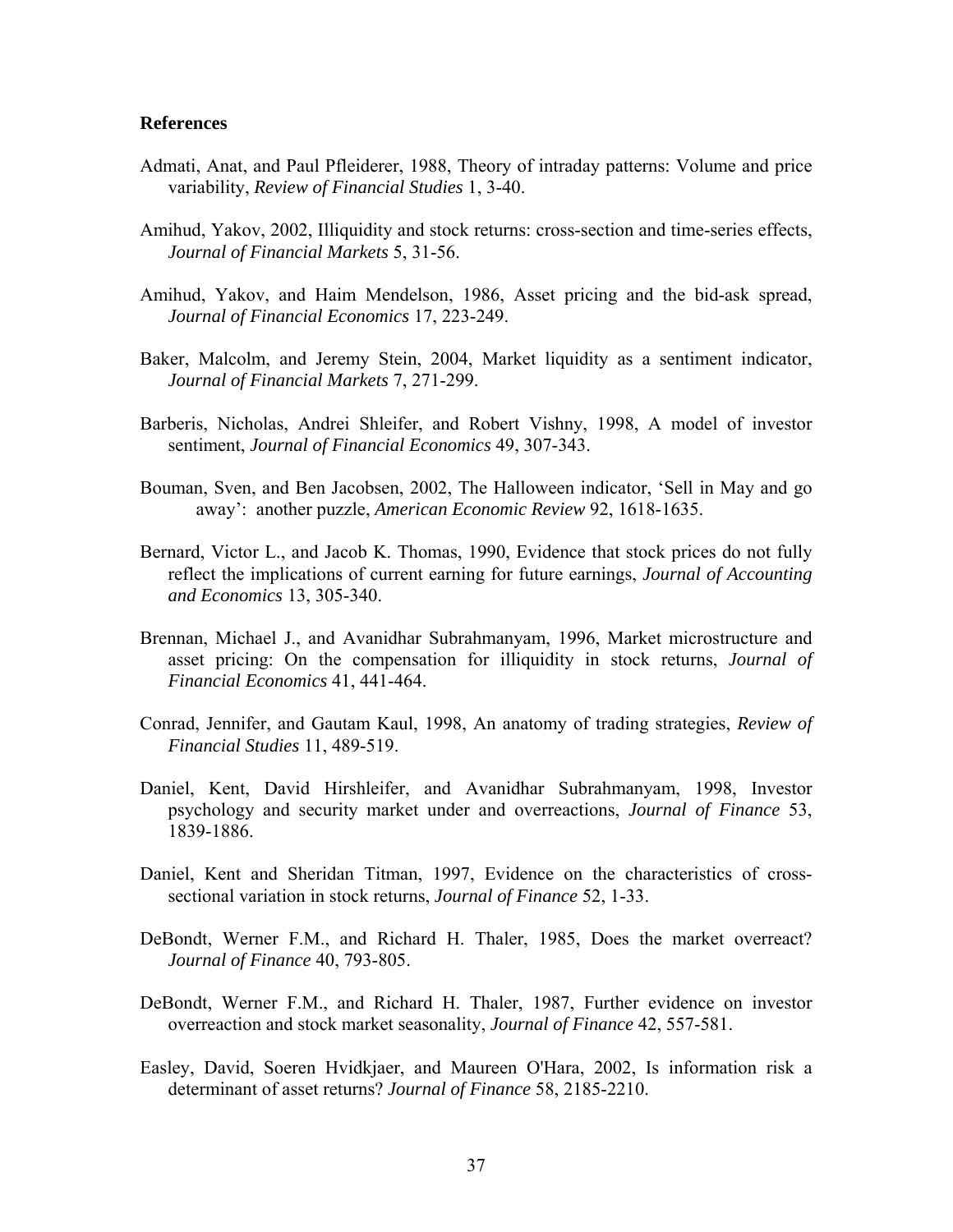- Eleswaparu, Venkat R. and Marc R. Reinganum, 1993, The seasonal behavior of the liquidity premium in asset pricing, *Journal of Financial Economics* 34, 373-386.
- Fama, Eugene F., and Kenneth R. French, 1992, The cross-section of expected stocks returns, *Journal of Finance* 47, 427-465.
- Fama, Eugene F., and Kenneth R. French, 1993, Common risk factors in the returns on stocks and bonds, *Journal of Financial Economics* 33, 3-56.
- Fama, Eugene F., and Kenneth R. French, 1996, Multifactor explanations of asset pricing anomalies, *Journal of Finance* 51, 55-84.
- Fama, Eugene F., and James MacBeth, 1973, Risk, return and equilibrium: Empirical tests, *Journal of Political Economy* 81, 607-636.
- Grinblatt, Mark, and Tobias Moskowitz, 2003, Predicting stock price movement from past returns: the role of consistency and tax-loss selling, *Journal of Financial Economics* 71, 541-579.
- Grundy, Bruce D., and Spencer J. Martin, 2001, Understanding the nature of the risks and the source of the rewards to momentum investing, *Review of Financial Studies* 14, 29-78.
- Hasbrouck, Joel, 2005, Trading costs and returns for U.S. equities from daily data, working paper, Stern School of Business, NYU.
- Hong, Harrison, and Jeremy C. Stein, 1999, A unified theory of underreaction, momentum trading and overreaction in asset markets, *Journal of Finance* 54, 2143- 2184.
- Hong, Harrison, and Jialin Yu, 2005, Gone fishin': Seasonality in speculative trading and asset prices, working paper.
- Jegadeesh, Narasimhan, 1990, Evidence of predictable behavior of security returns, *Journal of Finance* 45, 881-898.
- Jegadeesh, Narasimhan, and Sheridan Titman, 1993, Returns to buying winners and selling losers: Implications for stock market efficiency, *Journal of Finance* 48, 65-91.
- Jegadeesh, Narasimhan, and Sheridan Titman, 2001, Profitability of momentum strategies: An evaluation of alternative explanations, *Journal of Finance* 56, 699-720.
- Jegadeesh, Narasimhan, and Sheridan Titman, 2002, Cross-sectional and time-series determinants of momentum returns, *Review of Financial Studies* 15, 143-157.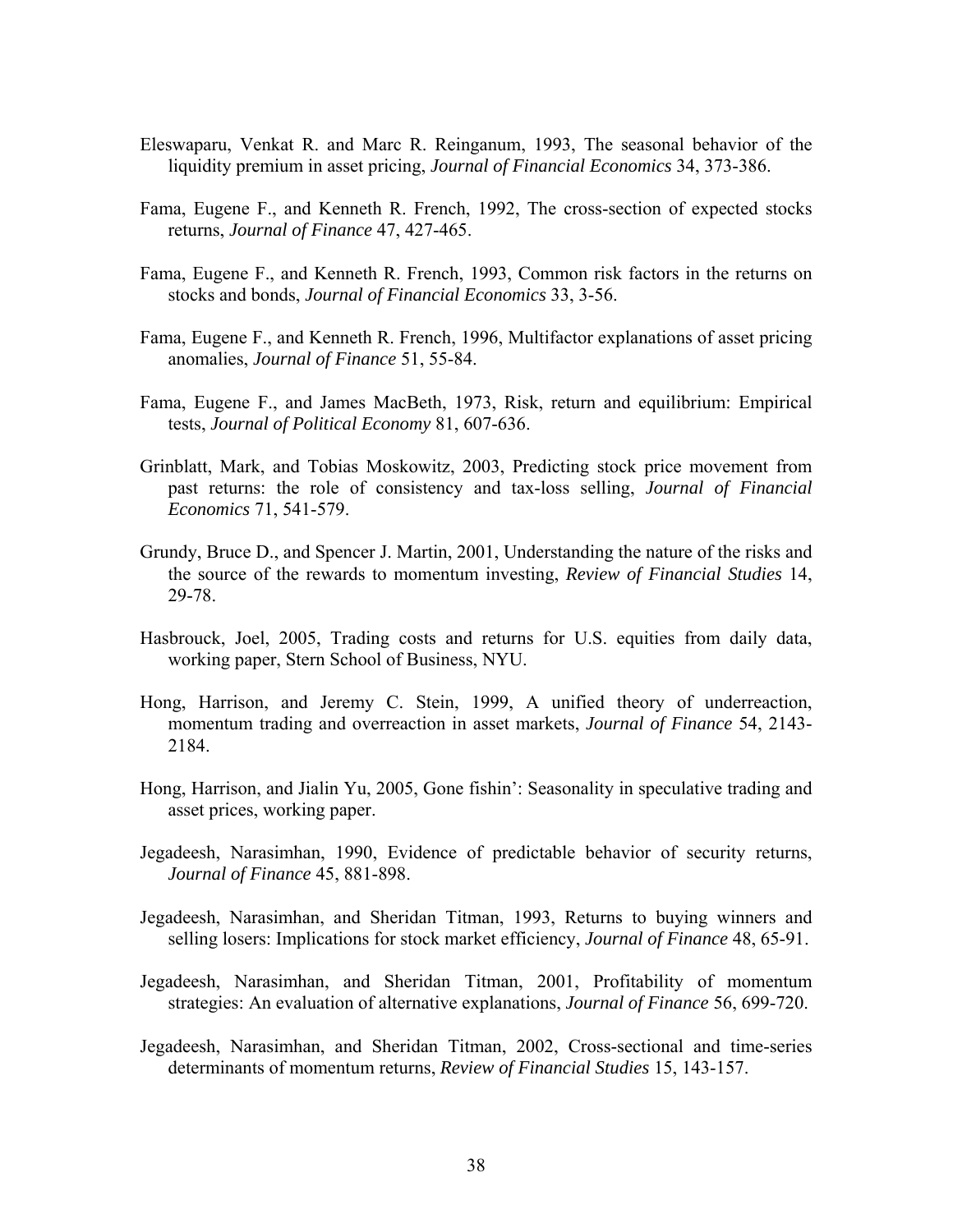- Kamstra, Mark Jack, Lisa A. Kramer, and Maurice D. Levi, 2003, Winter blues: Seasonal affective disorder (SAD) stock market returns, *American Economic Review* 93, 324- 343.
- Keim, Donald B., 1983, Size-related anomalies and stock return seasonality: Further evidence, *Journal of Financial Economics* 12, 13-32.
- Korajczyk, Robert A., and Ronnie Sadka, 2004, Are momentum profits robust to trading costs? *Journal of Finance* 59, 1039–1082.
- Kramer, Lisa A., Mark Kamstra, and Ramon DeGennaro, 2005, Seasonal variation in bidask spreads, working paper.
- Kyle, Albert S., 1985, Continuous auctions and insider trading, *Econometrica* 53, 1315- 1335.
- Lehmann, Bruce, 1990, Fads, martingales and market efficiency, *Quarterly Journal of Economics* 105, 1-28.
- Lewellen, Jonathan, 2002, Momentum and autocorrelation in stock returns, *Review of Financial Studies* 15, 533-564.
- Lo, Andrew W., and A. Craig MacKinlay, 1990, When are contrarian profits due to stock market overreaction? *Review of Financial Studies* 3, 175-208.
- Moskowitz, Tobias, and Mark Grinblatt, 1999, Do industries explain momentum? *Journal of Finance* 54, 1249-1290.
- Newey, Whitney K., and Kenneth D. West, 1987, A simple, positive semi-definite, heteroskedasticity and autocorrelation consistent covariance matrix, *Econometrica* 55, 703-708.
- Ogden, Joseph P., 2003, The Calendar Structure of Risk and Expected Return on Stocks and Bonds, *Journal of Financial Economics* 70, 29-67.
- Reinganum, Marc, 1983, The anomalous stock market behavior of small firms in January, *Journal of Financial Economics* 12, 89-104.
- Rozeff, M. S. and W. R. Kinney, Jr., 1976, Capital market seasonality: The case of stock returns, *Journal of Financial Economics* 3, 379-402.
- Sadka, Ronnie, 2001, The seasonality of momentum: Analysis of tradability, working paper #277, Northwestern University.
- Tinic, Seha, and R. R. West, 1984, Risk and return: January vs. the rest of the year, *Journal of Financial Economics* 13, 561-574.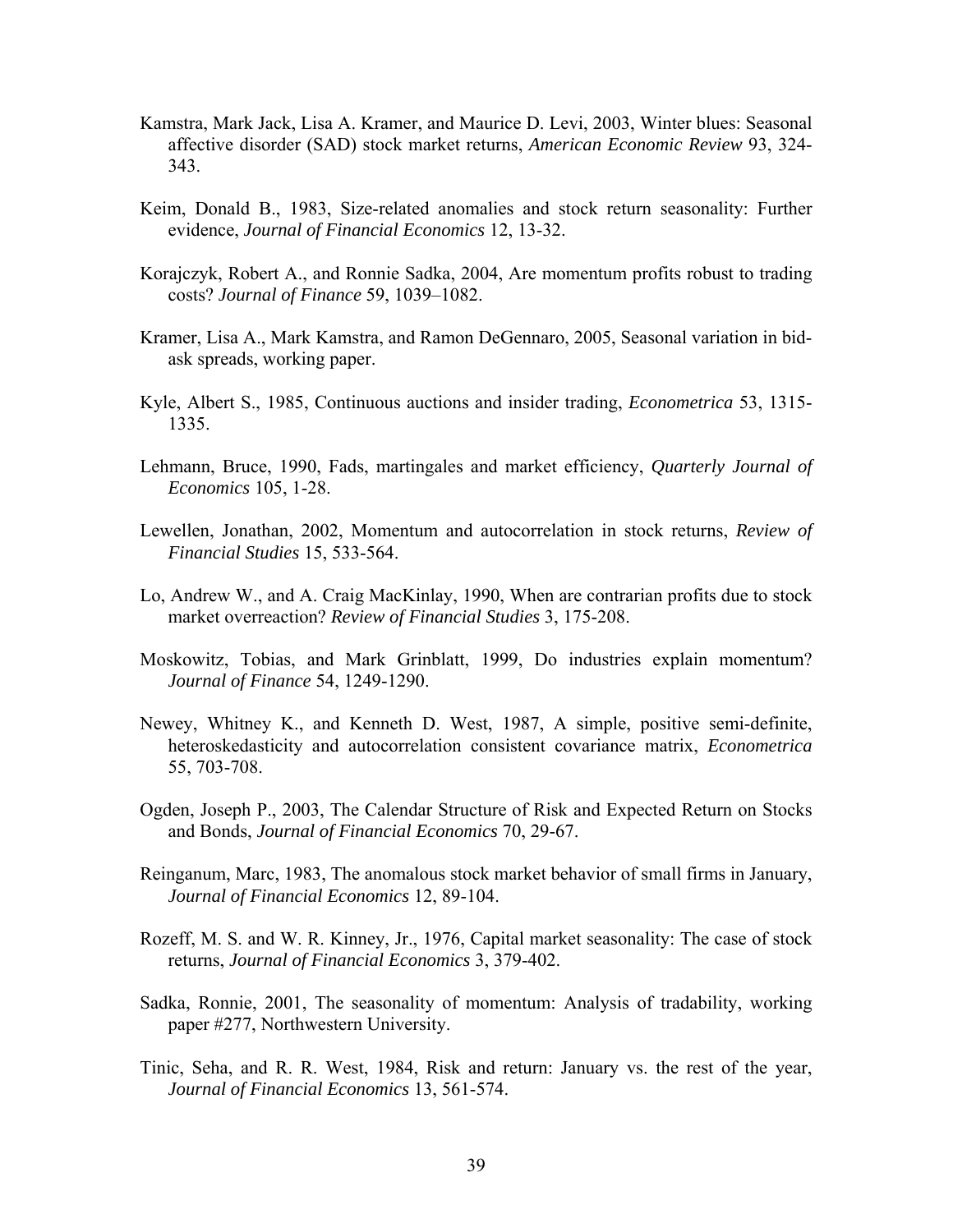#### Table 1Univariate and Multivariate Cross-Sectional Regressions of Returns

Monthly univariate cross-sectional regressions of the form  $r_{i,t} = \alpha_{k,t} + \gamma_{k,t} r_{i,t+k} + u_{i,t}$  are calculated for each month *t* and lag *k*, and where  $r_{i,t}$  is the return of stock *i* in month *t*. The lagged variable  $r_{i,t-k}$  is return of stock *i* in month *t–k*. The regression is calculated for every month *t* from January 1965 through December 2002 (456 months), and for lag k values 1 through 12, and each twelfth lag thereafter through 240. The time-series averages of  $\gamma_{k,t}$  are reported in Panel A. Panel B calculates multivariate cross-sectional regressions, including all past lags in the same regression. Three regression specifications are considered: including lags 1 through 12, 24, and 36; then adding each twelfth lag through 120; and finally adding each twelfth lag through 240. Regression estimates are reported in percent. The reported Fama and MacBeth (1973) *t*-statistics are corrected for heteroskedasticity and autocorrelation (using Newey and West (1987) correction with 12 lags). The analysis uses NYSE/AMEX-listed stocks.

|                | Panel A. Univariate regressions |         | Panel B. Multivariate regressions |          |          |          |          |          |  |
|----------------|---------------------------------|---------|-----------------------------------|----------|----------|----------|----------|----------|--|
| Lag            | Estimate                        | T-stat  | Estimate                          | T-stat   | Estimate | T-stat   | Estimate | T-stat   |  |
|                | $-5.03$                         | $-9.03$ | $-6.80$                           | $-12.75$ | $-7.10$  | $-13.48$ | $-7.30$  | $-13.96$ |  |
| $\overline{c}$ | $-0.07$                         | $-0.16$ | $-1.23$                           | $-2.53$  | $-1.31$  | $-2.76$  | $-1.35$  | $-2.89$  |  |
| $\overline{3}$ | 1.36                            | 3.96    | 0.83                              | 1.91     | 0.84     | 1.98     | 0.83     | 1.98     |  |
| 4              | 0.58                            | 1.42    | 0.49                              | 1.08     | 0.45     | 1.01     | 0.42     | 0.97     |  |
| 5              | 0.96                            | 2.42    | 1.03                              | 2.31     | 1.09     | 2.52     | 1.14     | 2.70     |  |
| 6              | 0.98                            | 2.48    | 1.34                              | 3.28     | 1.47     | 3.69     | 1.49     | 3.88     |  |
| 7              | 1.06                            | 3.18    | 1.08                              | 2.64     | 1.17     | 2.96     | 1.15     | 3.00     |  |
| 8              | 0.58                            | 1.30    | $-0.05$                           | $-0.12$  | 0.03     | 0.07     | $-0.03$  | $-0.06$  |  |
| 9              | 1.31                            | 3.10    | 1.24                              | 2.77     | 1.28     | 2.97     | 1.27     | 3.01     |  |
| $10\,$         | 0.85                            | 2.35    | 1.07                              | 2.79     | 1.00     | 2.72     | 0.95     | 2.62     |  |
| 11             | 1.39                            | 3.66    | 1.19                              | 3.14     | 1.11     | 3.01     | 1.10     | 3.04     |  |
| 12             | 2.61                            | 7.40    | 2.57                              | 6.24     | 2.42     | 6.03     | 2.32     | 5.90     |  |
| 24             | 1.30                            | 3.47    | 1.94                              | 5.13     | 1.88     | 5.13     | 1.80     | 5.02     |  |
| 36             | 1.27                            | 3.33    | 1.47                              | 4.33     | 1.39     | 4.19     | 1.19     | 3.68     |  |
| 48             | 1.29                            | 3.20    |                                   |          | 1.11     | 3.42     | 1.10     | 3.46     |  |
| 60             | 0.62                            | 1.44    |                                   |          | 1.17     | 3.52     | 1.10     | 3.36     |  |
| 72             | 1.08                            | 2.98    |                                   |          | 1.24     | 3.74     | 1.14     | 3.58     |  |
| 84             | 1.03                            | 3.09    |                                   |          | 1.26     | 3.92     | 1.17     | 3.76     |  |
| 96             | 0.93                            | 2.19    |                                   |          | 0.75     | 2.23     | 0.67     | 2.08     |  |
| 108            | 1.41                            | 3.78    |                                   |          | 0.80     | 2.37     | 0.55     | 1.62     |  |
| 120            | 1.34                            | 4.11    |                                   |          | 0.93     | 2.76     | 0.77     | 2.35     |  |
| 132            | 1.68                            | 5.26    |                                   |          |          |          | 1.36     | 4.74     |  |
| 144            | 1.19                            | 3.55    |                                   |          |          |          | 0.72     | 1.79     |  |
| 156            | 0.70                            | 1.83    |                                   |          |          |          | 0.31     | 0.94     |  |
| 168            | 0.78                            | 1.91    |                                   |          |          |          | 0.81     | 2.45     |  |
| 180            | 1.29                            | 3.96    |                                   |          |          |          | 0.77     | 2.55     |  |
| 192            | 1.43                            | 3.07    |                                   |          |          |          | 0.70     | 2.18     |  |
| 204            | 1.21                            | 3.07    |                                   |          |          |          | 0.47     | 1.49     |  |
| 216            | 1.14                            | 2.62    |                                   |          |          |          | 0.34     | 1.11     |  |
| 228            | 0.00                            | 0.00    |                                   |          |          |          | $-0.19$  | $-0.63$  |  |
| 240            | 1.14                            | 2.99    |                                   |          |          |          | 0.42     | 1.47     |  |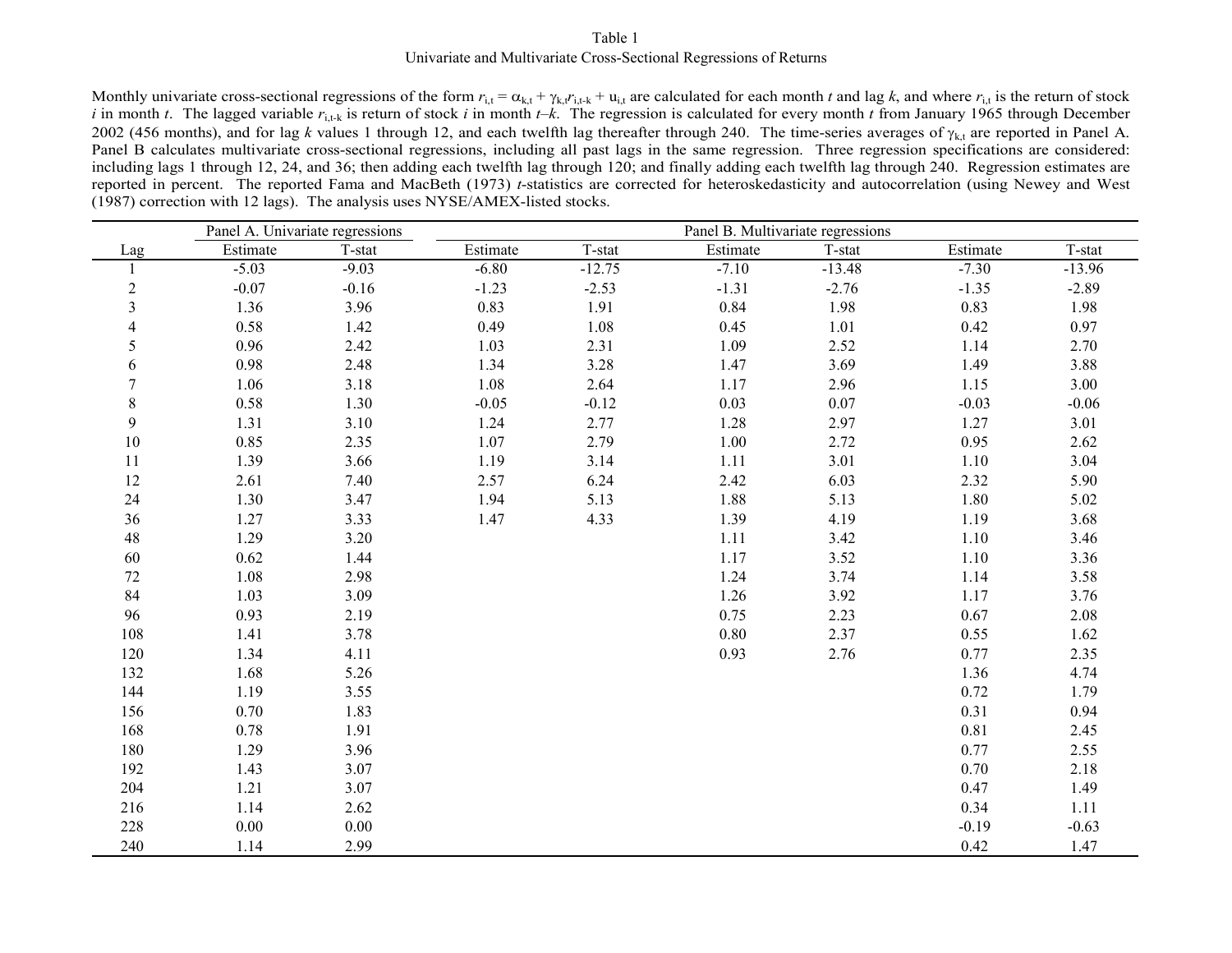#### Table 2 Returns of Strategies Based on Past Performance

Every month stocks are grouped into ten portfolios (with equal number of stocks in each portfolio) according to various categories based on past performance. For example, the trading strategy that is formed based on past annual returns during years 2 through 5 ranks stocks according to their average returns during the historical lags 24, 36, 48, and 60. The stocks in each portfolio are assigned equal weight, and the portfolios are rebalanced monthly. The average monthly returns of the various trading strategies for the period January 1965 through December 2002 (456 months) are reported below, as well as the corresponding *t*-statistics (two digit numbers). The analysis uses NYSE/AMEX-listed stocks.

|               | Strategy   | $1$ (losers) | $\overline{2}$ | 3      | $\overline{4}$ | 5      | 6      | $\overline{7}$ | 8      | 9      | 10 (winners) | $10-1$    |
|---------------|------------|--------------|----------------|--------|----------------|--------|--------|----------------|--------|--------|--------------|-----------|
| Year 1        | All        | 0.0064       | 0.0090         | 0.0101 | 0.0108         | 0.0117 | 0.0125 | 0.0136         | 0.0152 | 0.0173 | 0.0210       | 0.0146    |
|               |            | 1.65         | 3.12           | 3.97   | 4.54           | 5.11   | 5.50   | 5.77           | 6.05   | 6.31   | 6.39         | 5.58      |
|               | Annual     | 0.0082       | 0.0097         | 0.0106 | 0.0111         | 0.0121 | 0.0127 | 0.0138         | 0.0148 | 0.0160 | 0.0197       | 0.0115    |
|               |            | 2.53         | 3.66           | 4.36   | 4.77           | 5.20   | 5.56   | 5.78           | 5.82   | 5.77   | 5.80         | 7.60      |
|               | Non-Annual | 0.0080       | 0.0105         | 0.0111 | 0.0109         | 0.0119 | 0.0120 | 0.0128         | 0.0144 | 0.0165 | 0.0197       | 0.0117    |
|               |            | 1.99         | 3.59           | 4.23   | 4.53           | 5.23   | 5.26   | 5.48           | 5.88   | 6.08   | 6.13         | 4.20      |
| Years 2-5     | All        | 0.0191       | 0.0145         | 0.0135 | 0.0127         | 0.0129 | 0.0126 | 0.0128         | 0.0116 | 0.0112 | 0.0084       | $-0.0107$ |
|               |            | 5.28         | 5.25           | 5.50   | 5.59           | 5.68   | 5.39   | 5.25           | 4.50   | 3.99   | 2.57         | $-5.02$   |
|               | Annual     | 0.0110       | 0.0103         | 0.0105 | 0.0109         | 0.0126 | 0.0124 | 0.0137         | 0.0149 | 0.0157 | 0.0177       | 0.0067    |
|               |            | 3.48         | 3.85           | 4.37   | 4.74           | 5.44   | 5.27   | 5.74           | 5.83   | 5.71   | 5.44         | 5.35      |
|               | Non-Annual | 0.0199       | 0.0159         | 0.0141 | 0.0130         | 0.0129 | 0.0126 | 0.0120         | 0.0114 | 0.0101 | 0.0074       | $-0.0125$ |
|               |            | 5.42         | 5.67           | 5.78   | 5.74           | 5.71   | 5.36   | 4.99           | 4.44   | 3.59   | 2.28         | $-5.60$   |
| Years 6-10    | All        | 0.0156       | 0.0147         | 0.0138 | 0.0131         | 0.0121 | 0.0121 | 0.0111         | 0.0111 | 0.0118 | 0.0117       | $-0.0039$ |
|               |            | 5.17         | 5.76           | 5.97   | 5.82           | 5.40   | 5.27   | 4.71           | 4.46   | 4.31   | 3.68         | $-3.32$   |
|               | Annual     | 0.0104       | 0.0093         | 0.0101 | 0.0112         | 0.0117 | 0.0114 | 0.0135         | 0.0144 | 0.0155 | 0.0172       | 0.0068    |
|               |            | 3.44         | 3.68           | 4.27   | 4.90           | 5.24   | 5.10   | 5.90           | 6.02   | 5.92   | 5.60         | 6.15      |
|               | Non-Annual | 0.0167       | 0.0156         | 0.0146 | 0.0135         | 0.0126 | 0.0114 | 0.0110         | 0.0102 | 0.0105 | 0.0112       | $-0.0055$ |
|               |            | 5.47         | 6.14           | 6.23   | 5.96           | 5.61   | 5.02   | 4.64           | 4.09   | 3.91   | 3.51         | $-4.62$   |
| Years 11-15   | All        | 0.0135       | 0.0116         | 0.0110 | 0.0120         | 0.0120 | 0.0122 | 0.0123         | 0.0126 | 0.0127 | 0.0133       | $-0.0002$ |
|               |            | 4.67         | 4.76           | 4.87   | 5.46           | 5.60   | 5.51   | 5.54           | 5.33   | 5.01   | 4.69         | $-0.17$   |
|               | Annual     | 0.0101       | 0.0104         | 0.0102 | 0.0111         | 0.0112 | 0.0129 | 0.0130         | 0.0134 | 0.0145 | 0.0166       | 0.0066    |
|               |            | 3.61         | 4.25           | 4.52   | 5.13           | 5.24   | 5.87   | 5.83           | 5.77   | 5.81   | 5.97         | 6.43      |
|               | Non-Annual | 0.0144       | 0.0122         | 0.0122 | 0.0120         | 0.0122 | 0.0115 | 0.0124         | 0.0121 | 0.0119 | 0.0125       | $-0.0019$ |
|               |            | 4.98         | 5.02           | 5.28   | 5.37           | 5.61   | 5.37   | 5.56           | 5.07   | 4.71   | 4.45         | $-1.77$   |
| Years $16-20$ | All        | 0.0150       | 0.0117         | 0.0116 | 0.0110         | 0.0113 | 0.0120 | 0.0117         | 0.0113 | 0.0123 | 0.0119       | $-0.0031$ |
|               |            | 5.48         | 4.89           | 5.21   | 5.11           | 5.29   | 5.54   | 5.43           | 5.01   | 5.14   | 4.65         | $-2.82$   |
|               | Annual     | 0.0100       | 0.0100         | 0.0103 | 0.0111         | 0.0112 | 0.0115 | 0.0122         | 0.0131 | 0.0137 | 0.0153       | 0.0052    |
|               |            | 3.78         | 4.24           | 4.61   | 5.02           | 5.14   | 5.36   | 5.64           | 5.95   | 5.86   | 5.84         | 4.58      |
|               | Non-Annual | 0.0154       | 0.0128         | 0.0115 | 0.0122         | 0.0115 | 0.0111 | 0.0108         | 0.0120 | 0.0109 | 0.0115       | $-0.0039$ |
|               |            | 5.57         | 5.38           | 5.16   | 5.60           | 5.37   | 5.17   | 4.95           | 5.37   | 4.61   | 4.49         | $-3.35$   |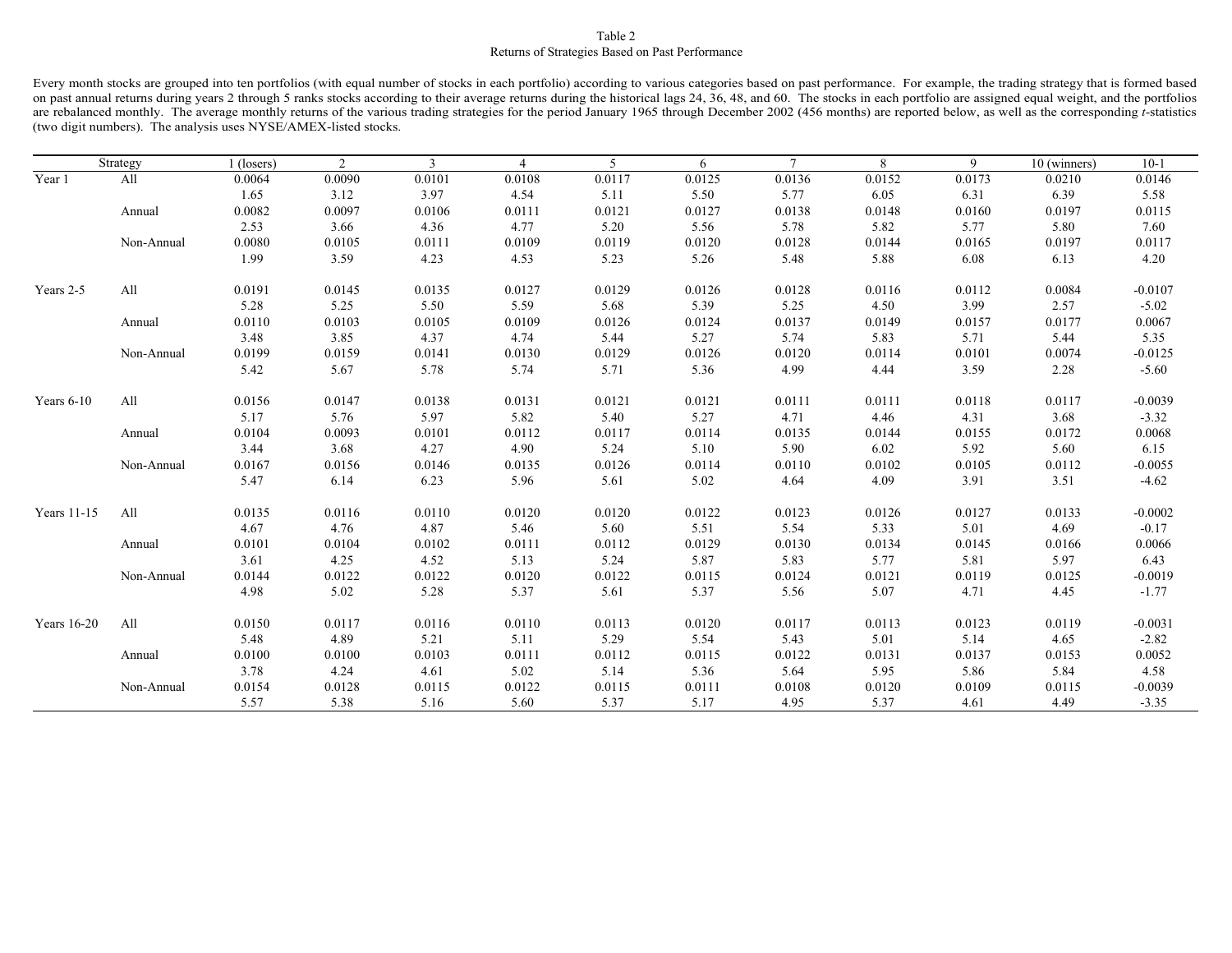#### Table 3

### Weighted Relative-Strength Strategy (WRSS) Profits and Cross-Sectional Dispersion in Mean Returns

For every pair of month *t* and its lag month *k* we calculate the return of each stock in each month excess of the equally weighed market return that month (using the cross-section of stocks with available returns in both months *j* and *k*). For each stock, the product of is excess returns during months *t* and *k* is calculated. The sum of these products across firms is denoted  $\pi_k(t)$  and it represents a return of a zero cost portfolio strategy. Three groups of returns are then defined: "All" includes all  $\pi_k(t)$  such that  $k\neq 0$ ; "Non-Annual" include all  $\pi_k(t)$  such that  $k \neq 12i$ , for any integer *i*; and "Annual" includes all  $\pi_k(t)$  such that  $k=12i$ , for any non-zero integer *i*. The table reports the mean return of each group. Standard errors are calculated by dividing the population standard deviation of each group by the square root of 500. The analysis employs NYSE/AMEX-listed firms for the period January 1963 through December 2002.

|              | AП        | Non-Annual | Annual |
|--------------|-----------|------------|--------|
| Mean $(\% )$ | $-0.0006$ | $-0.0019$  | 0.0133 |
| T-statistic  | $-0.26$   | $-0.65$    | 3.57   |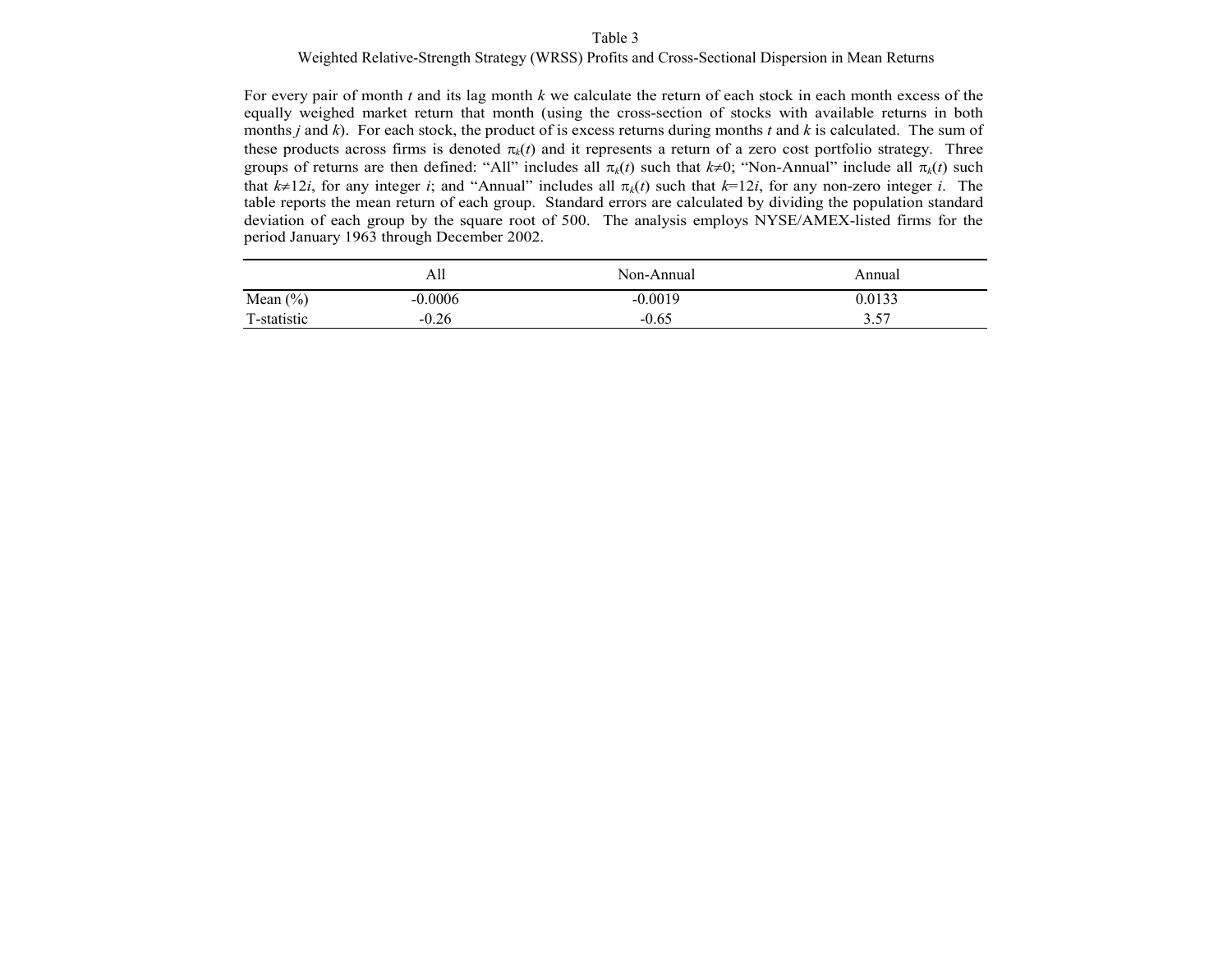### Table 4Mean-Adjusted Returns of Strategies Based on Past Performance

Every month stocks are grouped into ten portfolios (with equal number of stocks in each portfolio) according to past performance during various ranking periods. For example, the trading strategy that is formed based on past annual returns during years 2 through 5 ranks stocks according to their average returns during the historical lags 24, 36, 48, and 60. The stocks in each portfolio are assigned equal weight, and the portfolios are rebalanced monthly. For each stock each month, the monthly return is adjusted by subtracting off the stock's mean return. Three different periods are separately used to calculate this mean return: pre-ranking, post-ranking, and all. The pre-ranking period corresponds to the period starting at the beginning of the sample period until one month prior to the beginning of the ranking period. The post-ranking period includes all months one month after the end of the ranking period until the end of the sample period (excluding the return month itself). "All" includes all month during the pre- and post-ranking periods. The standard mean return corresponds to the regular monthly return average over the period, while to only returns during the same calendar month as the return month are used to calculate the seasonal mean return over the period. The table reports the average monthly adjusted returns of the long-short strategy (10 minus 1), as well as the corresponding *t*-statistics (two digit numbers). The analysis uses NYSE/AMEX-listed stocks for the period January 1965 through December 2002.

|               | No Adjustments |             | <b>Standard Mean Adjustments</b> |        |             | Seasonal Mean Adjustments |           |  |  |  |
|---------------|----------------|-------------|----------------------------------|--------|-------------|---------------------------|-----------|--|--|--|
| Strategy      |                | Pre-Ranking | Post-Ranking                     | All    | Pre-Ranking | Post-Ranking              | All       |  |  |  |
| 1 year        | 0.0115         | 0.0112      | 0.0119                           | 0.0121 | 0.0063      | 0.0040                    | 0.0070    |  |  |  |
|               | 7.60           | 7.06        | 7.56                             | 7.88   | 4.14        | 2.75                      | 4.89      |  |  |  |
| 2-5 years     | 0.0067         | 0.0111      | 0.0082                           | 0.0083 | 0.0038      | $-0.0014$                 | 0.0004    |  |  |  |
|               | 5.36           | 6.62        | 6.54                             | 6.58   | 2.28        | $-1.09$                   | 0.35      |  |  |  |
| $6-10$ years  | 0.0069         | 0.0108      | 0.0081                           | 0.0082 | 0.0018      | 0.0004                    | 0.0010    |  |  |  |
|               | 6.22           | 6.78        | 7.36                             | 7.42   | 1.10        | 0.39                      | 0.92      |  |  |  |
| $11-15$ years | 0.0065         | 0.0107      | 0.0075                           | 0.0076 | 0.0008      | 0.0010                    | 0.0010    |  |  |  |
|               | 6.37           | 6.49        | 7.36                             | 7.39   | 0.47        | 0.94                      | 0.95      |  |  |  |
| $16-20$ years | 0.0051         | 0.0091      | 0.0058                           | 0.0058 | $-0.0013$   | $-0.0002$                 | $-0.0005$ |  |  |  |
|               | 4.43           | 5.59        | 5.06                             | 5.09   | $-0.74$     | $-0.21$                   | $-0.43$   |  |  |  |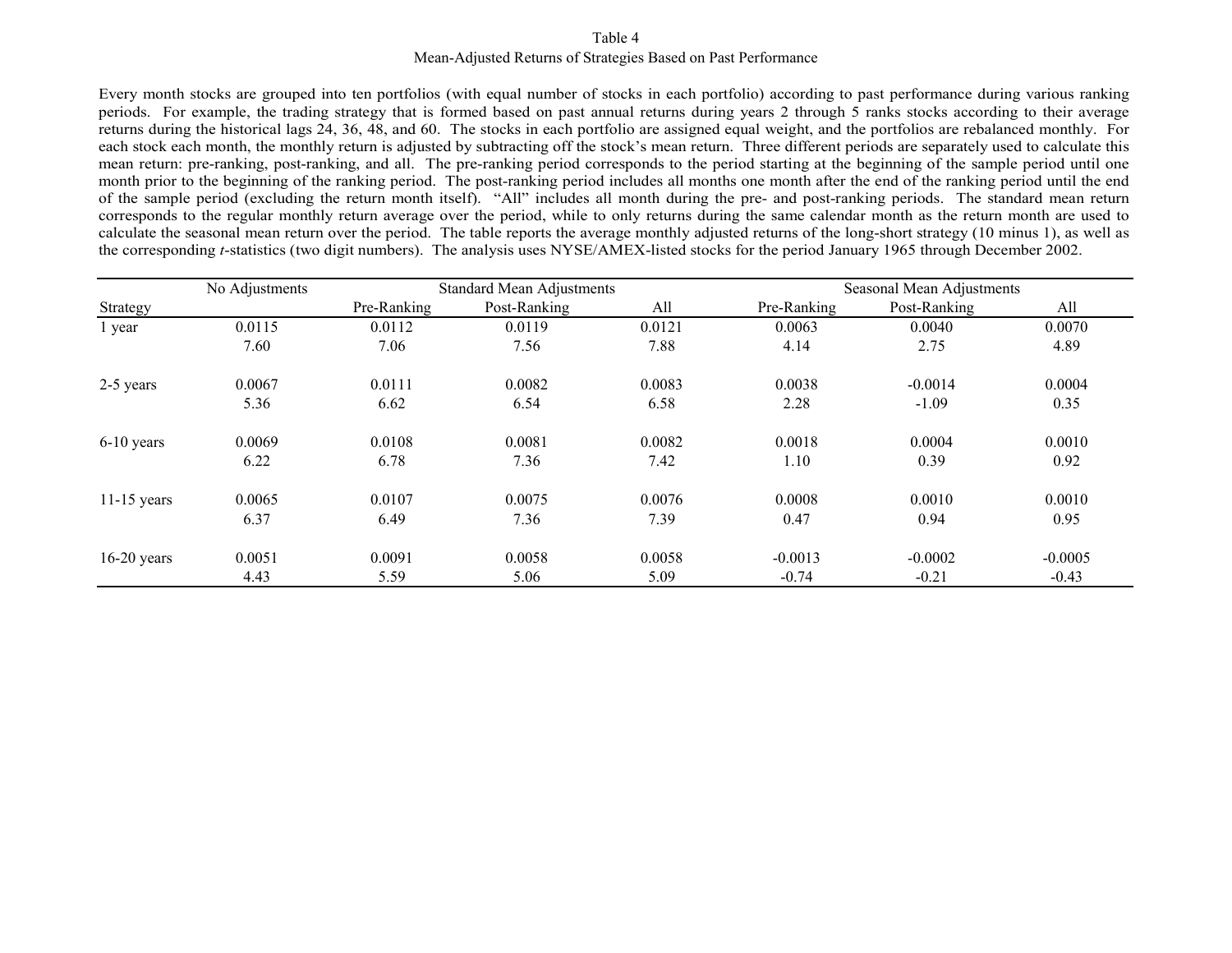#### Table 5

#### Relative Strength Portfolio Returns for Different Size Groups

Every month stocks are grouped into ten portfolios (with equal number of stocks in each portfolio) according to various categories based on past performance. For example, the trading strategy that is formed based on past annual returns during years 2 through 5 ranks stocks according to their average returns during the historical lags 24, 36, 48, and 60. The stocks in each portfolio are assigned equal weight, and the portfolios are rebalanced monthly. The average monthly return difference between the highest past-performing decile and the lowest pastperforming decile is then calculated for the period January 1965 through December 2002 (456 months). The table below reports the results of this procedure, performed separately for three different size groups (measured by market capitalization). Small firms are defined as the bottom 30 percent, large firms are the top 30 percent, and the remaining 40 percent are medium size firms. The size categorization is re-evaluated in the beginning of every month. The corresponding *t*-statistics are also reported (two digit numbers). The analysis uses NYSE/AMEX-listed stocks.

|                    | Strategy   | Small     | Medium    | Large     |  |  |
|--------------------|------------|-----------|-----------|-----------|--|--|
| Year 1             | All        | 0.0129    | 0.0186    | 0.0102    |  |  |
|                    |            | 4.04      | 7.53      | 3.97      |  |  |
|                    | Annual     | 0.0090    | 0.0095    | 0.0069    |  |  |
|                    |            | 4.27      | 6.68      | 4.19      |  |  |
|                    | Non-Annual | 0.0105    | 0.0173    | 0.0090    |  |  |
|                    |            | 3.07      | 6.86      | 3.49      |  |  |
| Years 2-5          | All        | $-0.0128$ | $-0.0061$ | $-0.0056$ |  |  |
|                    |            | $-5.31$   | $-3.78$   | $-2.90$   |  |  |
|                    | Annual     | 0.0041    | 0.0042    | 0.0069    |  |  |
|                    |            | 2.32      | 3.54      | 5.01      |  |  |
|                    | Non-Annual | $-0.0161$ | $-0.0071$ | $-0.0079$ |  |  |
|                    |            | $-6.34$   | $-4.28$   | $-4.11$   |  |  |
| Years $6-10$       | All        | $-0.0048$ | $-0.0025$ | $-0.0015$ |  |  |
|                    |            | $-2.44$   | $-1.85$   | $-1.16$   |  |  |
|                    | Annual     | 0.0037    | 0.0045    | 0.0067    |  |  |
|                    |            | 1.82      | 3.57      | 5.90      |  |  |
|                    | Non-Annual | $-0.0059$ | $-0.0035$ | $-0.0032$ |  |  |
|                    |            | $-2.84$   | $-2.69$   | $-2.47$   |  |  |
| <b>Years 11-15</b> | All        | $-0.0004$ | 0.0005    | 0.0010    |  |  |
|                    |            | $-0.17$   | 0.39      | 0.92      |  |  |
|                    | Annual     | 0.0081    | 0.0034    | 0.0035    |  |  |
|                    |            | 3.17      | 2.67      | 3.34      |  |  |
|                    | Non-Annual | $-0.0012$ | $-0.0006$ | $-0.0007$ |  |  |
|                    |            | $-0.47$   | $-0.49$   | $-0.61$   |  |  |
| Years 16-20        | All        | $-0.0053$ | $-0.0006$ | $-0.0020$ |  |  |
|                    |            | $-1.75$   | $-0.39$   | $-1.68$   |  |  |
|                    | Annual     | 0.0002    | 0.0035    | 0.0024    |  |  |
|                    |            | 0.06      | 2.34      | 2.17      |  |  |
|                    | Non-Annual | $-0.0037$ | $-0.0013$ | $-0.0024$ |  |  |
|                    |            | $-1.14$   | $-0.88$   | $-2.05$   |  |  |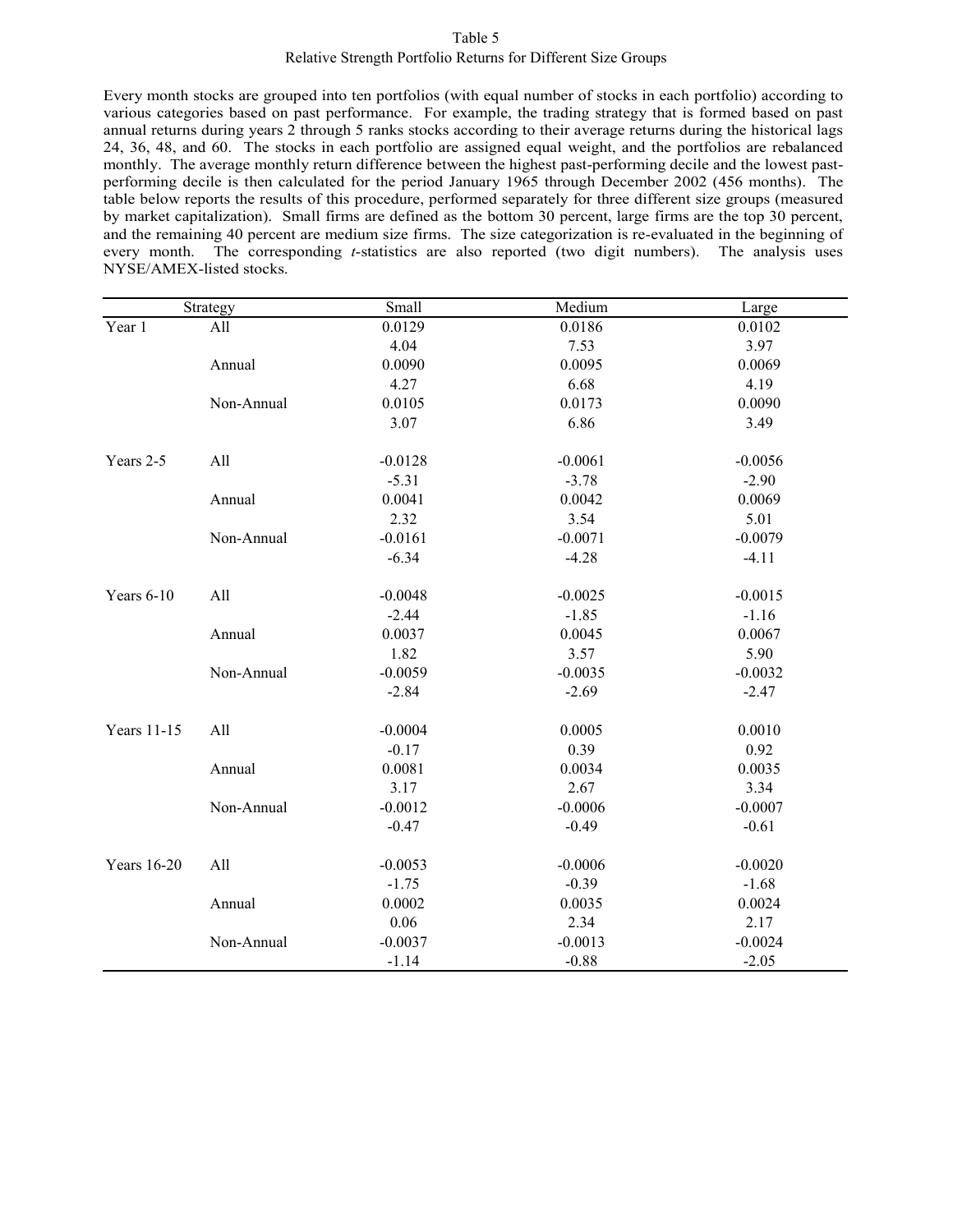### Table 6 Controlling for Industry Effects

Every month stocks are grouped into ten portfolios (with equal number of stocks in each portfolio) according to various categories based on past performance. For example, the trading strategy that is formed based on past annual returns during years 2 through 5 ranks stocks according to their average returns during the historical lags 24, 36, 48, and 60. The stocks in each portfolio are assigned equal weight, and the portfolios are rebalanced monthly. The monthly return of every stock is then decomposed into intra- and inter-industry components. The intra-industry component is the monthly return of the stock excess of its industry group return, and the inter-industry component is the monthly return of the industry group itself. The industry groups (twenty groups) are formed according to the classification in Moskowitz and Grinblatt (1999). The average monthly returns of the various trading strategies (for both intra- and inter-industry components) for the period January 1965 through December 2002 (456 months) are reported below, as well as the corresponding *t*-statistics (two digit numbers). The analysis uses NYSE/AMEX-listed stocks.

|                    | Strategy   | Intra-Industry | Inter-Industry |  |  |
|--------------------|------------|----------------|----------------|--|--|
| Year 1             | All        | 0.0124         | 0.0022         |  |  |
|                    |            | 5.50           | 3.97           |  |  |
|                    | Annual     | 0.0103         | 0.0012         |  |  |
|                    |            | 8.20           | 2.98           |  |  |
|                    | Non-Annual | 0.0097         | 0.0020         |  |  |
|                    |            | 3.96           | 3.71           |  |  |
| Years 2-5          | All        | $-0.0096$      | $-0.0011$      |  |  |
|                    |            | $-4.98$        | $-2.54$        |  |  |
|                    | Annual     | 0.0063         | 0.0004         |  |  |
|                    |            | 5.79           | 1.16           |  |  |
|                    | Non-Annual | $-0.0113$      | $-0.0012$      |  |  |
|                    |            | $-5.58$        | $-2.85$        |  |  |
| Years 6-10         | All        | $-0.0037$      | $-0.0003$      |  |  |
|                    |            | $-3.75$        | $-0.58$        |  |  |
|                    | Annual     | 0.0056         | 0.0012         |  |  |
|                    |            | 5.77           | 3.70           |  |  |
|                    | Non-Annual | $-0.0049$      | $-0.0006$      |  |  |
|                    |            | $-4.83$        | $-1.51$        |  |  |
| Years 11-15        | All        | $-0.0005$      | 0.0003         |  |  |
|                    |            | $-0.57$        | 0.86           |  |  |
|                    | Annual     | 0.0056         | 0.0010         |  |  |
|                    |            | 6.19           | 2.99           |  |  |
|                    | Non-Annual | $-0.0020$      | 0.0001         |  |  |
|                    |            | $-2.13$        | 0.25           |  |  |
| <b>Years</b> 16-20 | All        | $-0.0030$      | 0.0000         |  |  |
|                    |            | $-3.25$        | $-0.08$        |  |  |
|                    | Annual     | 0.0046         | 0.0006         |  |  |
|                    |            | 4.68           | 1.76           |  |  |
|                    | Non-Annual | $-0.0035$      | $-0.0003$      |  |  |
|                    |            | $-3.57$        | $-0.79$        |  |  |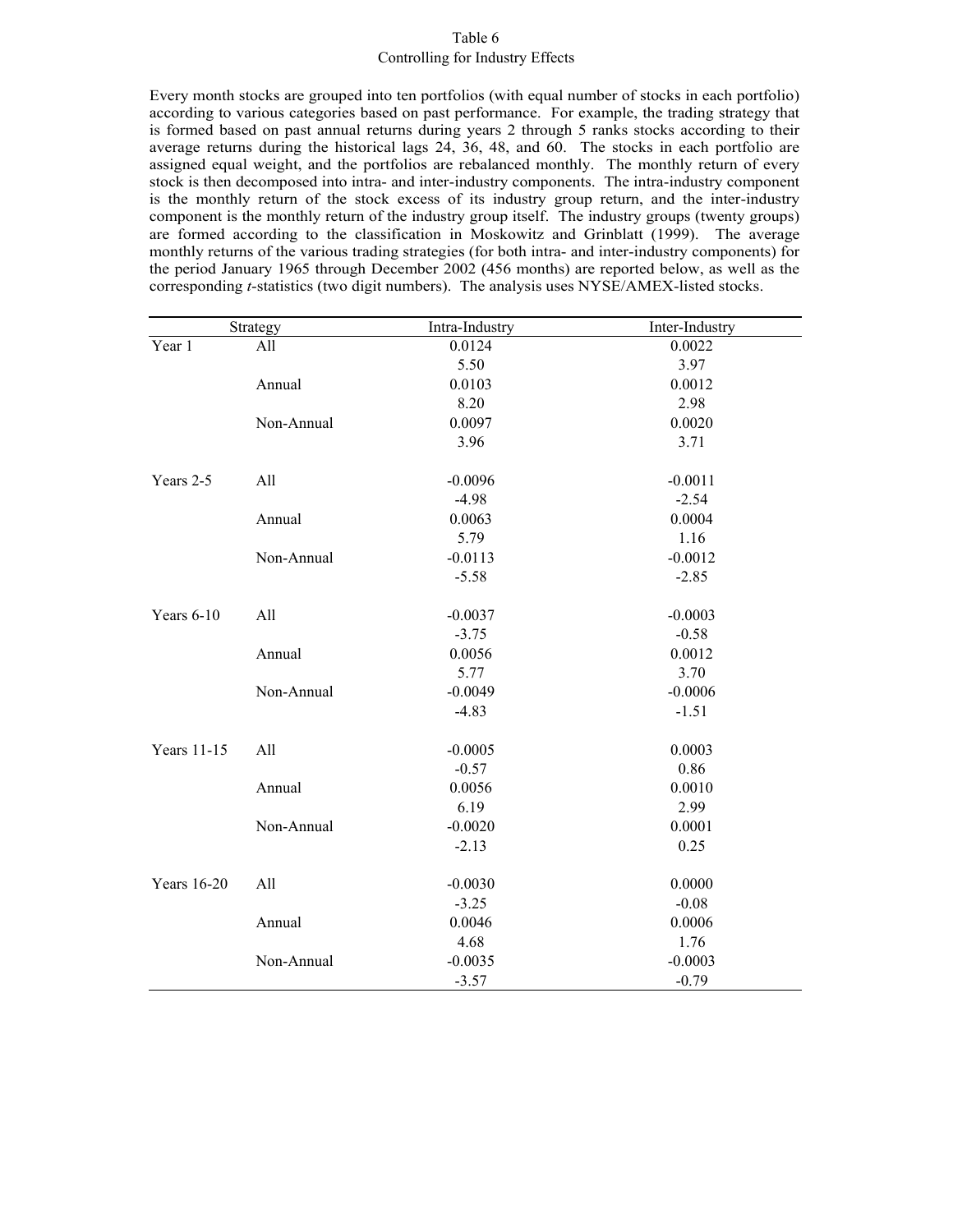#### Table 7 Seasonal Returns of Zero-Investment Strategies Based on Past Performance

Every month stocks are grouped into ten portfolios (with equal number of stocks in each portfolio) according to various categories based on past performance. For example, the trading strategy that is formed based on past annual returns during years 2 through 5 ranks stocks according to their average returns during the historical lags 24, 36, 48, and 60. The stocks in each portfolio are assigned equal weight, and the portfolios are rebalanced monthly. The average monthly returns of the various trading strategies are reported separately for every calendar month during the period January 1965 through December 2002. The corresponding *t*-statistics are also reported below (two digit numbers). In a separate column, returns are computed using all non-January months. The analysis uses NYSE/AMEX-listed stocks.

|             | Strategy   | January   | February  | March     | April     | May       | June      | July      | August    | September | October   | November  | December  | Feb-Dec   |
|-------------|------------|-----------|-----------|-----------|-----------|-----------|-----------|-----------|-----------|-----------|-----------|-----------|-----------|-----------|
| Year 1      | All        | $-0.0449$ | 0.0101    | 0.0134    | 0.0217    | 0.0082    | 0.0307    | 0.0127    | 0.0126    | 0.0241    | 0.0189    | 0.0256    | 0.0419    | 0.0200    |
|             |            | $-2.92$   | 1.06      | 2.15      | 3.57      | 1.19      | 4.97      | 1.92      | 2.10      | 3.34      | 1.99      | 2.60      | 5.07      | 8.62      |
|             | Annual     | 0.0333    | 0.0019    | 0.0093    | 0.0099    | 0.0049    | 0.0110    | 0.0006    | 0.0083    | 0.0130    | 0.0097    | 0.0153    | 0.0209    | 0.0095    |
|             |            | 3.52      | 0.32      | 2.17      | 3.17      | 1.41      | 3.16      | 0.14      | 2.22      | 3.27      | 1.80      | 2.70      | 3.84      | 6.93      |
|             | Non-Annual | $-0.0683$ | 0.0090    | 0.0091    | 0.0244    | 0.0075    | 0.0295    | 0.0138    | 0.0133    | 0.0224    | 0.0189    | 0.0214    | 0.0397    | 0.0190    |
|             |            | $-3.98$   | 0.96      | 1.53      | 4.08      | 1.09      | 4.84      | 1.98      | 2.10      | 2.99      | 1.95      | 2.23      | 4.86      | 8.18      |
|             | Difference | 0.1016    | $-0.0072$ | 0.0002    | $-0.0145$ | $-0.0026$ | $-0.0186$ | $-0.0132$ | $-0.0050$ | $-0.0093$ | $-0.0092$ | $-0.0061$ | $-0.0188$ | $-0.0095$ |
|             |            | 4.77      | $-0.62$   | 0.03      | $-2.04$   | $-0.39$   | $-3.45$   | $-1.78$   | $-0.73$   | $-1.23$   | $-0.88$   | $-0.59$   | $-2.40$   | $-3.84$   |
| Years 2-5   | All        | $-0.0807$ | $-0.0237$ | $-0.0189$ | $-0.0059$ | $-0.0085$ | $-0.0083$ | $-0.0107$ | 0.0045    | $-0.0004$ | 0.0091    | 0.0045    | 0.0107    | $-0.0043$ |
|             |            | $-6.19$   | $-3.22$   | $-3.60$   | $-1.11$   | $-1.42$   | $-1.87$   | $-2.05$   | 0.90      | $-0.11$   | 1.72      | 1.04      | 1.65      | $-2.56$   |
|             | Annual     | 0.0389    | $-0.0032$ | 0.0030    | 0.0043    | 0.0020    | 0.0013    | 0.0025    | 0.0006    | 0.0040    | 0.0028    | 0.0104    | 0.0137    | 0.0038    |
|             |            | 6.16      | $-0.83$   | 0.87      | 1.11      | 0.67      | 0.44      | 0.76      | 0.16      | 1.13      | 0.60      | 2.23      | 3.39      | 3.31      |
|             | Non-Annual | $-0.0960$ | $-0.0234$ | $-0.0182$ | $-0.0071$ | $-0.0084$ | $-0.0093$ | $-0.0108$ | 0.0057    | $-0.0034$ | 0.0098    | 0.0046    | 0.0069    | $-0.0049$ |
|             |            | $-7.30$   | $-3.19$   | $-3.40$   | $-1.44$   | $-1.41$   | $-2.08$   | $-2.06$   | 1.07      | $-0.90$   | 1.65      | 1.11      | 1.11      | $-2.89$   |
|             | Difference | 0.1350    | 0.0203    | 0.0212    | 0.0113    | 0.0104    | 0.0106    | 0.0133    | $-0.0051$ | 0.0075    | $-0.0070$ | 0.0058    | 0.0068    | 0.0087    |
|             |            | 9.33      | 2.82      | 3.68      | 2.38      | 1.68      | 2.21      | 2.31      | $-0.85$   | 1.68      | $-0.81$   | 1.07      | 1.24      | 4.74      |
| Years 6-10  | All        | $-0.0143$ | $-0.0045$ | $-0.0016$ | $-0.0042$ | $-0.0055$ | $-0.0022$ | $-0.0092$ | $-0.0039$ | $-0.0067$ | 0.0017    | 0.0073    | $-0.0034$ | $-0.0029$ |
|             |            | $-2.52$   | $-0.99$   | $-0.44$   | $-1.09$   | $-1.56$   | $-0.73$   | $-1.83$   | $-1.21$   | $-2.13$   | 0.46      | 1.70      | $-0.96$   | $-2.54$   |
|             | Annual     | 0.0323    | 0.0008    | 0.0043    | 0.0025    | 0.0008    | 0.0064    | $-0.0003$ | 0.0005    | 0.0024    | 0.0106    | 0.0118    | 0.0091    | 0.0044    |
|             |            | 4.98      | 0.23      | 1.17      | 1.10      | 0.26      | 2.20      | $-0.11$   | 0.18      | 0.89      | 2.72      | 2.77      | 2.92      | 4.57      |
|             | Non-Annual | $-0.0235$ | $-0.0060$ | $-0.0047$ | $-0.0033$ | $-0.0054$ | $-0.0009$ | $-0.0091$ | $-0.0051$ | $-0.0072$ | 0.0002    | 0.0051    | $-0.0062$ | $-0.0039$ |
|             |            | $-3.88$   | $-1.28$   | $-1.33$   | $-0.83$   | $-1.49$   | $-0.32$   | $-1.73$   | $-1.62$   | $-2.20$   | 0.07      | 1.39      | $-1.73$   | $-3.37$   |
|             | Difference | 0.0559    | 0.0068    | 0.0090    | 0.0057    | 0.0061    | 0.0074    | 0.0088    | 0.0056    | 0.0096    | 0.0104    | 0.0068    | 0.0154    | 0.0083    |
|             |            | 6.54      | 1.15      | 1.90      | 1.38      | 1.39      | 1.87      | 1.55      | 1.31      | 2.14      | 2.05      | 1.71      | 3.69      | 5.96      |
| Years 11-15 | All        | $-0.0090$ | $-0.0019$ | 0.0029    | $-0.0011$ | $-0.0005$ | 0.0022    | $-0.0013$ | 0.0008    | $-0.0012$ | 0.0044    | 0.0092    | $-0.0065$ | 0.0006    |
|             |            | $-1.72$   | $-0.46$   | 0.81      | $-0.40$   | $-0.15$   | 0.76      | $-0.42$   | 0.25      | $-0.44$   | 0.99      | 3.23      | $-2.01$   | 0.62      |
|             | Annual     | 0.0269    | 0.0025    | 0.0043    | 0.0005    | 0.0076    | 0.0025    | $-0.0003$ | 0.0023    | 0.0089    | 0.0093    | 0.0054    | 0.0091    | 0.0047    |
|             |            | 5.63      | 0.79      | 1.24      | 0.18      | 2.63      | 0.86      | $-0.11$   | 0.77      | 3.23      | 2.18      | 1.34      | 2.61      | 4.82      |
|             | Non-Annual | $-0.0220$ | $-0.0054$ | 0.0022    | $-0.0001$ | $-0.0014$ | 0.0020    | $-0.0015$ | 0.0027    | $-0.0033$ | 0.0016    | 0.0090    | $-0.0067$ | $-0.0001$ |
|             |            | $-4.24$   | $-1.35$   | 0.66      | $-0.03$   | $-0.44$   | 0.70      | $-0.47$   | 0.90      | $-1.26$   | 0.31      | 2.89      | $-2.08$   | $-0.08$   |
|             | Difference | 0.0489    | 0.0079    | 0.0021    | 0.0006    | 0.0089    | 0.0006    | 0.0013    | $-0.0004$ | 0.0121    | 0.0077    | $-0.0035$ | 0.0158    | 0.0048    |
|             |            | 5.89      | 1.67      | 0.47      | 0.17      | 2.59      | 0.13      | 0.33      | $-0.09$   | 2.87      | 1.08      | $-0.69$   | 4.16      | 3.52      |
| Years 16-20 | All        | $-0.0148$ | $-0.0116$ | $-0.0038$ | $-0.0058$ | 0.0012    | 0.0006    | $-0.0060$ | $-0.0042$ | 0.0009    | 0.0001    | 0.0067    | $-0.0006$ | $-0.0020$ |
|             |            | $-3.81$   | $-3.14$   | $-1.17$   | $-1.75$   | 0.34      | 0.18      | $-1.79$   | $-1.13$   | 0.26      | 0.03      | 1.58      | $-0.13$   | $-1.79$   |
|             | Annual     | 0.0297    | $-0.0036$ | 0.0022    | 0.0044    | 0.0033    | 0.0064    | 0.0023    | 0.0023    | 0.0038    | 0.0084    | 0.0026    | 0.0009    | 0.0030    |
|             |            | 4.23      | $-1.18$   | 0.63      | 1.53      | 0.97      | 1.91      | 0.81      | 0.57      | 1.29      | 1.99      | 0.76      | 0.35      | 2.99      |
|             | Non-Annual | $-0.0209$ | $-0.0117$ | $-0.0040$ | $-0.0080$ | 0.0028    | $-0.0014$ | $-0.0046$ | $-0.0044$ | 0.0022    | $-0.0023$ | 0.0059    | 0.0003    | $-0.0023$ |
|             |            | $-3.62$   | $-3.05$   | $-1.22$   | $-2.20$   | 0.83      | $-0.40$   | $-1.40$   | $-1.37$   | 0.73      | $-0.52$   | 1.50      | 0.08      | $-2.07$   |
|             | Difference | 0.0506    | 0.0081    | 0.0063    | 0.0124    | 0.0005    | 0.0078    | 0.0069    | 0.0068    | 0.0016    | 0.0108    | $-0.0034$ | 0.0006    | 0.0053    |
|             |            | 4.37      | 2.32      | 1.40      | 2.75      | 0.13      | 1.94      | 1.63      | 1.27      | 0.40      | 1.87      | $-0.75$   | 0.15      | 3.93      |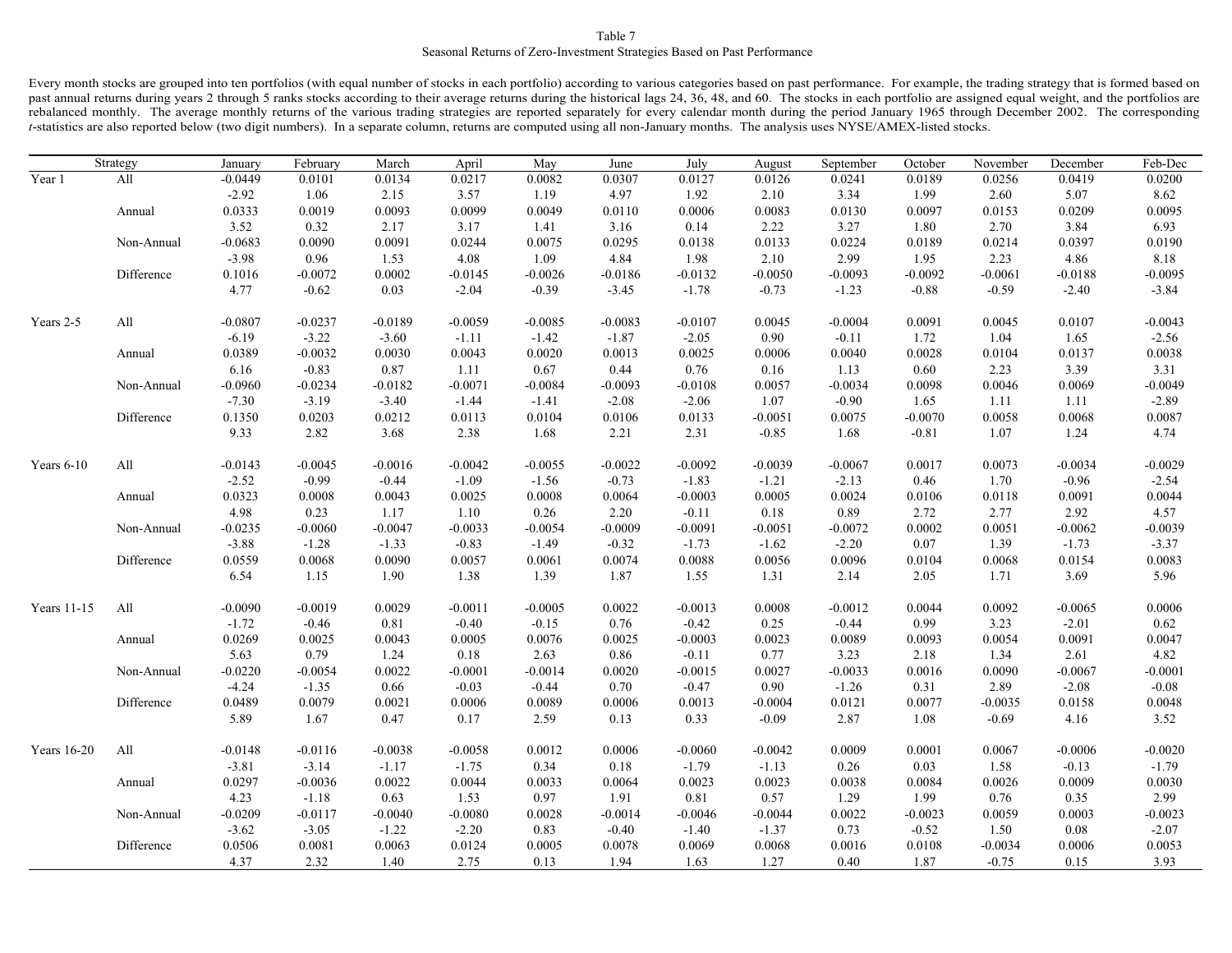#### Controlling for Earnings, Dividends, and Fiscal-Year End Table 8

Every month stocks are grouped into ten portfolios (with equal number of stocks in each portfolio) according to various categories based on past performance. For example, the trading strategy that is formed based on past annual returns during years 2 through 5 ranks stocks according to their average returns during the historical lags 24, 36, 48, and 60. The stocks in each portfolio are assigned equal weight, and the portfolios are rebalanced monthly. The sample in each panel includes only NYSE/AMEX-listed firms whose respective events are recorded on COMPUSTAT. The table reports the portfolio returns using (a) only returns during event months, and (b) only returns during non-event months. The average monthly returns of the various trading strategies for the period January 1965 through December 2002 (456 months) are reported below, as well as the corresponding *t*-statistics (two digit numbers).

|                      | Panel A. Earnings announcements |              | Panel B. Dividend announcements |              |                  | Panel C. Ex-dividend months | Panel D. Fiscal-year-end months |              |                  |
|----------------------|---------------------------------|--------------|---------------------------------|--------------|------------------|-----------------------------|---------------------------------|--------------|------------------|
|                      | Strategy                        | Event months | Non-event months                | Event months | Non-event months | Event months                | Non-event months                | Event months | Non-event months |
| $\overline{Y}$ ear 1 | All                             | 0.0219       | 0.0122                          | 0.0125       | 0.0137           | 0.0083                      | 0.0152                          | 0.0093       | 0.0143           |
|                      |                                 | 6.15         | 4.20                            | 4.91         | 4.62             | 3.25                        | 5.14                            | 2.20         | 4.61             |
|                      | Annual                          | 0.0106       | 0.0127                          | 0.0094       | 0.0122           | 0.0083                      | 0.0125                          | 0.0073       | 0.0145           |
|                      |                                 | 4.25         | 7.13                            | 6.02         | 7.17             | 4.93                        | 7.22                            | 2.24         | 7.49             |
|                      | Non-Annual                      | 0.0191       | 0.0091                          | 0.0107       | 0.0107           | 0.0064                      | 0.0124                          | 0.0080       | 0.0110           |
|                      |                                 | 5.34         | 2.91                            | 4.23         | 3.37             | 2.48                        | 4.00                            | 1.79         | 3.37             |
| Years 2-5            | All                             | $-0.0124$    | $-0.0097$                       | $-0.0078$    | $-0.0085$        | $-0.0083$                   | $-0.0081$                       | $-0.0021$    | $-0.0133$        |
|                      |                                 | $-4.27$      | $-3.84$                         | $-4.08$      | $-3.26$          | $-4.43$                     | $-3.15$                         | $-0.56$      | $-4.57$          |
|                      | Annual                          | 0.0078       | 0.0067                          | 0.0063       | 0.0075           | 0.0053                      | 0.0078                          | 0.0082       | 0.0084           |
|                      |                                 | 3.30         | 4.67                            | 4.11         | 5.20             | 3.66                        | 5.35                            | 2.79         | 5.50             |
|                      | Non-Annual                      | $-0.0138$    | $-0.0120$                       | $-0.0092$    | $-0.0113$        | $-0.0108$                   | $-0.0109$                       | $-0.0065$    | $-0.0157$        |
|                      |                                 | $-4.83$      | $-4.53$                         | $-4.79$      | $-4.14$          | $-5.58$                     | $-4.00$                         | $-1.67$      | $-5.13$          |
| Years $6-10$         | All                             | $-0.0043$    | $-0.0042$                       | $-0.0039$    | $-0.0048$        | $-0.0049$                   | $-0.0041$                       | $-0.0044$    | $-0.0044$        |
|                      |                                 | $-1.91$      | $-2.84$                         | $-2.45$      | $-3.53$          | $-3.14$                     | $-3.05$                         | $-1.29$      | $-2.77$          |
|                      | Annual                          | 0.0074       | 0.0062                          | 0.0066       | 0.0062           | 0.0057                      | 0.0065                          | $-0.0013$    | 0.0079           |
|                      |                                 | 3.20         | 4.56                            | 4.39         | 4.59             | 3.99                        | 4.69                            | $-0.39$      | 5.53             |
|                      | Non-Annual                      | $-0.0057$    | $-0.0055$                       | $-0.0059$    | $-0.0065$        | $-0.0057$                   | $-0.0065$                       | $-0.0042$    | $-0.0071$        |
|                      |                                 | $-2.55$      | $-3.59$                         | $-3.73$      | $-4.74$          | $-3.64$                     | $-4.81$                         | $-1.26$      | $-4.18$          |
| Years 11-15          | All                             | $-0.0013$    | 0.0005                          | $-0.0019$    | $-0.0013$        | $-0.0018$                   | $-0.0016$                       | 0.0040       | $-0.0007$        |
|                      |                                 | $-0.57$      | 0.40                            | $-1.29$      | $-0.98$          | $-1.26$                     | $-1.28$                         | 1.01         | $-0.49$          |
|                      | Annual                          | 0.0085       | 0.0054                          | 0.0037       | 0.0051           | 0.0015                      | 0.0057                          | 0.0024       | 0.0073           |
|                      |                                 | 3.92         | 3.95                            | 2.38         | 3.92             | 0.99                        | 4.37                            | 0.63         | 4.12             |
|                      | Non-Annual                      | $-0.0026$    | $-0.0018$                       | $-0.0026$    | $-0.0026$        | $-0.0029$                   | $-0.0030$                       | 0.0040       | $-0.0018$        |
|                      |                                 | $-1.18$      | $-1.34$                         | $-1.79$      | $-1.87$          | $-1.86$                     | $-2.29$                         | 1.01         | $-1.27$          |
| Years 16-20          | All                             | 0.0031       | $-0.0028$                       | 0.0005       | $-0.0014$        | 0.0006                      | $-0.0019$                       | $-0.0104$    | $-0.0019$        |
|                      |                                 | 1.22         | $-2.03$                         | 0.30         | $-1.01$          | 0.39                        | $-1.36$                         | $-2.65$      | $-1.08$          |
|                      | Annual                          | 0.0058       | 0.0045                          | 0.0036       | 0.0045           | 0.0059                      | 0.0046                          | 0.0083       | 0.0042           |
|                      |                                 | 2.08         | 3.09                            | 2.16         | 3.29             | 3.55                        | 3.31                            | 1.86         | 2.87             |
|                      | Non-Annual                      | $-0.0005$    | $-0.0037$                       | $-0.0015$    | $-0.0028$        | $-0.0015$                   | $-0.0022$                       | $-0.0092$    | $-0.0030$        |
|                      |                                 | $-0.18$      | $-2.58$                         | $-0.92$      | $-2.05$          | $-0.94$                     | $-1.65$                         | $-2.25$      | $-1.90$          |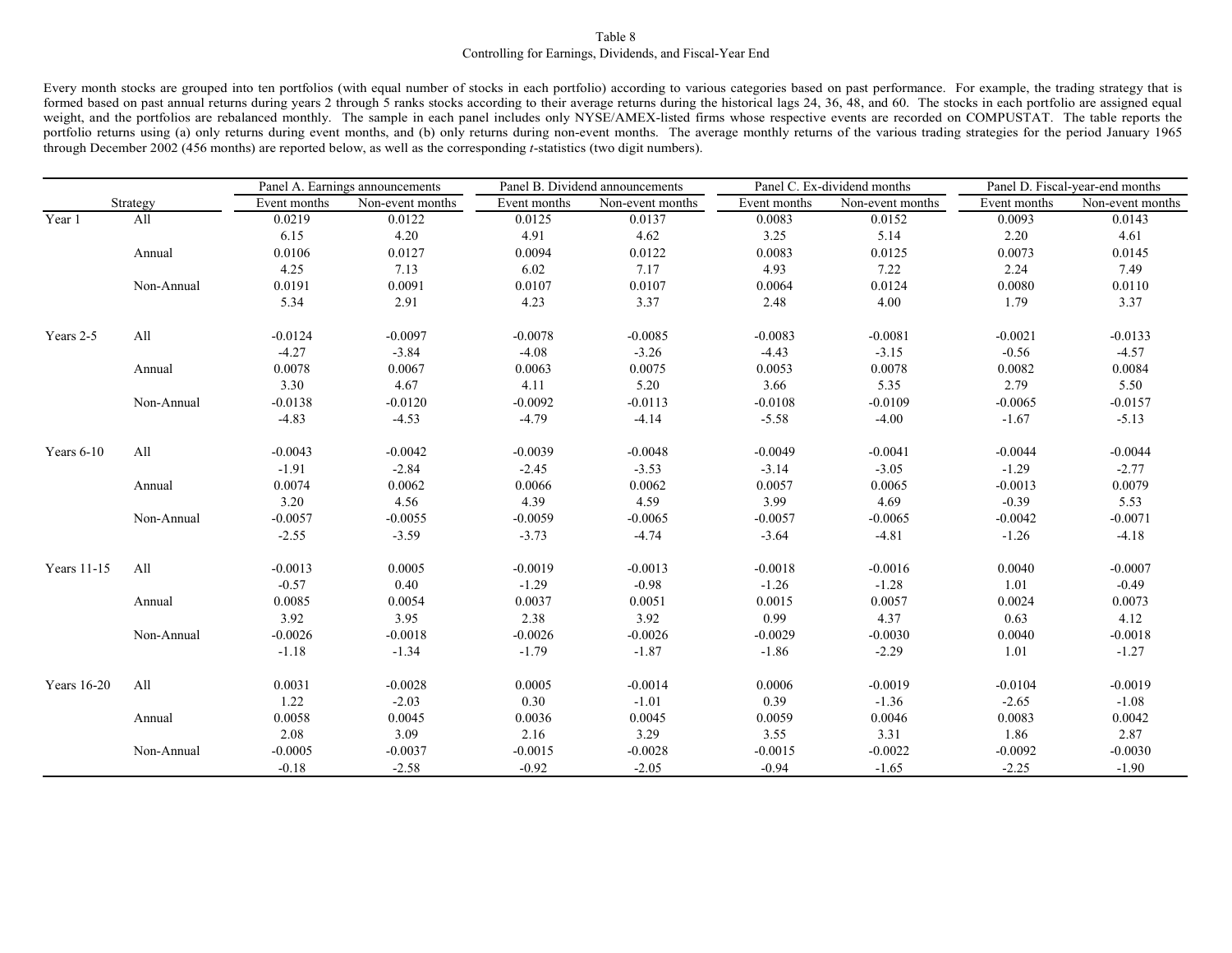

**Figure 1. Diagnostics of sample size.** The figures describe the sample available for regression analysis, which includes NYSE/AMEX-listed stocks for the period January 1945 through December 2002.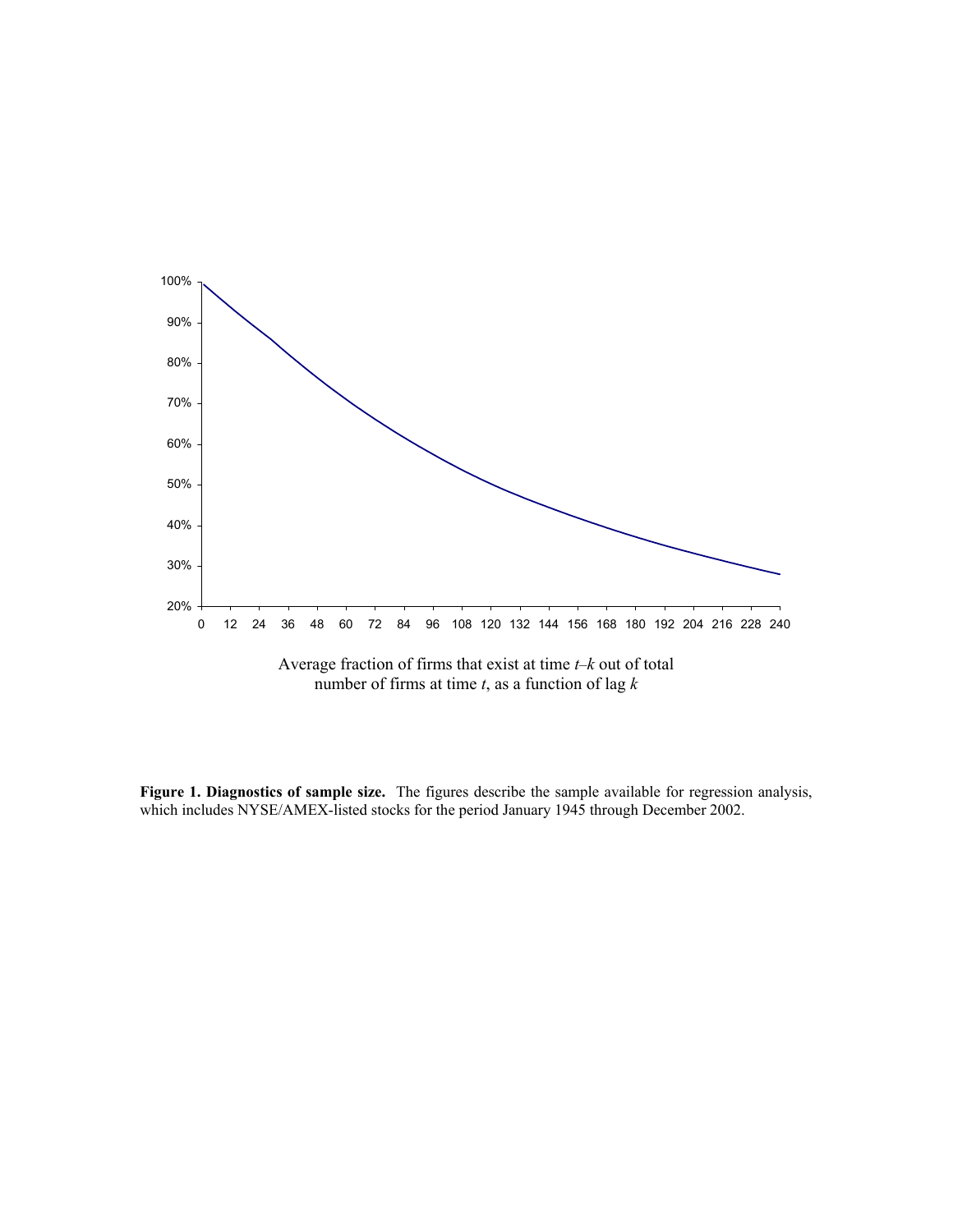

Panel A: Average univariate regression estimates as a function of historical lag



**Figure 2. Cross-sectional regressions of return.** Monthly cross-sectional univariate regressions of the form  $r_{i,t} = \alpha_{k,t} + \gamma_{k,t} r_{i,t-k} + u_{i,t}$  are calculated for each month *t* and lag *k*, and where  $r_{i,t}$  is return of stock *i* in month *t*. The lagged variable  $r_{i,t-k}$  is return of stock *i* in month  $t-k$ . The regression is calculated for every month *t* from January 1965 through December 2002 (456 months), and for lag *k* values 1 through 240. Panel A plots the time-series averages of  $\gamma_{k,t}$ . Panel B presents a smoothed version of Panel A by replacing each observation in Panel A with the average return using a moving window of  $[-5, +5]$ . All regression estimates are reported in percent. The analysis uses NYSE/AMEX-listed stocks.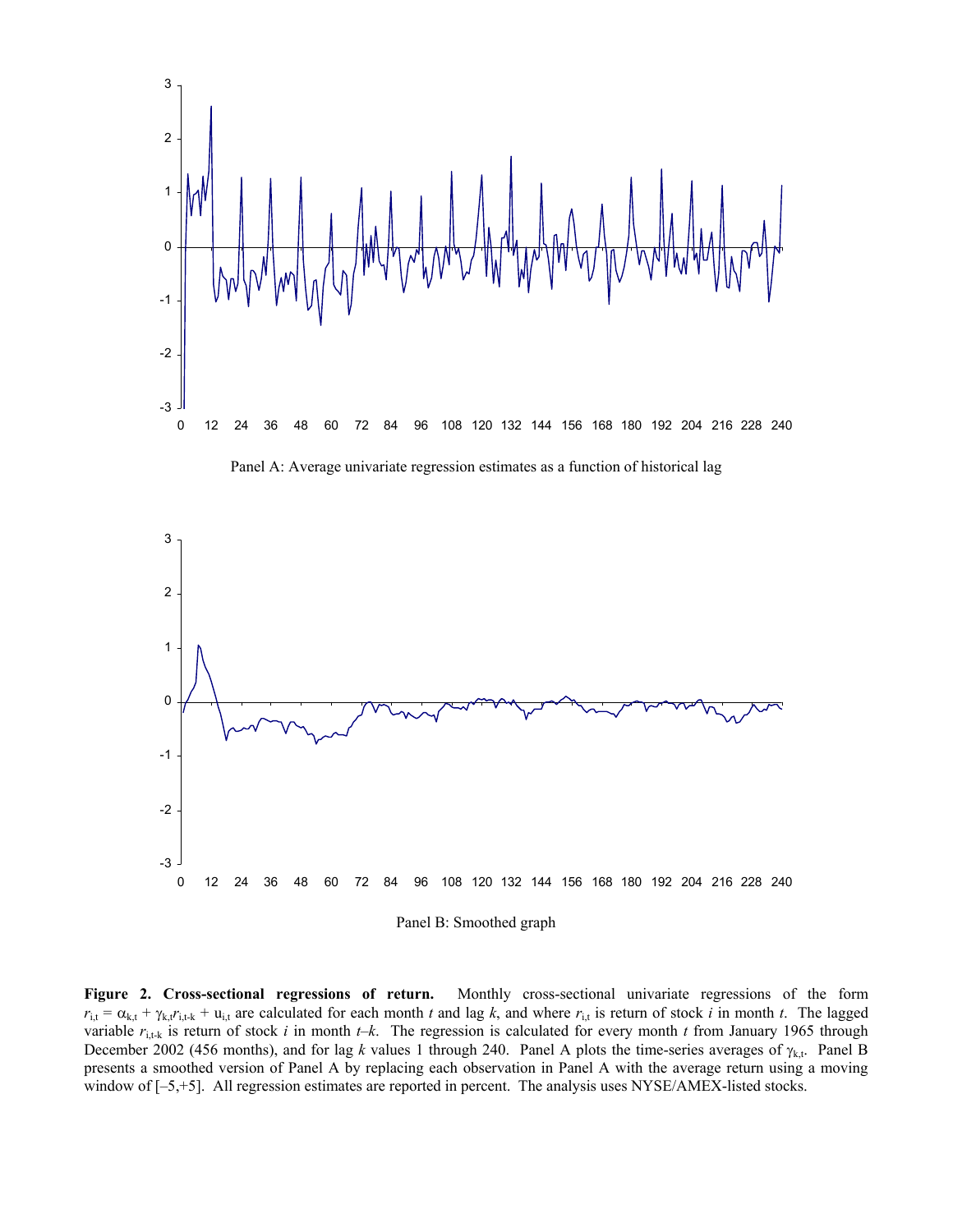

Panel A: Univariate cross-sectional regressions



Panel B: Multivariate cross-sectional regressions of return on return and volume

**Figure 3. Cross-sectional regressions of volume and return.** Monthly cross-sectional univariate regressions of the form  $x_{i,t} = \alpha_{k,t} + \gamma_{k,t}x_{i,t+k} + u_{i,t}$  are calculated for each month *t* and lag *k*. The regressions are run separately for two definitions of  $x_{i,t}$ (stock *i* in month *t*): volume and return. Volume is defined as the number of shares traded scaled by the number of shares outstanding. For the analysis, volume is the logarithm of the ratio of volume and its prior six-month average. The lagged variable  $x_{i,t-k}$  is either volume or return of stock *i* in month  $t-k$ . The regression is calculated for separately for volume and return, for every month *t* from July 1967 through December 2002 (426 months), and for lag *k* values 1 through 60. The timeseries averages of  $\gamma_{k,t}$  are plotted in Panel A. Similarly, Panel B plots the time-series averages of the coefficients  $\gamma_{k,t}$  and  $\delta_{k,t}$ from the cross-sectional multivariate regressions  $r_{i,t} = \alpha_{k,t} + \gamma_{k,t} r_{i,t-k} + \delta_{k,t} v_{i,t-k} + u_{i,t}$ , which are also calculated for every month *t* from July 1967 through December 2002 (426 months), and for lag *k* values 1 through 60. The analysis uses NYSE/AMEXlisted stocks.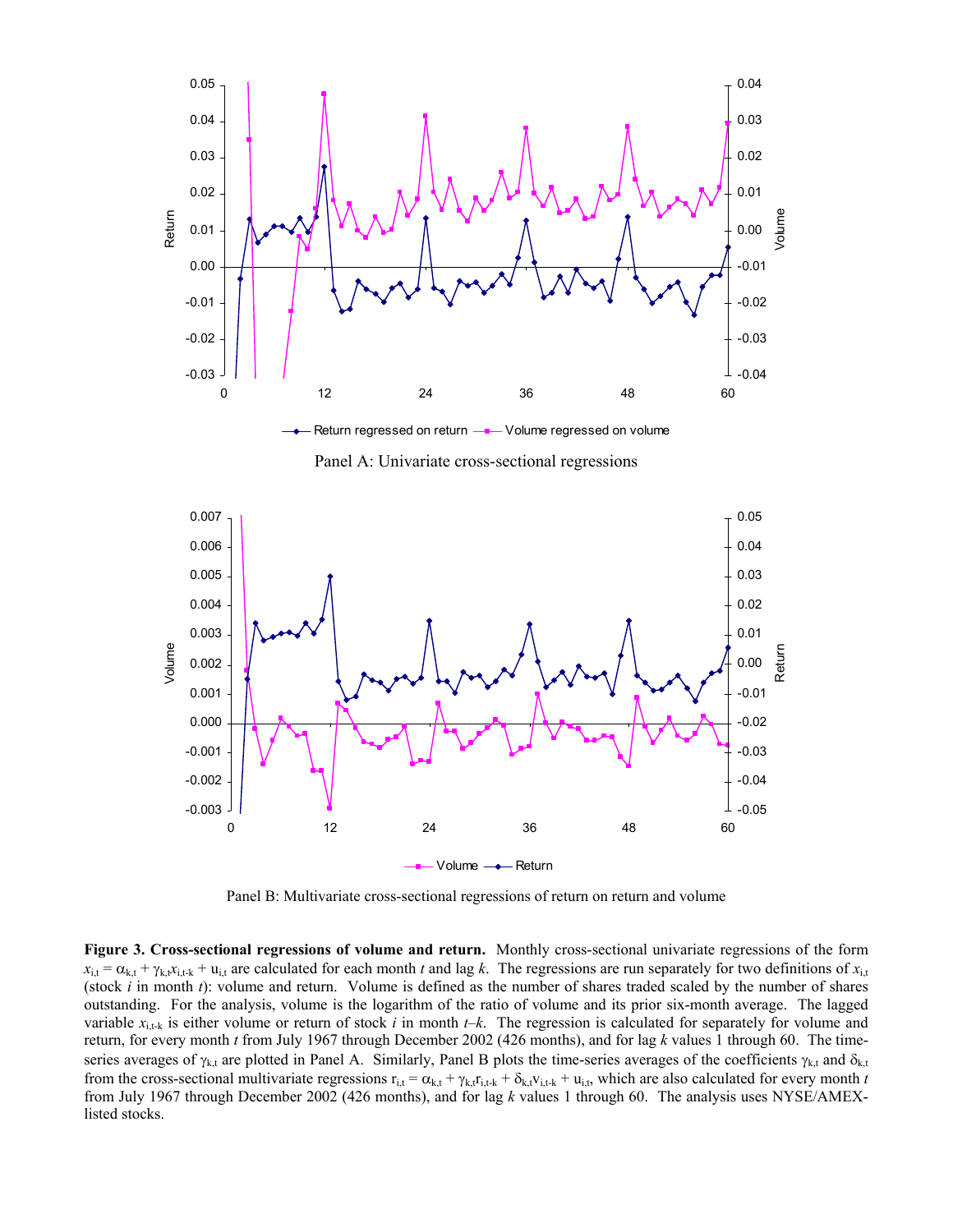

Panel A: Univariate cross-sectional regressions



Panel B: Multivariate cross-sectional regressions of return on return and volume

**Figure 4. Cross-sectional regressions of standard deviaion and return.** Monthly cross-sectional univariate regressions of the form  $x_{i,t} = \alpha_{k,t} + \gamma_{k,t}x_{i,t-k} + u_{i,t}$  are calculated for each month *t* and lag *k*. The regressions are run separately for two definitions of  $x_{i,t}$  (stock *i* in month *t*): standard deviation and return. Standard deviation is calculated using the daily returns in any given month. For the analysis, standard deviation is the logarithm of the ratio of standard deviation and its prior sixmonth average. The lagged variable  $x_{i,t+k}$  is either standard deviation or return of stock *i* in month  $t-k$ . The regression is calculated for separately for standard deviation and return, for every month *t* from July 1967 through December 2002 (426 months), and for lag *k* values 1 through 60. The time-series averages of γ<sub>k,t</sub> are plotted in Panel A. Similarly, Panel B plots the time-series averages of the coefficients  $\gamma_{k,t}$  and  $\delta_{k,t}$  from the cross-sectional multivariate regressions  $r_{i,t} = \alpha_{k,t} + \gamma_{k,t} r_{i,t-k} + \delta_{k,t} s t d_{i,t-k} + u_{i,t}$ , which are also calculated for every month *t* from July 1967 through December 2002, and for lag *k* values 1 through 60. The analysis uses NYSE/AMEX-listed stocks.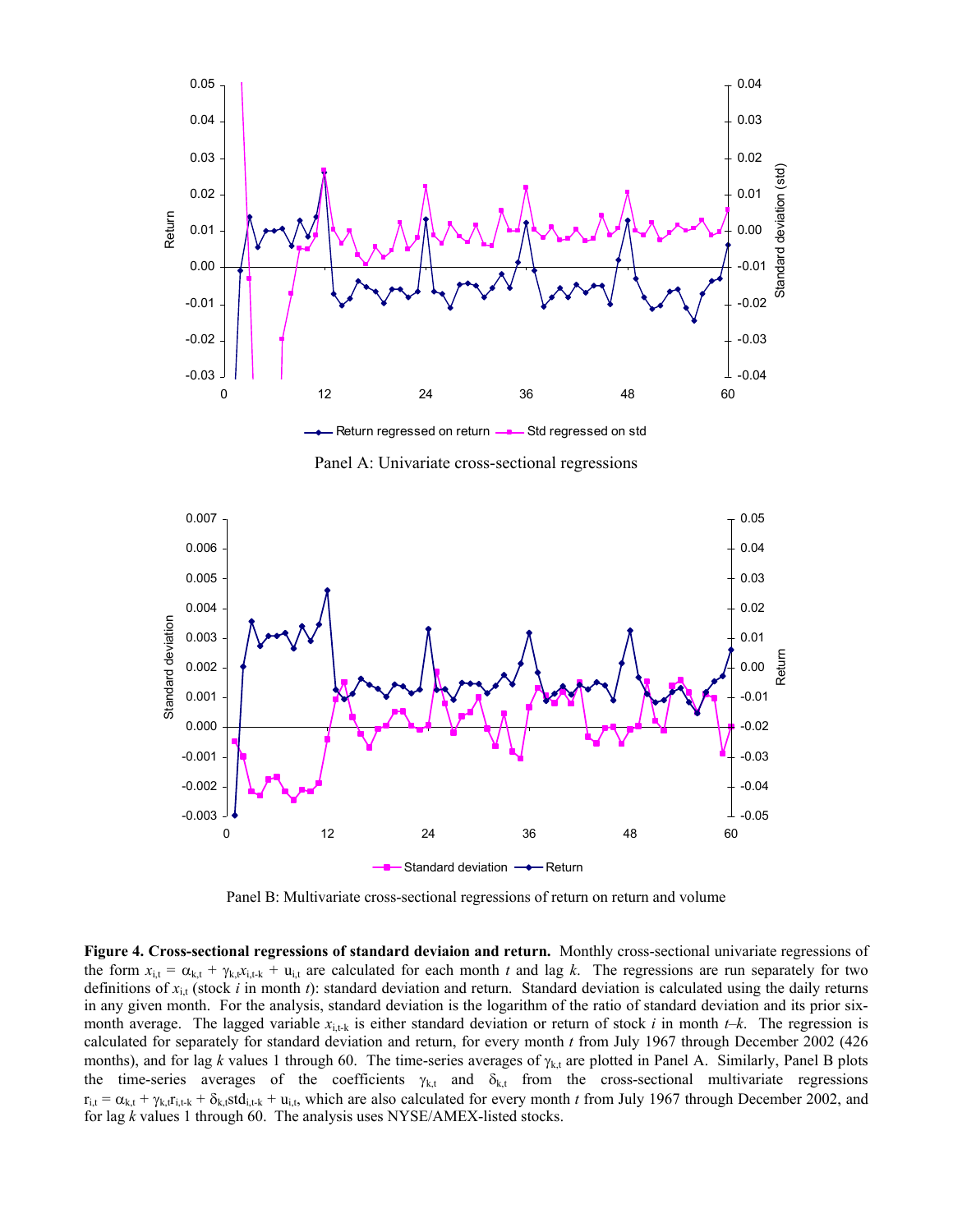

Panel A: Intra-Industry



Panel B: Inter-Industry

**Figure 5. Industry-Adjusted Returns of Winners-minus-Losers Strategies.** Every month stocks are grouped into ten portfolios (with equal number of stocks in each portfolio) according to the performance during one month in the past. The stocks in each portfolio are assigned equal weight, and the portfolios are rebalanced monthly. The monthly return of every stock is then decomposed into intra- and inter-industry components. The intra-industry component is the monthly return of the stock excess of its industry group return, and the inter-industry component is the monthly return of the industry group itself. The industry groups (twenty groups) are formed according to the classification in Moskowitz and Grinblatt (1999). The average monthly return difference (for both intra- and inter-industry components) between the highest pastperforming decile and the lowest past-performing decile is then calculated for the period January 1965 through December 2002 (456 months). The figure plots the average monthly returns for 240 different trading strategies, each corresponding to one historical month out of the past 20 years. The analysis uses NYSE/AMEX-listed stocks.